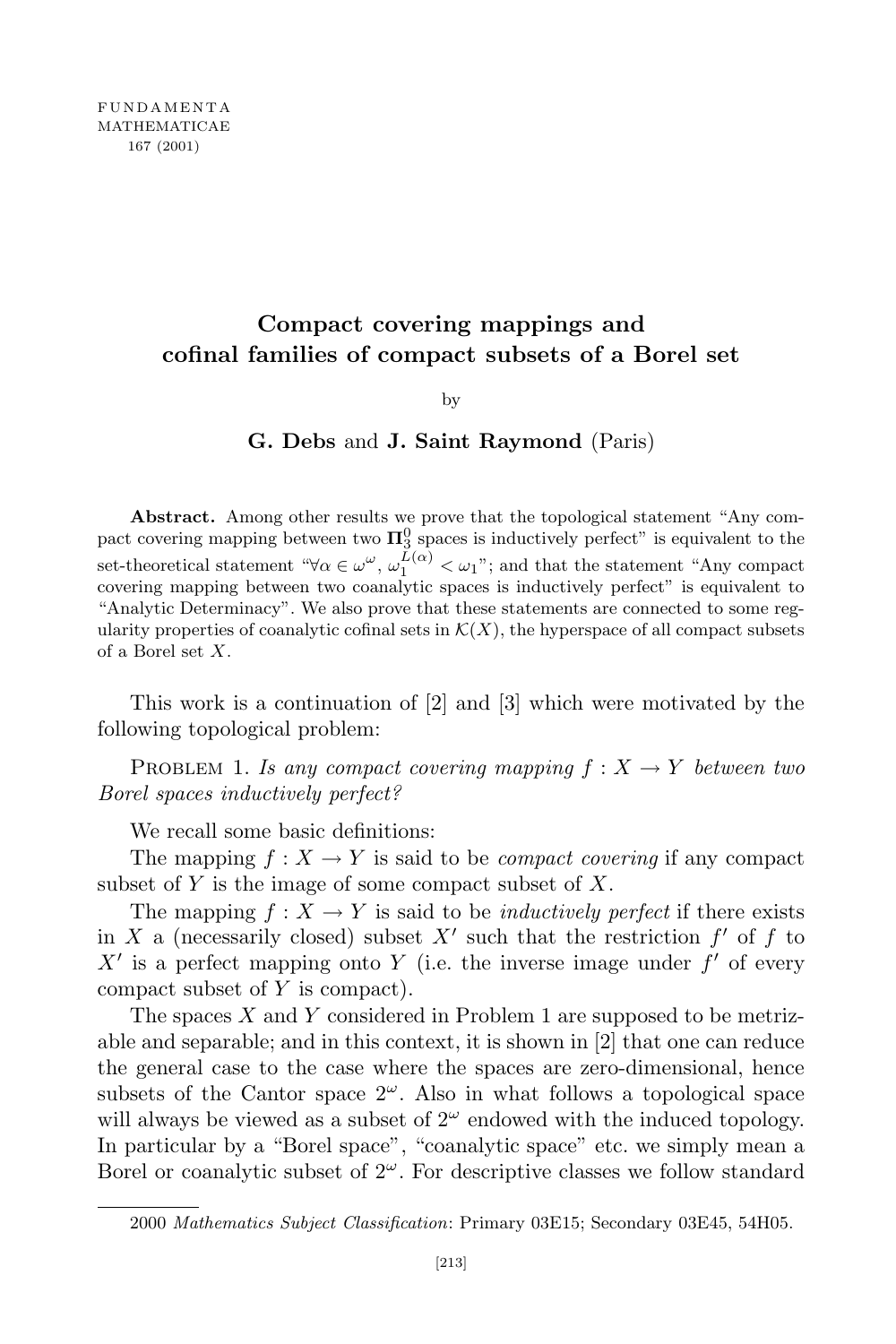notations from Effective Set Theory (see Section 1.1 for more details). Notice that since the ambient space is always assumed to be  $2^{\omega}$ , the class  $\Pi_2^0 = G_{\delta}$ is here the topological class of all zero-dimensional Polish spaces, and the class  $\Sigma_2^0 = \mathbf{K}_{\sigma}$  is the topological class of all zero-dimensional  $\sigma$ -compact spaces.

For a detailed discussion of Problem 1 we refer the reader to [3]. We list here some of the basic results:

(a) *Any compact covering mapping from*  $a \Pi_2^0$  *space onto any space is inductively perfect.*

(b) *Any compact covering mapping from any space onto*  $a \Sigma_2^0$  *space is inductively perfect.*

(c) If we assume  $Det(\Sigma_1^1)$   $(\Sigma_1^1$  determinacy) then any compact covering *mapping* from a  $\Pi_1^1$  space onto a  $\Pi_1^1$  space is inductively perfect.

(d) In Gödel's universe L, there exists a compact covering mapping  $f$ :  $X \rightarrow Y$  *between two Borel spaces which is not inductively perfect; moreover X can be chosen to be the intersection of a*  $\Pi_2^0$  *and a*  $\Sigma_2^0$  *set*, *and Y can be chosen to be*  $a \prod_{2}^{0} set.$ 

Property (a) was proved several years ago by Christensen [1] and by the second author [9] independently, whereas (b) is a much more recent result due to Ostrovskiı̆ $[8]$  (also to Just and Wicke  $[5]$  in the particular case where the range space is countable); (c) is from [2] and (d) is from [3]. In particular this gives an example of a "natural" topological property of Borel sets which is not decidable in ZFC.

More generally given two classes  $\mathcal X$  and  $\mathcal Y$  of spaces one can ask whether any compact covering mapping from a space in  $\mathcal X$  to a space in  $\mathcal Y$  is inductively perfect. Thus Problem 1 concerns the case  $\mathcal{X} = \mathcal{Y} = \Delta_1^1$ ; but this symmetrical hypothesis on  $X$  and  $Y$  is misleading, and as we shall see the domain space and the range space play totally different roles in this problem. Also for "reasonable" classes  $\mathcal Y$  we have the following general property:

*• If any compact covering mapping from <sup>a</sup>* **<sup>∆</sup>**<sup>1</sup> 1 *space onto a space in Y*  $\overline{\textbf{a}}$  *is inductively perfect, then the same holds for any mapping from*  $\overline{\textbf{a}}$   $\overline{\textbf{H}}$ <sup>1</sup> *space onto a space in Y.*

In fact this is proved in [3], Theorem 6.5, when  $\mathcal{Y} = \Pi_2^0$ , which was the natural context of that work. However the argument is based on some stability properties of the class  $\Pi_2^0$ , which are also shared by each of the following classes:  $\Sigma_{\xi}^{0}$ ,  $\Pi_{\xi}^{0}$ ,  $\Delta_{1}^{1}$ ,  $\Pi_{1}^{1}$ .

In particular it follows from this property that the natural setting for our study is to consider mappings  $f : X \to Y$  where *X* is a  $\mathbf{\Pi}^1_1$  space and *Y* is a  $\Delta_1^1$  space.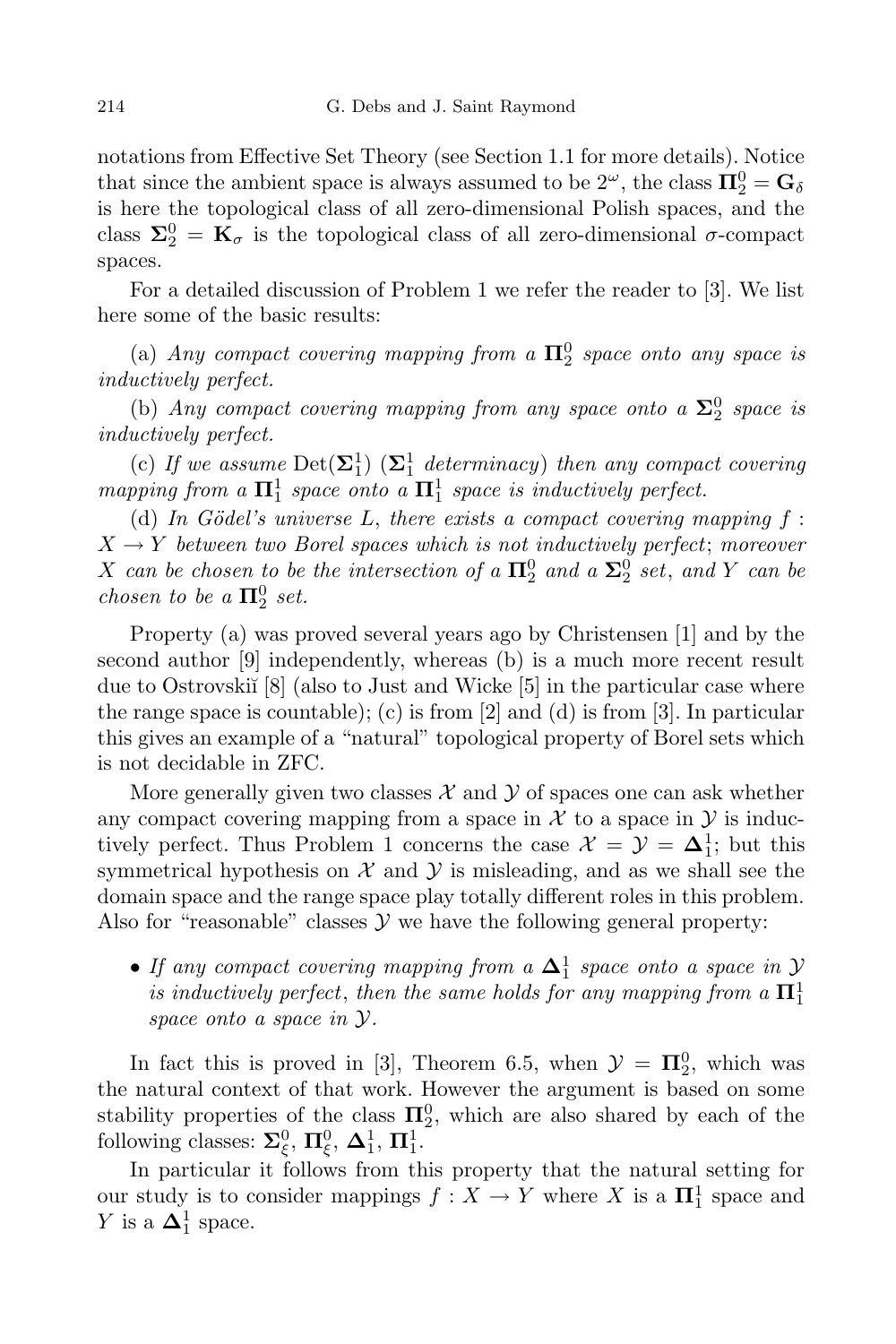Another fundamental remark from [3] is that Problem 1 is intimately related to the study of the hyperspace  $\mathcal{K}(Y)$  of all compact subsets of the range space *Y* , endowed with the Hausdorff topology. To explain this, let us first fix some terminology:

A subset A of a hyperspace  $\mathcal{K}(Z)$  is called *cofinal* if it is cofinal for the inclusion relation *⊂*, that is, if

$$
\forall S \in \mathcal{K}(Z), \ \exists T \in \mathcal{A}, \quad S \subset T.
$$

A *domination* function for the cofinal set A is a mapping  $f : K(Z) \to \mathcal{A}$ such that

$$
\forall S \in \mathcal{K}(Z), \quad f(S) \supset S.
$$

By the Axiom of Choice any cofinal set  $A$  admits a domination function; we say that *A* is *continuously cofinal* if it admits a continuous domination function. In [3] we proved the following surprising result:

*• Any analytic cofinal subset of <sup>K</sup>*(*Z*) *for <sup>Z</sup>* **<sup>Π</sup>**<sup>0</sup> 2 *is continuously cofinal.*

Notice that if a hyperspace  $\mathcal{K}(Z)$  contains an analytic cofinal subset A then since we can write  $\mathcal{K}(Z) = \{S \in \mathcal{K}(2^{\omega}) : \exists T \in \mathcal{A}, S \subset T\}$  it follows that  $K(Z)$  is also analytic, hence by a basic result of Christensen and Saint Raymond ([9] or [1]),  $Z$  is necessarily  $\Pi_2^0$ ; this result is the origin of property (a) above.

When *Z* is a general Borel or coanalytic space the following problem arises naturally:

PROBLEM 2. *Is any coanalytic cofinal subset of*  $K(Z)$ , *for Z Borel*, *continuously cofinal?*

We now explain the connection between these two problems:

Given any compact covering mapping  $f: X \to Y$  one can code (see the proof of [3], Theorem 6.4) the hyperspace  $\mathcal{K}(X)$  by a cofinal subset A of  $\mathcal{K}(Y)$  in such a way that:

*• If A is continuously cofinal then f is inductively perfect.*

Conversely given any cofinal subset  $A$  of  $K(Z)$  if we consider the set  $\mathcal{H} = \{ (S,T) \in \mathcal{K}(Z) \times \mathcal{A} : S \subset T \}$  then the mapping  $f : \mathcal{H} \to \mathcal{K}(Z)$ obtained by restricting to  $H$  the canonical projection on the first factor  $(f(S,T) = S)$  is compact covering; moreover one can easily prove that:

*• If f is inductively perfect then f admits a domination function of the first Baire class*,

but one cannot ensure by general arguments the existence of a continuous domination function.

However for mappings with values in a  $\Pi_2^0$  space we proved in [3]: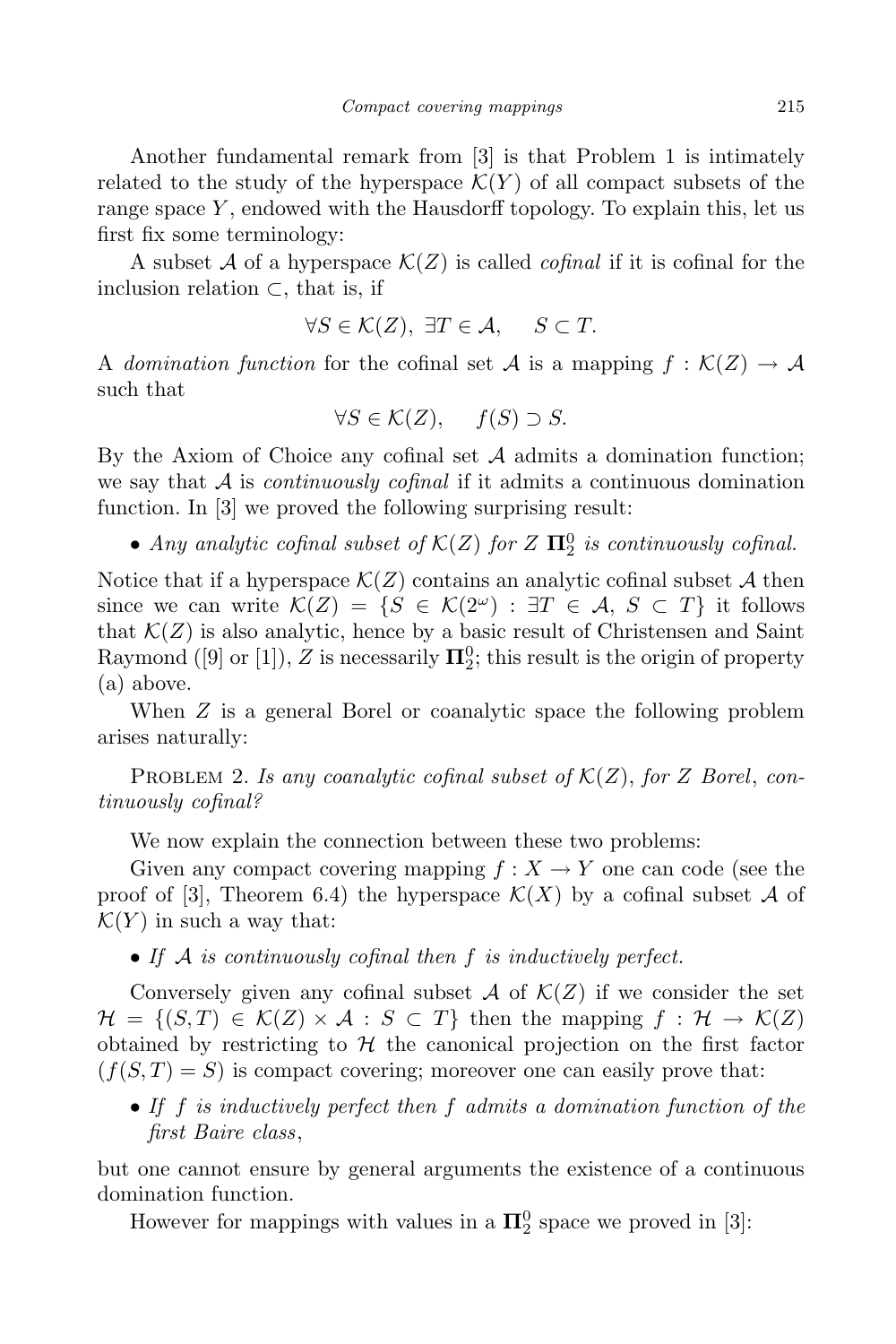Theorem A. *The following are equivalent*:

(i) For all  $\alpha \in \omega^{\omega}$  the set  $\omega^{\omega} \cap L(\alpha)$  is  $\leq^{\star}$ -bounded in  $\omega^{\omega}$ .

(ii) *Any compact covering* mapping from a  $\Pi_1^1$  *space onto* a  $\Pi_2^0$  *space is inductively perfect.*

 $(iii)$  *Any*  $\Pi_1^1$  *cofinal subset of*  $K(Z)$  *in a*  $\Pi_2^0$  *space Z is continuously cofinal.*

 $(iv)$  *Any*  $\mathbf{\Pi}^1_1$  *cofinal subset of*  $\mathcal{K}(\omega^{\omega})$  *admits a Borel domination function. Here*  $\leq^*$  *denotes the relation of eventual domination of sequences in*  $\omega^{\omega}$ *.* 

In this paper we prove similar equivalences for mappings with values in a  $\Pi^0_3$  space, or in a  $\Pi^1_1$  space:

Theorem B. *The following are equivalent*:

(i) For all  $\alpha \in \omega^{\omega}$  the set  $\omega^{\omega} \cap L(\alpha)$  is countable.

(ii) *Any compact covering* mapping from a  $\Pi_1^1$  *space onto* a  $\Pi_3^0$  *space is inductively perfect.*

(iii) *Any compact covering* mapping from a  $\Pi_3^0$  space onto a  $\Pi_3^0$  space is *inductively perfect.*

Theorem C. *The following are equivalent*:

(i) Det $(\mathbf{\Sigma}^1_1)$ .

(ii) *Any compact covering* mapping from a  $\Pi_1^1$  space onto a  $\Pi_1^1$  space is *inductively perfect.*

 $(iii)$  *Any*  $\Pi_1^1$  *cofinal subset of*  $K(Z)$  *in any*  $\Pi_1^1$  *space Z is continuously cofinal.*

 $(iv)$  *Any*  $\Pi_1^1$  *cofinal subset of*  $K(\mathbb{Q})$  *admits a Borel domination function*, *where* Q *denotes a copy of the set of all rational numbers.*

In particular, Problems 1 and 2 get affirmative answers under analytic determinacy.

As one sees, the analogy between Theorems C and A is more complete than between Theorems B and A. The main reason behind this fact is a closure property of the classes  $\Pi_2^0$  and  $\Pi_1^1$ : If a space X is in one of these classes then the hyperspace  $\mathcal{K}(X)$  is also in the same class. This is not satisfied by the class  $\Pi_3^0$ , and for this specific reason the proof of Theorem B is much more delicate than that of Theorem C.

These results are proved in Section 7. For both theorems the proof decomposes in two main parts, which we now briefly comment on:

(I) Proving that (i) is sufficient to ensure the other conditions.

(II) Proving that (i) is necessary to ensure the other conditions.

In the case of Theorem C, part (I) follows essentially from previous results of [2] and [3]. In the case of Theorem B we proceed similarly to the proof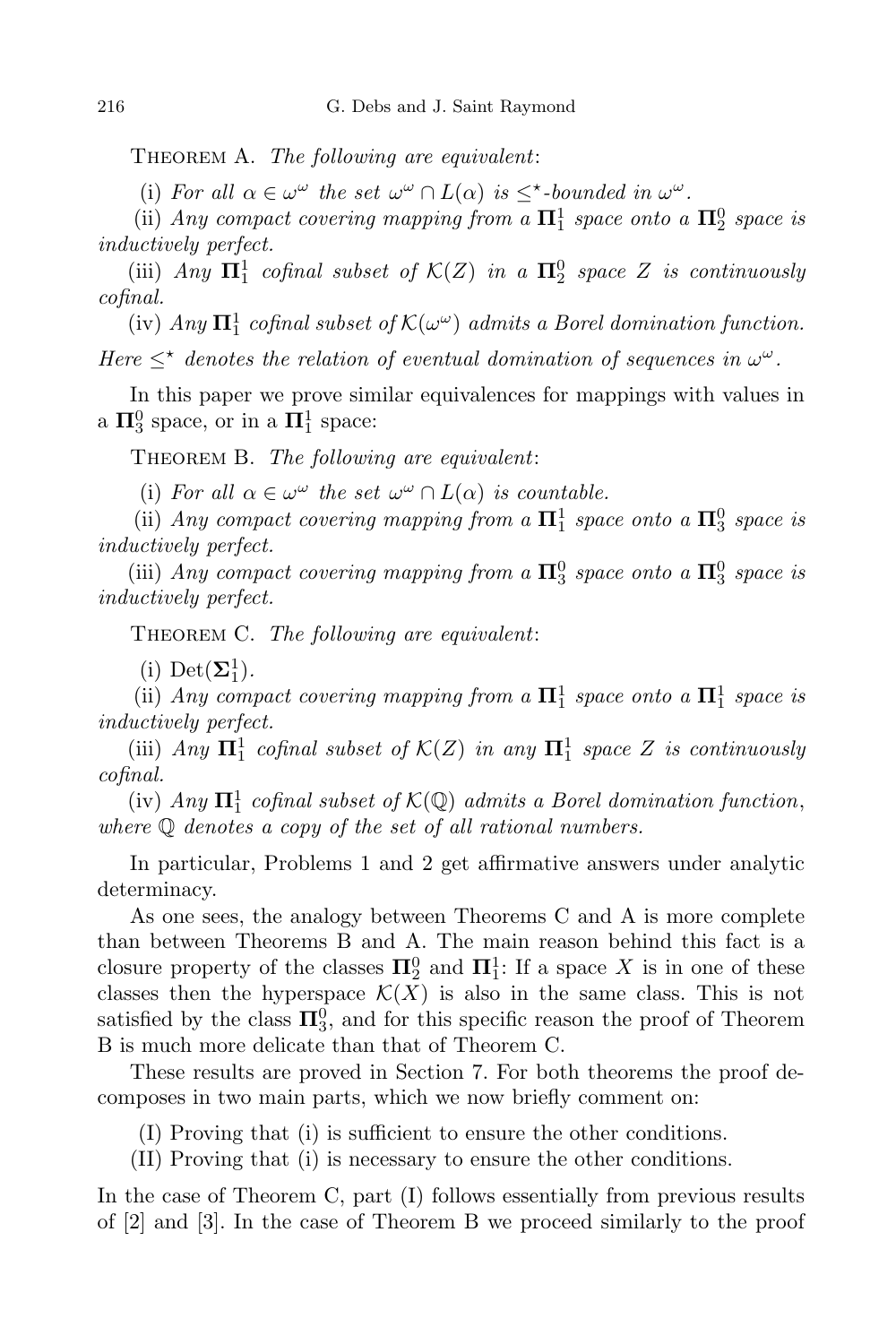of Theorem A in [2], by proving first some "continuous lifting property" over  $\Pi_3^0$  sets; and for this we introduce a Borel game adapted to the new situation. However the arguments make use of totally new ideas. In fact in both situations (Theorems A and B) one is reduced to constructing, from some strategy  $\sigma$  in the game, a "large" compact set K included in a given Borel set *Y*. Controlling such a construction when *Y* is  $\Pi_2^0$  is quite standard, but totally nontrivial when *Y* is  $\Pi_3^0$ . In general in such situations

one parametrizes the Borel set *Y* as the projection of some  $\Pi_2^0$  set *Y'*, and constructs the compact set  $K$  as the projection of a compact subset  $K'$  of *Y*<sup> $\prime$ </sup>. But, for deep reasons, in the present situation this procedure is strictly impossible to realize, and one has to ensure "by hand" the condition  $K \subset Y$ when *Y* is  $\Pi_3^0$ . The construction relies on a very technical analysis of the strategy  $\sigma$ . Also to explain partly this analysis, we shall first treat in Section 4 the simpler case when *Y* is  $\Sigma_2^0$  and for which the corresponding "lifting property" can be proved in ZFC, without any extra assumption. The case when *Y* is  $\Pi_3^0$  is developed in Section 5, which constitutes the heart of this work. This section makes substantial use of Effective Descriptive Set Theory.

Part (II) is nontrivial in Theorem B and in Theorem C, but the proof in both cases follows the same scheme, and makes use of the fact that in each case condition (i) is equivalent to some regularity property for  $\Pi_1^1$  sets (see Theorems 1.2 and 1.3 for more details). The second ingredient of this part is a construction which assigns to any  $\Pi_1^1$  non-Borel set  $A \subset 2^{\omega}$  a cofinal subset  $\mathcal A$  of  $\mathcal K(\mathbb Q)$  which is a kind of replica of  $A$ . Then in each case one has to derive from a continuous domination function for *A* the corresponding regularity property for the  $\Pi_1^1$  set *A*. The construction of the replica  $\mathcal{A} \subset \mathcal{K}(\mathbb{Q})$  of  $A \subset 2^{\omega}$  is independent of the rest of the paper and is presented in Section 6.

As for Theorem A in [3], one can prove effective (lightface) versions of all these results. In Section 1 we present briefly the main nonelementary descriptive results that we use in this work. However we assume the reader to be familiar with Classical and Effective Descriptive Set Theory as well as basic results on the universe *L*, for example as presented in [7].

#### **1. Descriptive set theory**

**1.1.** *Descriptive classes.* We follow standard notations from Effective Descriptive Set Theory:  $\Sigma_{\xi}^{0}$  and  $\Pi_{\xi}^{0}$  for the additive and multiplicative Borel classes;  $\mathbf{\Delta}^1_1$  for the class of all Borel sets;  $\mathbf{\Sigma}^1_1$  for the class of all analytic sets; **Π**<sup>1</sup><sub>1</sub> for the class of all coanalytic sets;  $\Sigma^1$ <sub>2</sub> for the class of all projections of coanalytic sets; and  $\Sigma_{\xi}^0$ ,  $\Pi_{\xi}^0$ ,  $\Delta_1^1$ ,  $\Sigma_1^1$ ,  $\Pi_1^1$ ,  $\Sigma_2^1$  for the effective versions of the previous classes.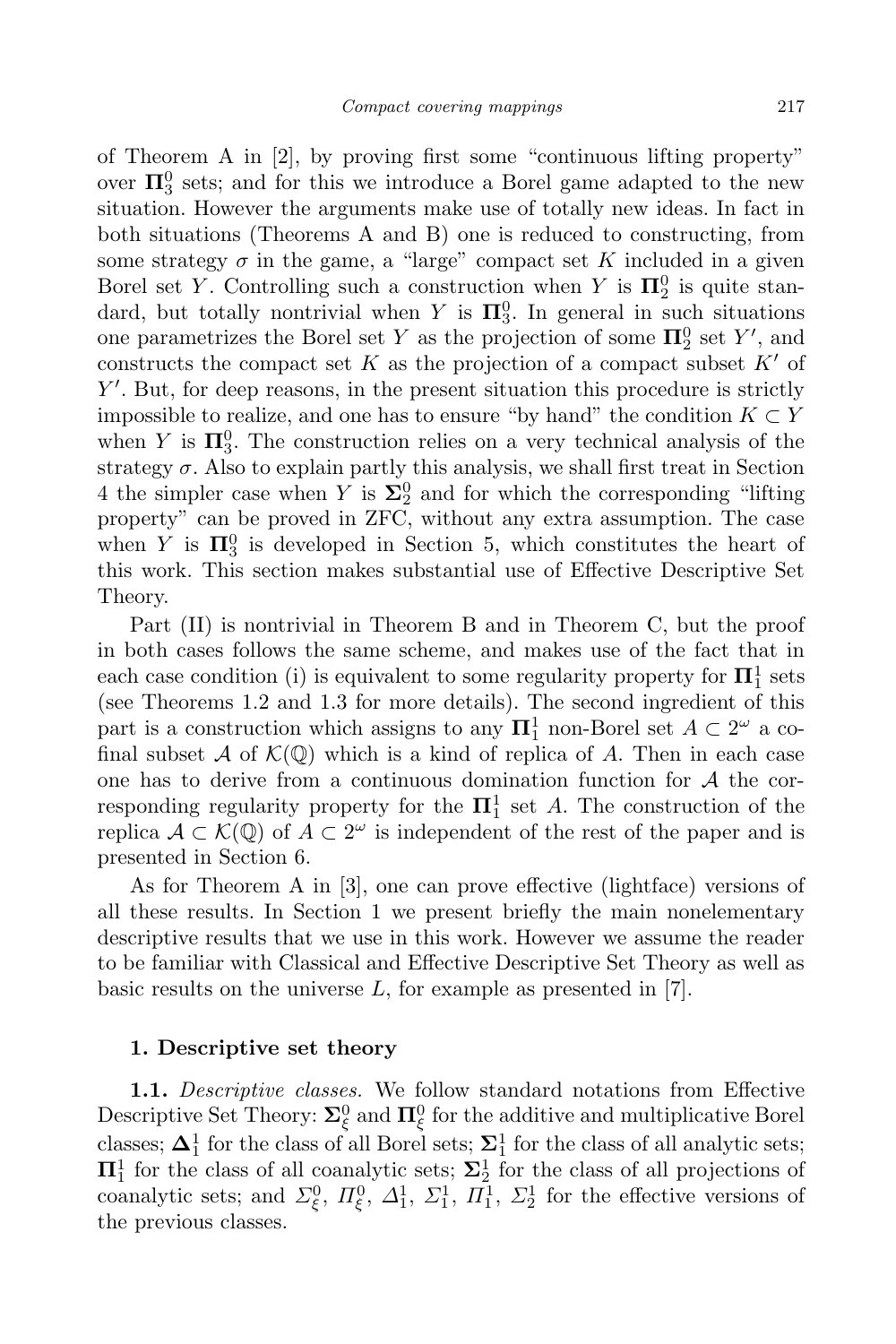We shall also consider the following two classes:

$$
\mathbf{P}_{\sigma} = \{ A = B \cap C : B \in \mathbf{\Pi}^0_2 \text{ and } C \in \mathbf{\Sigma}^0_2 \},
$$
  

$$
\check{\mathbf{P}}_{\sigma} = \{ A = B \cup C : B \in \mathbf{\Pi}^0_2 \text{ and } C \in \mathbf{\Sigma}^0_2 \},
$$

which will play a major role. Obviously  $\check{P}_{\sigma}$  is the class of all complements of sets in  $\mathbf{P}_{\sigma}$ , and both classes lie between the Borel classes  $\Pi_2^0 \subset \Pi_3^0$ . The class  $P_{\sigma}$  is also sometimes denoted by  $D_2(\Sigma_2^0)$ . The notation  $P_{\sigma}$  was introduced in [2] where spaces in  $P_\sigma$  are called  $\sigma$ -Polish. A typical set in  $P_\sigma$ and not in  $\tilde{\mathbf{P}}_{\sigma}$  is the product space  $\mathbb{Q}\times\omega^{\omega}$  as a subset of  $2^{\omega}\times 2^{\omega}$  (since both  $\mathbb{Q}$  and  $\omega^{\omega}$  embed in  $2^{\omega}$ ). These classes appear naturally as "limit classes" in several properties of the hyperspace  $\mathcal{K}(X)$  for *X* Borel. For example the following two results, which we shall not use in this work, can be found in [10] and [6]:

- *The Borel Effros structure of*  $K(X)$  *is standard iff*  $X$  *is in*  $\check{P}_{\sigma}$ *.*
- *The*  $\sigma$ -ideal  $\mathcal{K}(X)$  *is* generated by a Borel subset iff X is in  $\mathbf{P}_{\sigma}$ .

We shall see in Section 7 that the classes  $P_{\sigma}$  and  $\check{P}_{\sigma}$  are also "limit classes" for two instances of Problem 1 above.

We shall use the following basic and classical result of Solovay [13]:

**1.2.** THEOREM (Solovay). For any  $\alpha \in \omega^{\omega}$  the following are equivalent:

- $(i) \omega^{\omega} \cap L(\alpha)$  *is countable.*
- (ii) *Any uncountable*  $\Pi_1^1(\alpha)$  *set contains a perfect set.*

We shall commonly write condition (i) in the equivalent form  $\omega_1^{L(\alpha)}$  <  $\omega_1$ ". Notice that these statements are equiconsistent with ZFC, unlike those in the following theorem.

The other basic result we need is a combination of two deep theorems due to Martin and Harrington. Before we state them we recall some standard terminology. A *reduction* of a set  $A \subset 2^{\omega}$  to a set  $B \subset 2^{\omega}$  is a function  $f: 2^{\omega} \to 2^{\omega}$  such that  $A = f^{-1}(B)$ ; we also say that *A* is *reducible* to *B* by *f*. If *F* is a family of functions from 2 *<sup>ω</sup>* to 2 *<sup>ω</sup>* and *Γ* is a class of subsets of 2 *<sup>ω</sup>*, let us say that <sup>a</sup> set *<sup>A</sup>*<sup>0</sup> in *<sup>Γ</sup>* is *<sup>Γ</sup>*-*complete under <sup>F</sup>-reductions* if any *A* in *Γ* is reducible to  $A_0$  by a function  $f \in \mathcal{F}$ ; when  $\mathcal{F}$  is the set of all continuous functions, we simply say that *A*<sup>0</sup> is *Γ*-complete.

**1.3.** THEOREM (Martin–Harrington). For any  $\alpha \in \omega^{\omega}$  the following are *equivalent*:

(i) Det $(\Sigma_1^1(\alpha))$ .

(ii) *Any*  $\Pi_1^1(\alpha)$  *non-Borel set is*  $\Pi_1^1(\alpha)$ *-complete* (*under continuous reductions*)*.*

(iii)  $Any \Pi_1^1(\alpha)$  non-Borel set is  $\Pi_1^1(\alpha)$ -complete under Borel reductions.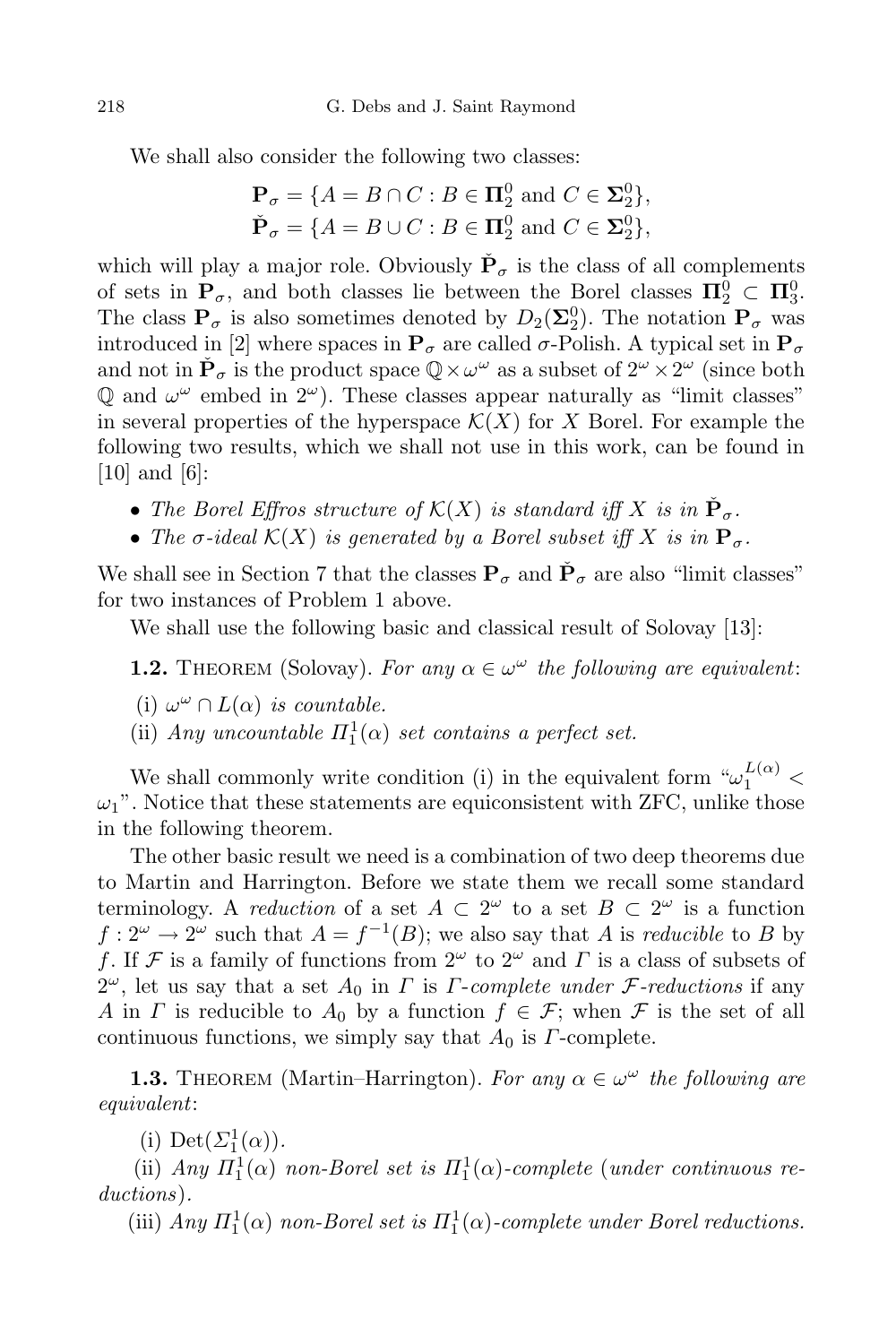The only known proof of this theorem is through the following scheme:

$$
(i) \Rightarrow (ii) \Rightarrow (iii) \Rightarrow (i)
$$

Aside the middle implication which is trivial, the other two implications are very deep results. The first implication is based on a result of Martin ensuring that analytic determinacy implies the determinacy of games which are differences of analytic sets, hence of Wadge games. The last implication is a theorem of Harrington [4] for which we mention a recent "simple" proof by R. Labib Sami [11] avoiding the use of Steel's forcing as in Harrington's initial proof.

In this work we shall make use of the last implication, that is, Harrington's Theorem. However we shall also use other results and remarks from [2] and [3] which already used Martin's Theorem which is the core of the proof of the first implication.

#### **2. Sequential spaces**

**2.1.** *General notations.* For any set *X* we denote by  $Seq(X) = \bigcup_n X^n$ the set of all finite sequences in *X*, and by  $\prec$  the extension relation. If  $s \in X^n$ we denote as usual by

- *• |s|* the length of the sequence *s*,
- $s|_m$  the restriction of *s* to  $m \leq |s|$ ,

and if *s* is nonempty by

*• s ∗* the sequence obtained by deleting from *s* the last element, so that  $s^* = s|_{|s|-1}$ .

When working in product spaces we shall very often make obvious identifications such as  $(X \times Y) \times Z = X \times Y \times Z$  or Seq $(X \times Y) \subset \text{Seq}(X) \times \text{Seq}(Y)$ . For example if  $u = (s, t) \in X^n \times Y^n$  then we write  $u|_m$  for  $(s|_m, t|_m)$ .

**2.2.** *Lexicographical ordering on* Seq(*X*). If  $(X, \leq)$  is a wellordered space, denote for each  $n \in \omega$  by  $\langle n \rangle$  the lexicographical ordering of the product space  $X^n$ . One can extend these orderings to a unique ordering that we shall also denote by  $\lt$  in the following way: for any  $s, t \in \text{Seq}(X)$ set

$$
s < t \Leftrightarrow [|s| < |t| \text{ or } (|s| = |t| = n \text{ and } s <^n t)].
$$

It is clear that  $Seq(X)$  is then also wellordered by  $\lt$ . In particular one can iterate the previous procedure inductively to endow the sets  $Seq(Seq(X))$ ,  $Seq(Seq(Seq(X)))\ldots$  with canonical wellorderings that will all be denoted by *<*.

In this paper we consider the wellorder thus obtained on the space  $Seq(Seq(\kappa))$  where  $\kappa$  is some ordinal, and to which we refer as the *canonical wellordering* of  $Seq(Seq(\kappa))$ .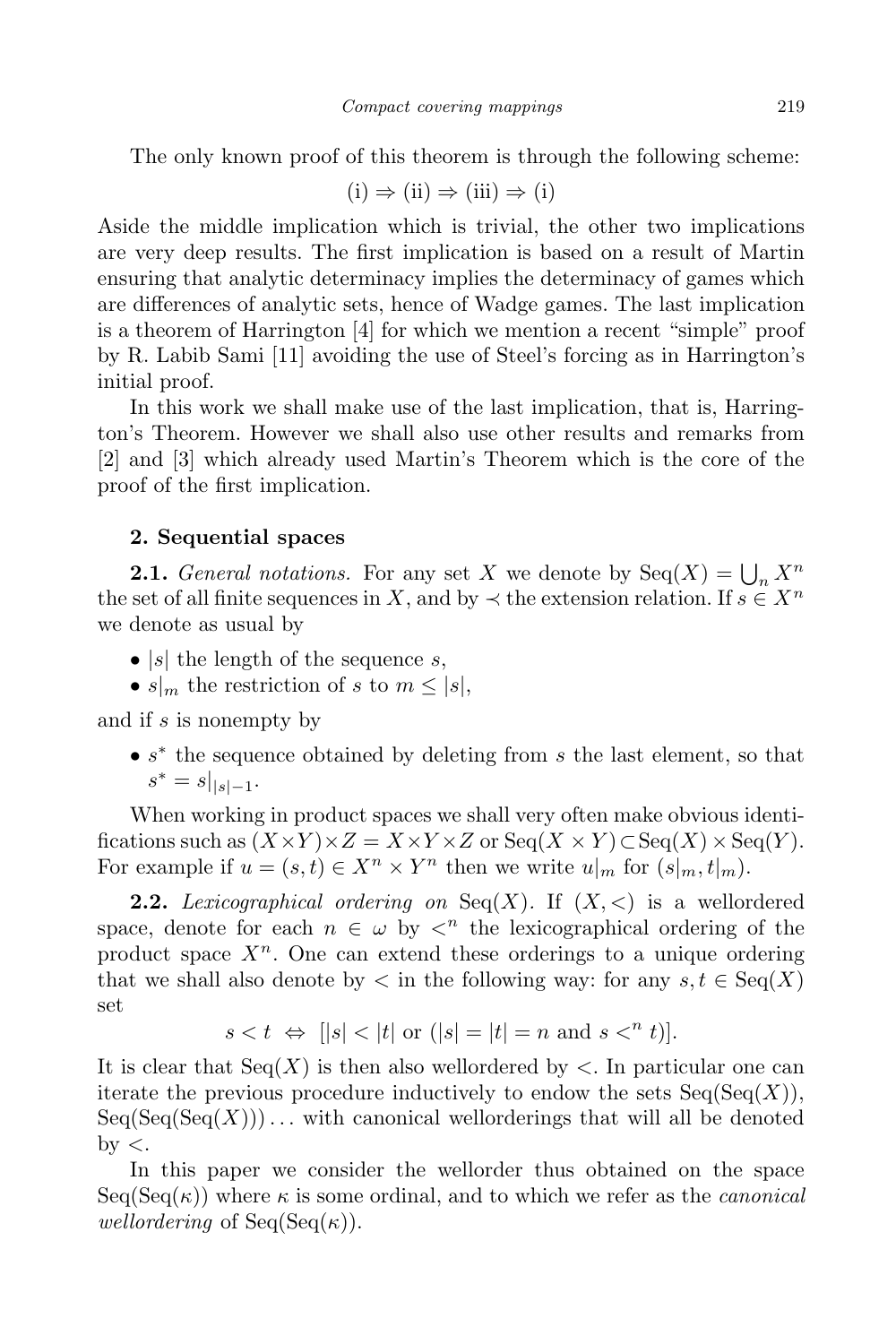**2.3.** *Convergence in* Seq(*X*). If  $(s_n)_{n \in \omega}$  is an *infinite* sequence in Seq(*X*) (that is,  $s_n \in \text{Seq}(X)$  for each *n*), we say that the sequence  $(s_n)_{n \in \omega}$  is *converging* if there exists some  $\alpha \in X^\omega$  such that:

 $(1)$   $\lim_{n} |s_n| = \infty$ ,

(2)  $s_n(k) = \alpha(k)$  for all  $k \in \omega$  and all *n* large enough.

It is clear that this  $\alpha$  is unique; we say that  $(s_n)$  *converges to*  $\alpha$  and write  $\alpha = \lim_{n \to \infty} s_n$ . Notice that from condition (1) it follows that if  $k \in \omega$  is fixed then  $s_n(k)$  is defined for *n* large enough.

One can easily interpret this convergence notion as a real topological convergence in some product space. We shall not do this but list simply some elementary properties that we will use later.

**2.4.** REMARKS. (a) If there exists some increasing sequence  $(k_n)_{n \in \omega}$  in *ω* such that  $s_n|_{k_n}$  *≺ α* for all *n*, then  $(s_n)$  converges to *α*. Conversely, if  $(s_n)$  converges to  $\alpha$  then for any increasing sequence  $(k_n)_{n \in \omega}$  in  $\omega$ , we can extract from  $(s_n)$  a subsequence  $(s'_n)$  (converging to  $\alpha$ ) satisfying  $s_n|_{k_n} \prec \alpha$ for all *n*.

(b) Suppose that  $\alpha = \lim_{n} s_n$ ; if all the  $s_n$ 's are in some tree  $S \subset \text{Seq}(X)$ then  $\alpha \in [S]$ .

(c) Suppose that X is wellordered by  $\lt$ . If the sequence  $(s_n)$  is such that for all  $m < n$ :

- $|s_m| < |s_n|$ ,
- (2) the restriction of  $s_n$  to  $|s_m|$  is smaller than  $s_m$  (lexicographically in  $X^{|s_m|}$ ),

then for all *k* the sequence  $(s_n(k))_n$  is eventually nonincreasing, hence stationary; and  $(s_n)$  is convergent.

Finally we shall make wide use of the following compactness property:

**2.5.** LEMMA. Let  $(s_n)$  be an infinite sequence in Seq(X) such that  $|s_n| \to$  $\infty$ , and suppose that for any  $k \in \omega$  the set  $\{s_n(k) : n \text{ such that } |s_n| > k\}$  is *finite. Then one can extract from* (*sn*) *an infinite converging subsequence.*

*Proof.* Starting from the initial sequence  $\sigma^{(0)} = (s_n^{(0)}) = (s_n)$  one constructs inductively subsequences  $\sigma^{(j)} = (s_n^{(j)})$  such that for all *j*,  $\sigma^{(j+1)}$  is a subsequence of  $\sigma^{(j)}$  and the sequence  $(s_n^{(j)}(j))$  is constant in *n*. Then it is clear that the diagonal subsequence  $(s'_n) = (s_n^{(n)})$  is converging.

**3. The games of type** *Γ*(*T*)**.** For the proofs of the main results of the next two sections we introduce two different games, each adapted to a particular hypothesis, but both of the same type. Also to avoid repetitions we describe in this section the general form of these games and fix some notations and conventions that we will respect in what follows.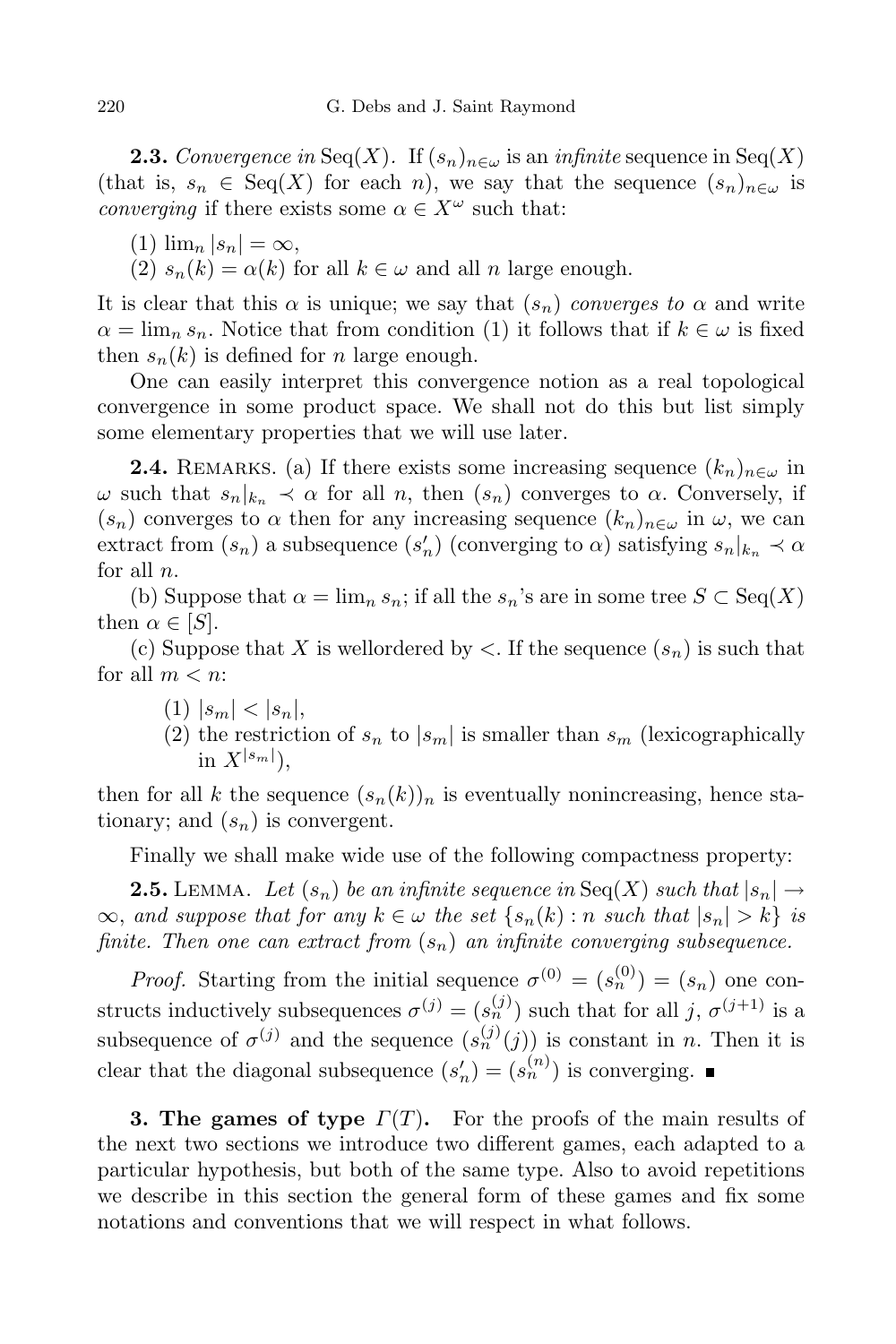Set  $\Sigma = \text{Seq}(\omega_1)$  and let *T* be a tree on  $\{0,1\} \times \Sigma$ . By a *game* of type *Γ*(*T*) we mean a game in which at each move:

- *•* Player I chooses some element in *{*0*,* 1*}*,
- Player II chooses an element in  $\{0, 1\} \times \Sigma$ .

We identify an infinite run in such a game with a triple  $(y, z, \theta) \in 2^{\omega} \times 2^{\omega} \times 2^{\omega}$ *Σω*; we say that *y* and *z* are the *reals constructed* in the run by Player I and by Player II, and we shall refer to the  $\theta(n)$ 's as the *ordinal moves* of Player II in the run.

*Rules*. To be legal in the game, the run  $(y, z, \theta)$  should satisfy for all  $n \geq 0$  the following two rules:

 $(R_1)$   $|\theta(n)| \leq n+1.$ <br>  $(R_2)$  If  $|\theta(n)| = m$  t.  $|f(\theta(n))| = m$  then  $(z|m, \theta(n)) \in T$ .

Notice that both rules concern Player II; in particular any move is legal for Player I. In fact in the games that we shall consider later we shall add more rules but they will again concern only Player II. We do not require any particular form for the win condition, which will be specifed in each particular game. Notice that if  $(r_n)$  is a sequence of legal finite runs in the game which is converging (in the sense of 2.3) then by Remark 2.4(b) the limit  $\lim_{n} r_n$  is an infinite run in which the same rules are satisfied.

*Finite runs*. We always identify a finite run in the game with a triple

$$
(s, t, \theta) \in \text{Seq}(2) \times \text{Seq}(2) \times \text{Seq}(\Sigma)
$$

where *s* represents the moves of Player I in the run, and  $(t, \theta)$  represents the moves of Player II in the run. We always have  $|t| = |\theta|$ , and  $|s| = |t| + 1$  or *|t|* depending on whether the last move in the run is played by Player I or by Player II.

*Positions.* By a *position* for Player II in the game we mean a couple

$$
(t, \theta) \in \text{Seq}(2) \times \text{Seq}(\Sigma)
$$

which can be realized as the moves of Player II in some run:

$$
(s, t, \theta) \in \text{Seq}(2) \times \text{Seq}(2) \times \text{Seq}(\Sigma)
$$

where all rules are satisfied (not only  $(R_1)$  and  $(R_2)$ ).

One can also define similarly a position for Player I; but since we never deal with this notion in what follows, by "position" we always mean "position for Player II". The empty set is a position corresponding to the empty run, or to a run with one move made by Player I.

If  $\sigma$  is some fixed strategy for Player I in the game, we say that the position  $u = (t, \theta)$  is *compatible* with  $\sigma$  if we can find a run  $r = (s, t, \theta)$  compatible with  $\sigma$ . By convention we also require that in this run Player I makes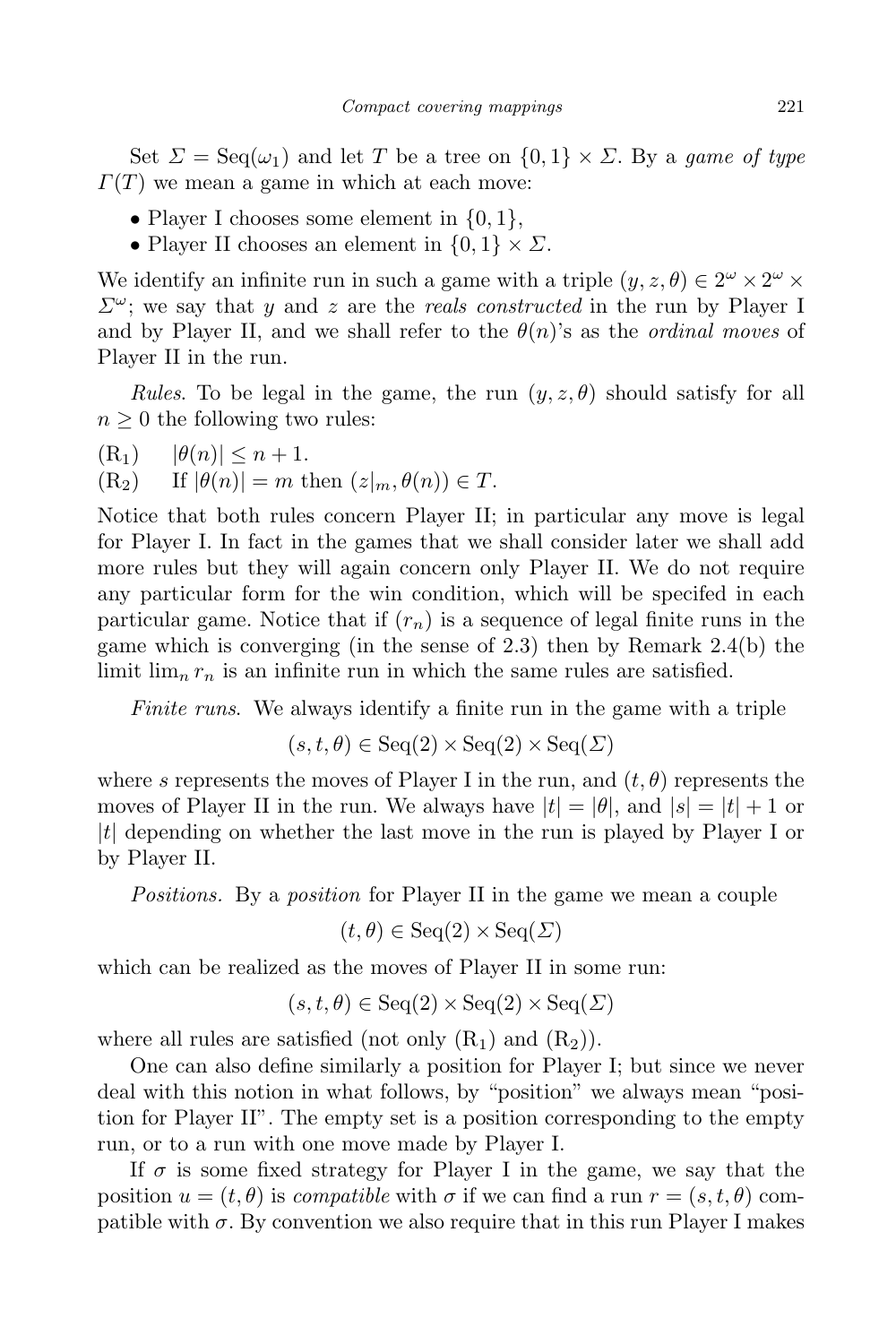the last move, so that *r* is uniquely determined by *u*, and the correspondence between *u* and *r* is one-to-one. The position  $\emptyset$  is always compatible with  $\sigma$ and corresponds to the run with one move  $\sigma(\emptyset)$ .

*Notations.* For any position  $u = (t, \theta)$  we set

$$
\pi(u) = t, \quad \overline{\lambda}(u) = \theta.
$$

If moreover *u* is compatible with some strategy  $\sigma$  and is realized by the run  $(s, t, \theta)$  with  $|s| = |t| + 1$  then we write

$$
\sigma(u)=s.
$$

Notice that  $|\sigma(\emptyset)| = 1$  and  $\sigma(u)$  is never empty.

# $4.$  **Continuous** liftings over  $\Sigma^0_2$  spaces

**4.1.** THEOREM. Let R and  $Y \times Z$  be two subsets of  $2^{\omega} \times 2^{\omega}$  satisfying:

 $(a) Y$  *is*  $\Sigma_2^0$ , *Z is*  $\Sigma_2^1$ , *R is*  $\Delta_1^1$ ,

(b) *for every compact*  $K \subset Y$ *, there exists*  $z \in Z$  *such that*  $K \times \{z\} \subset R$ *.* 

*Then there exists a continuous mapping*  $f : 2^{\omega} \rightarrow 2^{\omega}$  *such that*  $f|_Y \subset$  $R \cap (Y \times Z)$  *where*  $f|_Y$  *denotes the graph of the restriction of f to Y*.

The proof of this theorem is easy if *Z* is assumed to be Borel, but in the general case the problem is to keep the game Borel.

To prove this result we introduce a game of type *Γ*(*T*) for some tree *T* such that:

(1) If Player II has a winning strategy then the conclusion of the theorem holds.

(2) If Player I has a winning strategy then there is a compact set *K* negating hypothesis (b) of the Theorem.

Ensuring (1) will be straightforward from the win condition of the game, and the main point will be to prove (2). In fact given an arbitrary strategy *σ* for Player I we shall define a compact subset *K* of  $2^{\omega}$  such that if *σ* is winning then *K* negates hypothesis (b).

**4.2.** *Index of an*  $\omega$ -sequence of trees. Let  $\mathbf{S} = (S_k)_{k \in \omega}$  be an  $\omega$ -sequence of trees on  $\{0,1\}$ . The *index* of **S** is the mapping **k** : Seq(2)  $\rightarrow \omega$  defined by

$$
\mathbf{k}(s) = \begin{cases} \min\{k < |s| : s \in S_k\} & \text{if } s \in \bigcup_{k < |s|} S_k, \\ |s| & \text{if not.} \end{cases}
$$

Notice that if  $s \prec s'$  then  $\mathbf{k}(s) \leq \mathbf{k}(s')$ . In particular if  $s \neq \emptyset$  then  $\mathbf{k}(s^*) \leq \mathbf{k}(s')$ . **k**(*s*); and we say that *s* is *critical* if  $\mathbf{k}(s^*) < \mathbf{k}(s)$ .

It is clear that for any  $x \in 2^{\omega}$  we have

$$
x \notin \bigcup_{k \in \omega} [S_k] \iff \lim_{n} \mathbf{k}(x|_n) = \infty \iff \limsup_{n} \mathbf{k}(x|_n) = \infty.
$$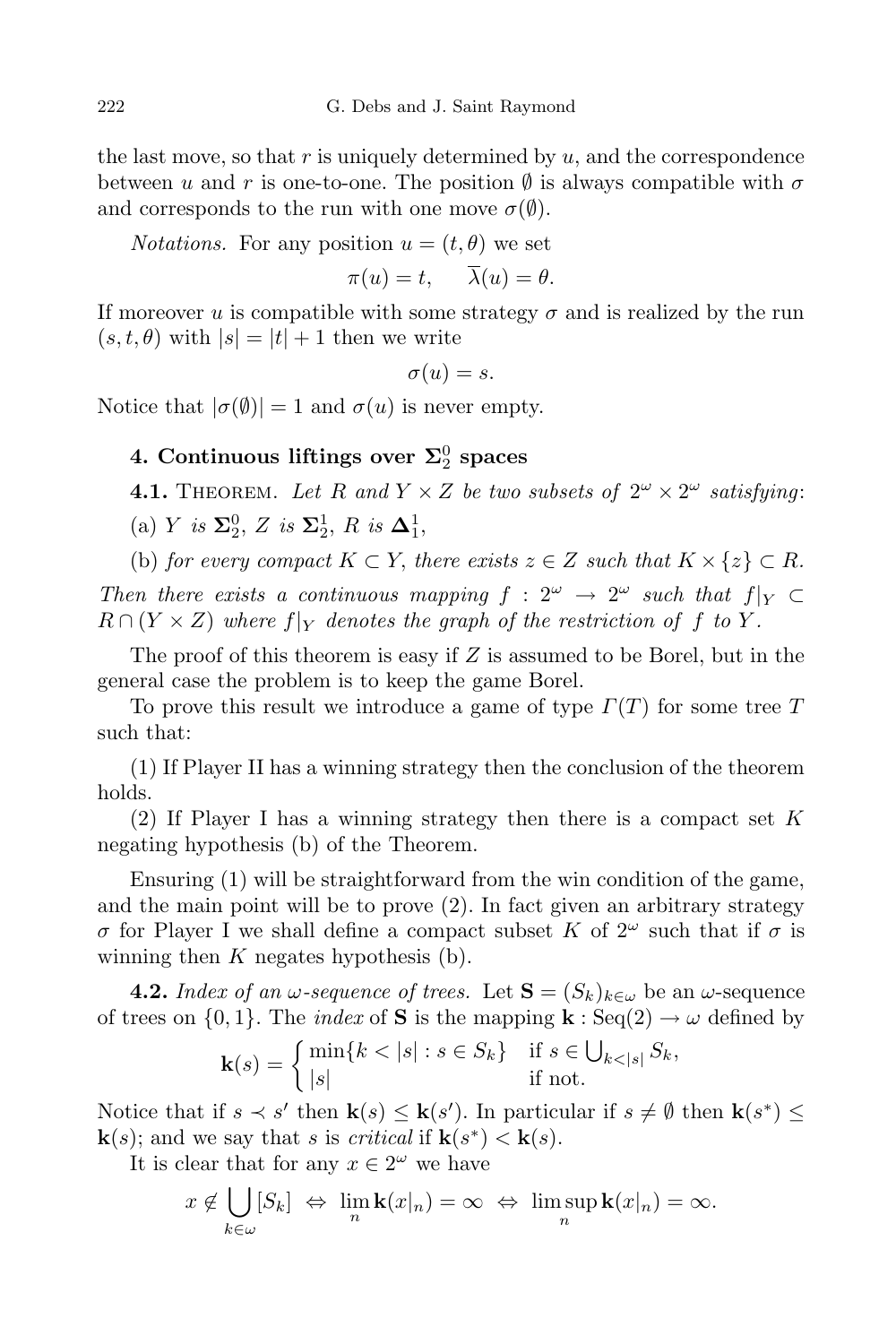**4.3.** *The game G*<sup>*l*</sup>. Since *Z* is  $\Sigma^1_2$  we can fix a tree *T* on  $2 \times \omega_1$  such *Z* is the projection of [*T*] on the first factor (see [7], p. 84). We also fix a sequence  $(S_k)_{k \in \omega}$  of trees on 2 such that  $Y = \bigcup_k [S_k]$  and denote by **k** the associated index.

We now consider the game *G<sup>'</sup>* of type  $\Gamma(T)$  in which rule  $(R_2)$  is unchanged whereas  $(R_1)$  is replaced by the following rule:

(R1) If 
$$
(s, t, \theta)
$$
 is a run with  $|s| = |t| = |\theta| = n + 1$  then  
\n
$$
\begin{cases}\n\theta(n) \succ \theta(n-1) \text{ and } |\theta(n)| = |\theta(n-1)| + 1 & \text{if } \mathbf{k}(s) = \mathbf{k}(s^*) \\
\theta(n) = \emptyset & \text{if } \mathbf{k}(s) > \mathbf{k}(s^*)\n\end{cases}
$$

It is easy to check that this rule is stronger than  $(R_1)$ .

*Win condition*. Player II wins the infinite run  $(y, z, \theta)$  in the game *G<sup><i>i*</sup></sup> if

$$
y \notin Y \quad \text{or} \quad (y, z) \in R.
$$

*All game-theoretical notions considered in this section are relative to the*  $game G'.$ 

**4.4.** Lemma. *If Player II has a winning strategy then there exists a continuous mapping*  $f: 2^{\omega} \to 2^{\omega}$  *such that*  $f|_Y \subset R \cap (Y \times Z)$ *.* 

*Proof.* A winning strategy  $\tau$  for Player II defines a Lipschitz mapping  $y \mapsto (f(y), g(y))$  from  $2^{\omega}$  into  $2^{\omega} \times \Sigma^{\omega}$  where each  $(y, f(y), g(y)) = (y, z, \theta)$ is an infinite run compatible with  $\tau$ , hence won by Player II.

Fix  $y \in Y$ ; it follows from the win condition that  $(y, f(y)) \in R$  and all we have to prove is that  $f(y) \in Z$ . Set

$$
k_0 = \min\{k \in \omega : y \in [S_k]\}.
$$

It follows from the definition of the index **k** that there exists some *n* such that  $\mathbf{k}(y|m) = k_0$  for all  $m \geq n$ . Let  $n_0$  be the least such *n*; then by rule  $(R'_1)$  there exists a unique  $\gamma \in \omega_1^{\omega}$  such that  $\gamma|_k = \theta(n_0 + k)$  for all *k*, and since by rule  $(R_2)$  we have  $(z|_k, \gamma|_k) \in T$  for all k, it follows that  $(z, \gamma) \in [T]$ and  $z = f(y) \in Z$ .

*We now fix a strategy σ for Player I in the game. All runs and positions considered from now on will implicitly be assumed to be compatible with σ.*

Our next goal is to define from  $\sigma$  a compact set K with the properties announced above. The definition of *K* will rely on an analysis of the strategy *σ* for which we need to introduce the following notions.

*Minimal positions*. We say that a position *u* is *minimal* if for any position *v* the following implication holds:

$$
(\sigma(v) = \sigma(u) \text{ and } \pi(v) = \pi(u)) \Rightarrow \overline{\lambda}(u) \le \overline{\lambda}(v)
$$

where as always  $\leq$  refers to the canonical lexicographical ordering on  $\text{Seq}(\Sigma)$ .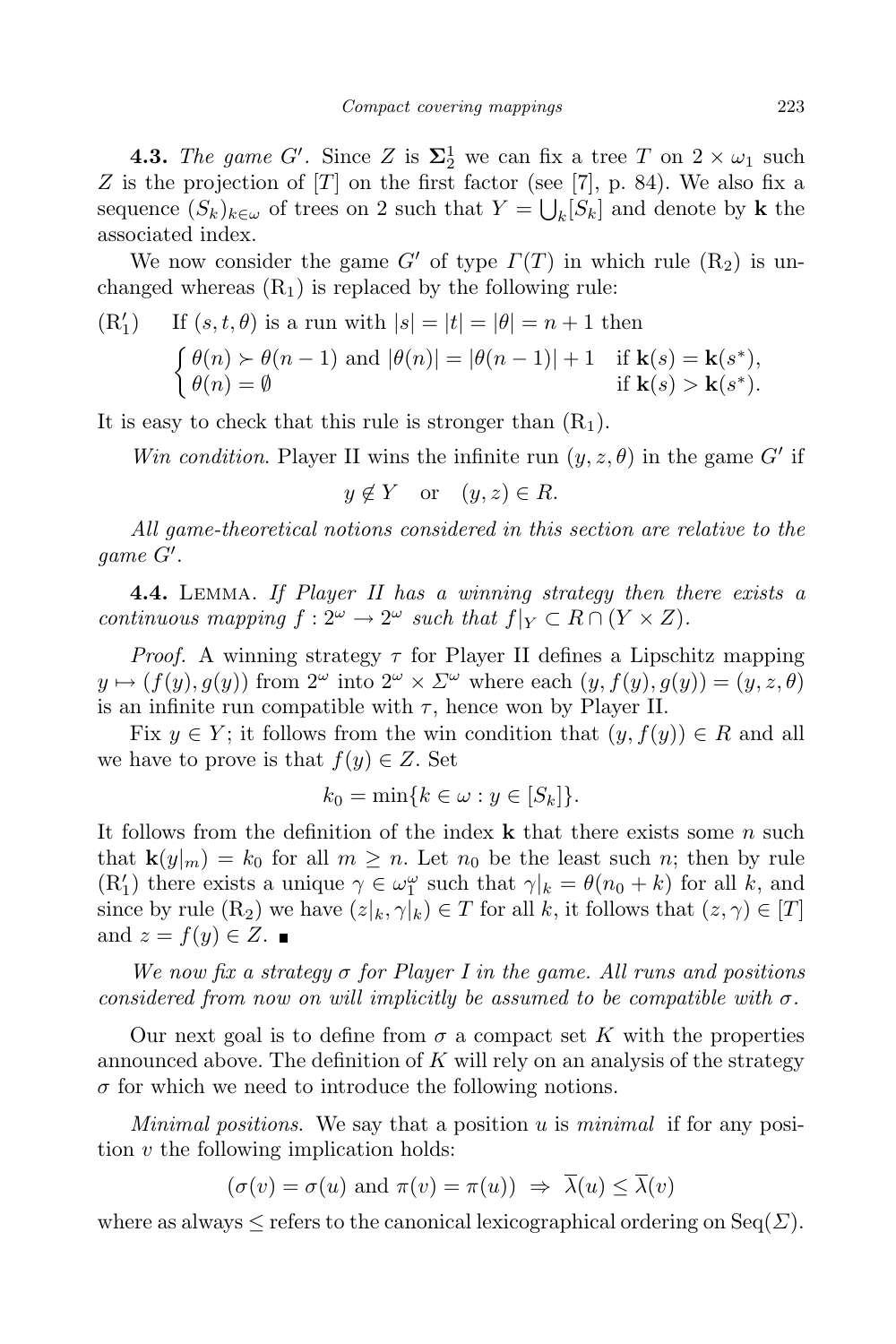Given any position *v* it is clear that there exists a unique minimal position *u* with  $\sigma(v) = \sigma(u)$  and  $\pi(v) = \pi(u)$ ; we denote this *u* by  $\mu(v)$ .

**4.5.** Lemma. *If u is a minimal position and v is a position extending*  $u$  *then*  $\mu(v)$  *is also an extension of*  $u$ *.* 

*Proof.* Let *u*<sup> $\prime$ </sup> denote the position obtained by restriction of  $\mu(v)$  to  $|u|$ . If  $\lambda(u) < \lambda(u')$  then we would also have  $\lambda(v) < \lambda(\mu(v))$ , which is impossible by the minimality of  $\mu(v)$ . Hence  $\lambda(u) = \lambda(u')$  and since  $\pi(u) = \pi(u')$ , we have  $u = u'$  and so  $\mu(v) \succ u' = u$ .

*Good positions*. We say that a position *u* is *good* if for any subposition  $v \leq u$  the following implication holds:

$$
\sigma(v)
$$
 is critical  $\Rightarrow v$  is minimal

where "critical" refers to the index **k** associated with the fixed sequence  $(S_k)_{k \in \omega}$ . Set

 $S = \{\sigma(u) : u \text{ a good position}\}\cup \{\emptyset\}.$ 

Since any subposition of a good position is clearly good, *S* is a tree on *{*0*,* 1*}* and we can define the compact set

$$
K = [S].
$$

We say that the strategy  $\sigma$  *takes its values in* Y if in any infinite run  $(y, z, \theta)$  compatible with  $\sigma$  the real y constructed by Player I belongs to Y. It follows from the win condition of the game that any winning strategy takes its values in *Y* .

**4.6.** LEMMA. If  $\sigma$  takes its values in Y then  $K \subset Y$ .

*Proof.* Fix  $y \in K = [S]$ . For each *n* the sequence  $s_n = y|_{n+1}$  is in *S*, so we can find a good position  $u_n = (t_n, \theta_n)$  such that  $|u_n| = n$  and  $s_n = \sigma(u_n)$ .

Fix *n* such that  $s_n$  is critical. We can find  $t \in 2^n$  such that  $t_m|_n = t$  for infinitely many  $m$ 's. Now if we fix such an  $m$ , since  $u_m$  is a good position and  $\sigma(u_m|_n) = s_n$  is critical, the position  $u_m|_n$  is minimal and hence there exists  $\theta \in \Sigma^n$  uniquely determined by  $s_n$  and  $t$  such that  $\theta_m|_n = \theta$ . Thus if *s<sub>n</sub>* is critical then there exists a position  $v = (t, \theta)$  such that  $\sigma(v) = s_n$  and  $|u_m|_n = v$  for infinitely many *m*'s.

Suppose now by contradiction that  $y \notin Y$ . Then the set  $N = \{n \in \omega :$  $s_n$  is critical is infinite, and applying inductively the previous observations one can construct a family  $(v_n)_{n \in \mathbb{N}}$  of increasing positions  $(v_n \prec v_{n'}$  if  $n < n'$  such that  $\sigma(v_n) = s_n \prec y$  for all  $n \in N$ . This clearly defines a unique infinite run compatible with  $\sigma$  in which the real constructed by Player I is precisely *y*; and since  $y \notin Y$  this contradicts the hypothesis of the lemma.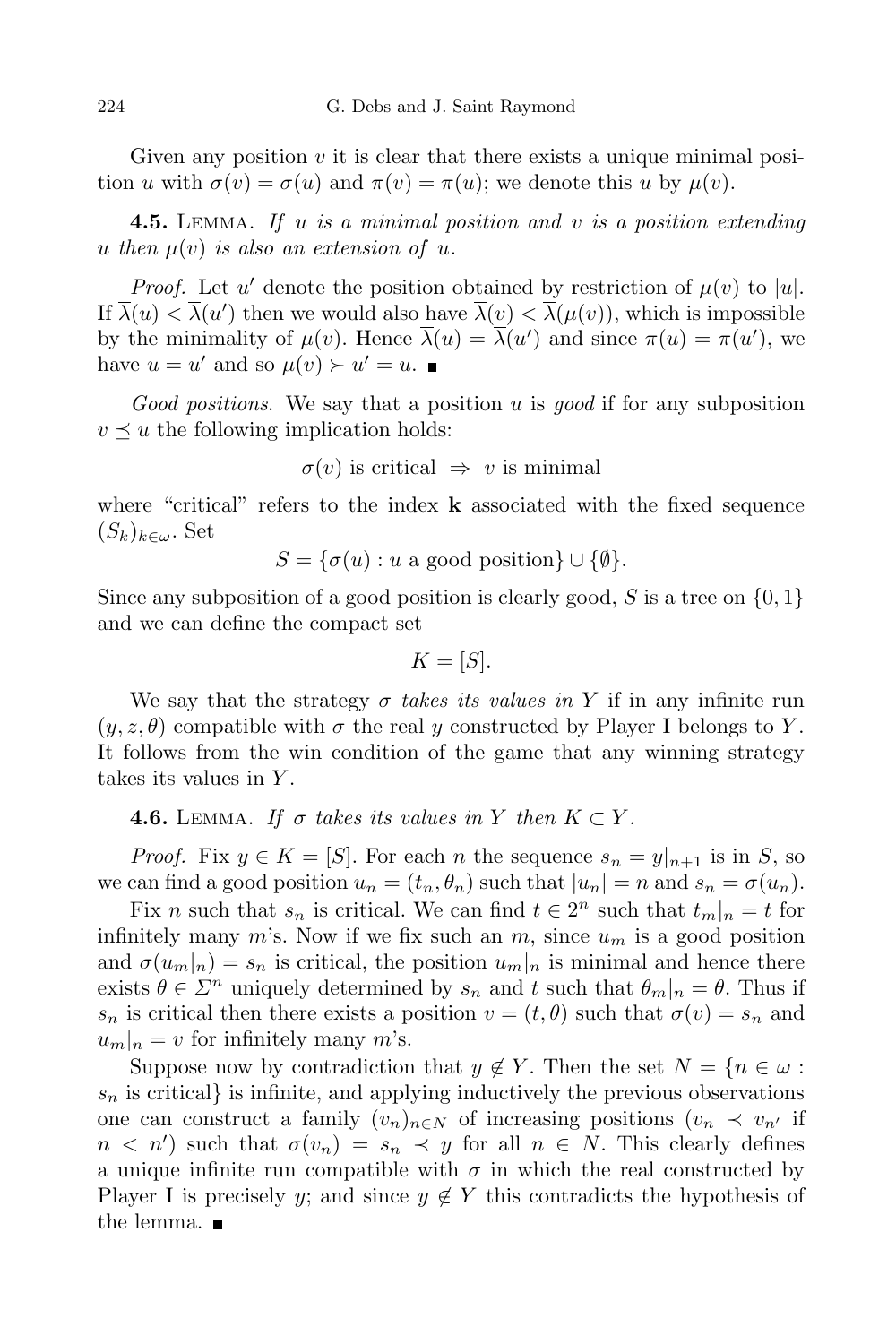**4.7.** LEMMA. If  $\sigma$  takes its values in Y then for any  $z \in Z$  there exists *an infinite*  $run (y, z, \theta)$  (*compatible*  $with \sigma) such that  $y \in K$ .$ 

*Proof.* We say that a position *u* is *critical* if  $\sigma(u) \in \text{Seq}(2)$  is critical with respect to the index **k**.

Fix *z* in *Z* and let  $U = U_z$  denote the set of all positions *u* satisfying  $\pi(u) \prec z$ . We shall construct a finite sequence  $(u_k)_{k \leq n}$  in *U* satisfying for all  $k \leq n$ :

(1) *uk−*<sup>1</sup> *≺ uk*,

 $(2)$   $u_k$  is a good position,

 $(3)$   $u_k$  is critical,

(4) any extension of  $u_n$  in U is noncritical.

Set  $u_0 = \emptyset$ . Assume that we have constructed in *U* a sequence  $(u_0, \ldots, u_m)$ satisfying (1)–(3) for all  $k \leq m$ . We distinguish the following two alternatives:

(i) *Any extension of*  $u_m$  *in U is noncritical.* In this case we define  $n = m$ so that condition (4) is realized, and the construction is finished.

(ii) *There exists a critical extension of*  $u_m$  *in*  $U$ . In this case we fix such an extension *v* of minimal length, and define  $u_{m+1} = \mu(v)$ . Thus  $\sigma(u_{m+1}) =$  $\sigma(v)$  is critical and by Lemma 4.5 we have  $u_m \prec u_{m+1}$ . Finally since *v* was chosen of minimal length there is no critical subposition *w* between *u<sup>m</sup>* and  $u_{m+1}$ , and since  $u_m$  is a good position, it is clear that so is  $u_{m+1}$ . Hence  $u_{m+1}$  satisfies  $(1)-(3)$ .

Notice that in (ii) one can repeat again the previous arguments starting from  $(u_0, \ldots, u_m, u_{m+1})$ . If when applying this procedure inductively alternative (i) never occurs then we would obtain an *infinite* sequence  $(u_k)_{k \in \omega}$ satisfying (3) for all k, in particular we would have  $\mathbf{k}(\sigma(u_{k-1})) < \mathbf{k}(\sigma(u_k))$ for all *k*. This clearly defines an infinite run in the game in which the real *y* constructed by Player I satisfies  $\lim_{n \to \infty} k(y|n) = \infty$ , hence *y* is not in *Y*, and this contradicts the assumption of the lemma. Thus after finitely many steps alternative (i) occurs, and this finishes the construction.

Set  $u = u_n$  and  $p = |u|$ , and let r denote the finite run determined by *u*. Fix some  $\gamma \in \omega_1^{\omega}$  such that  $(z, \gamma) \in [T]$  and consider the unique infinite run (*y, z, θ*) compatible with *σ*, extending *r* with *θ*(*p* + *n*) = *γ|<sup>n</sup>* for all  $n \geq 0$ . It follows easily from (3) and (4) that rule  $(R'_1)$  is satisfied, and since  $(z, \gamma) \in [T]$ , rule  $(R'_2)$  is also satisfied. Finally notice that it follows from (2) and (4) that any extension of *u* in *U* is again a good position; in particular for all *n* we have  $y|_{n+1} = \sigma(z|_n, \theta|_n) \in S$ , and so  $y \in [S] = K$ .

*Proof of Theorem 4.1*. By Lemma 4.4 it is enough to prove that Player II has a winning strategy in the game  $G'$ . So suppose otherwise. Since the game is clearly Borel and so determined, Player I has a winning strategy  $\sigma$ . Let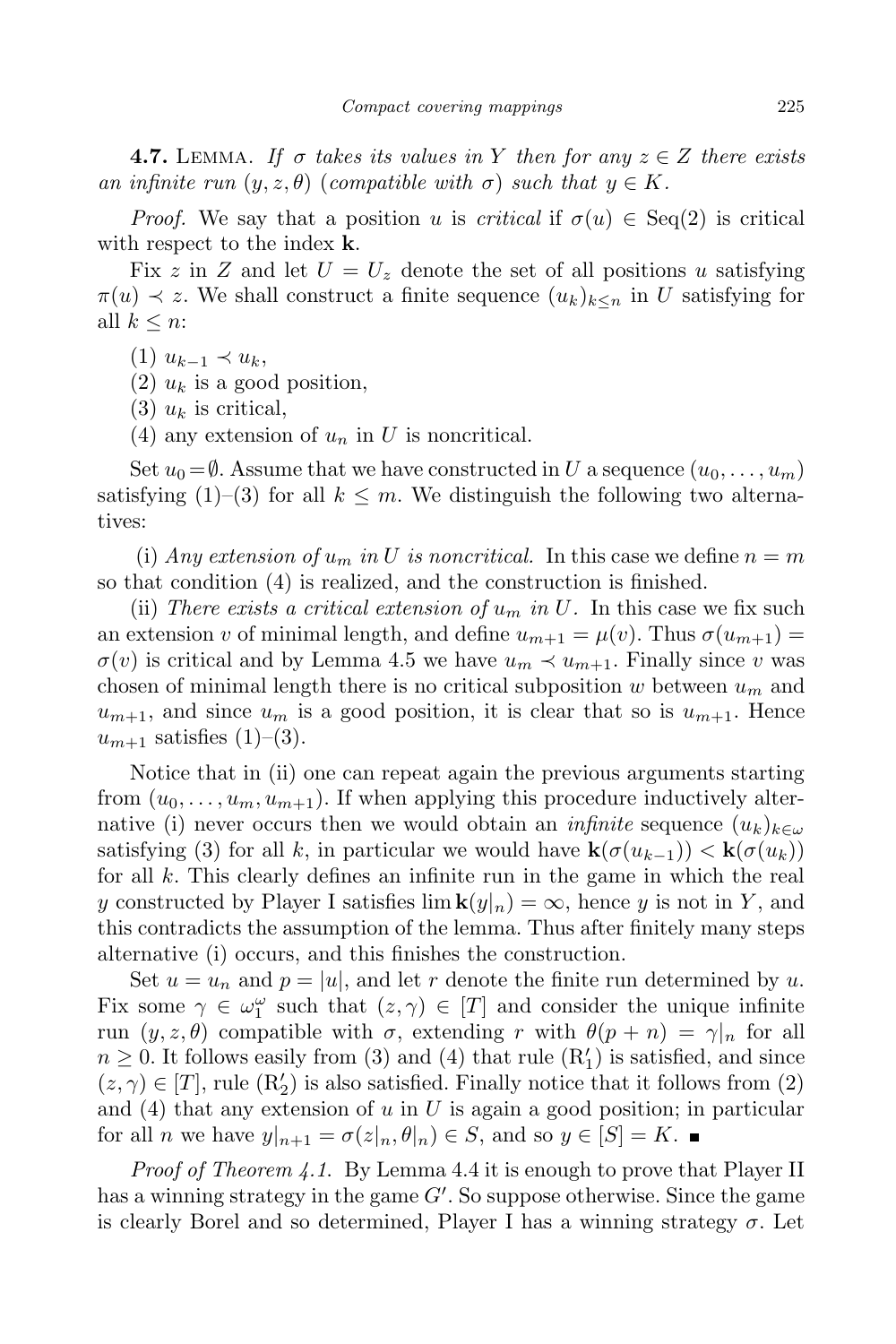*K* be the compact set defined above; then by Lemma 4.6, *K* is a compact subset of  $Y$ , and by hypothesis (b) of the theorem applied to  $K$  we can find *z* ∈ *Z* such that  $K \times \{z\}$  ⊂ *R*. Applying Lemma 4.7 to this *z* we obtain an infinite run  $(y, z, \theta)$  compatible with  $\sigma$  and such that  $y \in K$ ; hence  $(y, z) \in R$ and Player II wins this run, and this is impossible since  $\sigma$  is winning.

# $5.$  **Continuous** liftings over  $\Pi^0_3$  spaces

**5.1.** THEOREM. Assume that  $\mathscr{A} \times \mathscr{A} = \omega^{\omega}$ ,  $\omega_1^{L(\alpha)} < \omega_1$ ". Let R and  $Y \times Z$ *be two subsets of*  $2^{\omega} \times 2^{\omega}$  *satisfying*:

 $(a)$  *Y is*  $\Pi_3^0$ , *Z is*  $\Sigma_2^1$ , *R is*  $\Delta_1^1$ ,

(b) *for every compact*  $K \subset Y$ *, there exists*  $z \in Z$  *such that*  $K \times \{z\} \subset R$ *.* 

*Then there exists a continuous mapping*  $f : 2^{\omega} \rightarrow 2^{\omega}$  *such that*  $f|_Y \subset$  $R \cap (Y \times Z)$  *where*  $f|_Y$  *denotes the graph of the restriction of f to Y*.

As in Theorem 4.1, the proof is easy if *Z* is Borel. But in the general case we have to keep the game Borel.

Precisely we shall prove the following:

**5.2.** THEOREM. *Fix*  $\alpha \in \omega^{\omega}$ , and assume that  $\omega_1^{L(\alpha)} < \omega_1$ ". Let *R* and  $Y \times Z$  *be two subsets of*  $2^{\omega} \times 2^{\omega}$  *satisfying*:

(a) *Y is*  $\Pi_3^0(\alpha)$ , *Z is*  $\Sigma_2^1(\alpha)$ , *R is*  $\Delta_1^1(\alpha)$ ,

(b) *for every compact*  $K \subset Y$ , *there exists*  $z \in Z$  *such that*  $K \times \{z\} \subset R$ *.* 

*Then there exists a continuous mapping*  $f : 2^{\omega} \rightarrow 2^{\omega}$  *such that*  $f|_Y \subset$  $R \cap (Y \times Z)$ .

*Warning.* All the rest of this section is devoted to the proof of Theorem 5.2. For simplicity we give the proof for  $\alpha = 0$ ; the reader can easily check that all the arguments are uniform. The proof follows a scheme completely similar to the proof of Theorem 4.1: We introduce some adapted game  $G''$ , and as in the  $\Sigma^0_2$  case we derive from some given strategy  $\sigma$  for Player I in the game a compact set *K* with the desired properties. Here also the definition of K is based on the analysis of the strategy  $\sigma$ ; and for this we need to consider some particular classes of positions in the game  $G''$ .

We use the same terminology as in 4.1 and define "minimal positions", "good positions", etc. But we warn the reader that the content of these notions will here be different from the previous case. In fact since the rules of the games are different the comparison of two such notions is meaningless. The reason for this choice is first a matter of simplicity, but also to emphasize the common structure of the proofs for Theorem 4.1 and Theorem 5.1. We also introduce a new notion of "very good positions" which has no analog in the previous case, and which heavily relies on the assumption " $\omega_1^L < \omega_1$ ".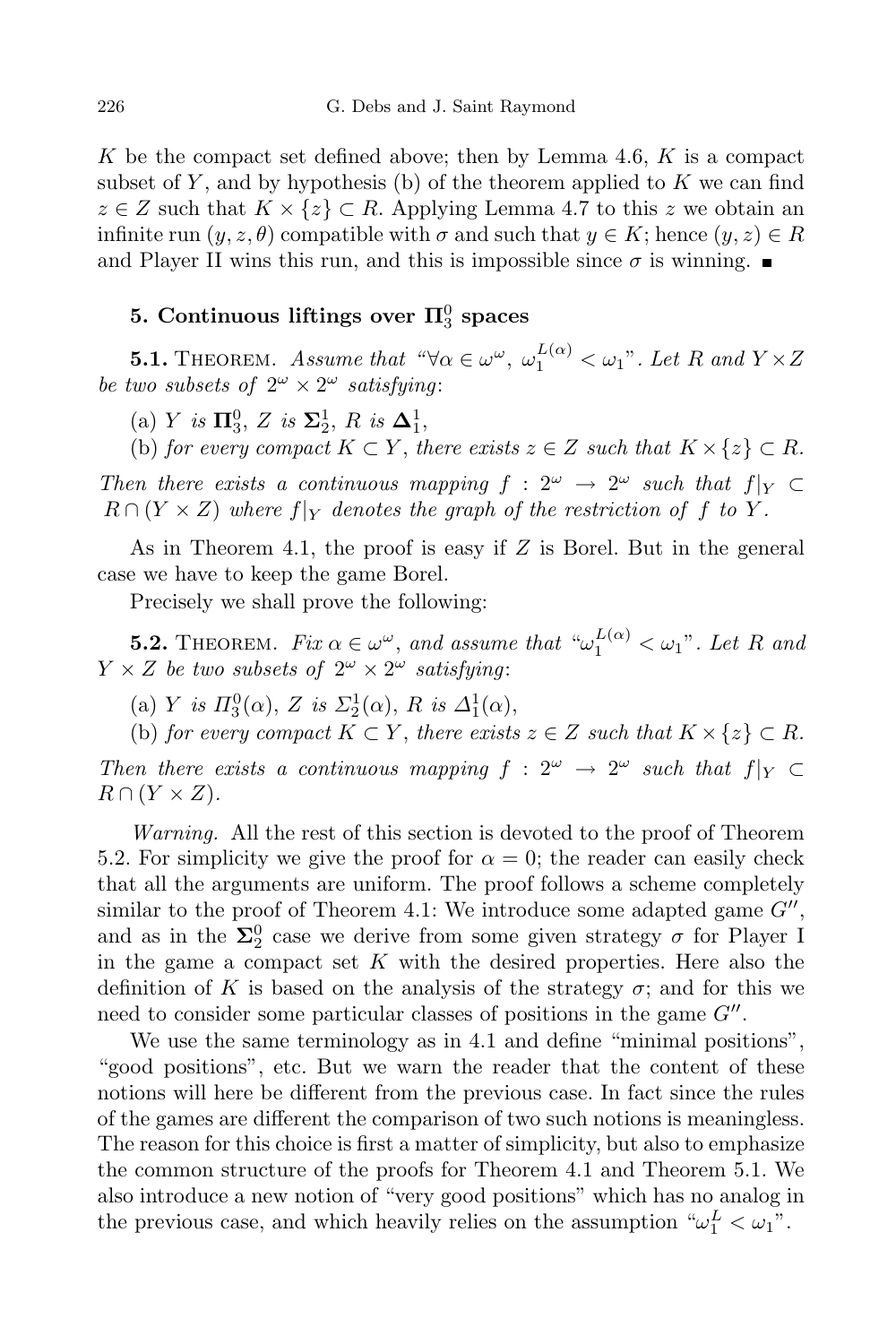**5.3.** *Index of an*  $\omega^2$ -sequence of trees. Let  $\mathbf{S} = (S_k^j)$ <sup>*t*</sup></sup><sub>*k*</sub>)<sub>(*j,k*)∈*ω*×<sub>*ω*</sub> be an *ω*<sup>2</sup>-</sub> sequence of trees on  $\{0,1\}$ . As in 4.2 we denote for each *j* by  $\mathbf{k}^{(j)}$  the index of the  $\omega$ -sequence  $(S_k^j)$  $(k)$ <sub>k</sub> $(\omega)$ ; thus **k**<sup>(*j*)</sup>: Seq(2)  $\rightarrow \omega$  with

$$
\mathbf{k}^{(j)}(s) = \begin{cases} \min\{k < |s| : s \in S_k^j\} & \text{if there is } k < |s| \text{ such that } s \in S_k^j, \\ |s| & \text{if not.} \end{cases}
$$

The *index* of **S** is the mapping  $\overline{k}$  : Seq(2)  $\rightarrow$  Seq( $\omega$ ) defined inductively as follows:  $\mathbf{k}(\emptyset) = \emptyset$  and for  $s \neq \emptyset$  if  $\mathbf{k}(s^*)$  is defined with  $p = |\mathbf{k}(s^*)|$ , set  $m = \min\{j \leq p : \mathbf{k}^{(j)}(\mathbf{s}) > \mathbf{k}^{(j)}(\mathbf{s}^*)\}\$  if  $\mathbf{k}^{(j)}(\mathbf{s}) > \mathbf{k}^{(j)}(\mathbf{s}^*)$  for some  $j \leq p$  and  $m = p$  if not, and define

$$
\overline{\mathbf{k}}(s) = \begin{cases} \overline{\mathbf{k}}(s^*)|_m & \text{if } m < p, \\ \overline{\mathbf{k}}(s^*)^\frown \mathbf{k}^{(\mathbf{p})}(\mathbf{s}) & \text{if } m \ge p. \end{cases}
$$

Notice that always either  $\mathbf{k}(s) \prec \mathbf{k}(s^*)$  or  $\mathbf{k}(s) \succ \mathbf{k}(s^*)$ ; moreover in the last case  $|\mathbf{k}(s)| = |\mathbf{k}(s^*)| + 1$ . Since  $\mathbf{k}(\emptyset) = \emptyset$  it follows that  $|\mathbf{k}(s)| \leq |s|$  for all s.

**5.4.** LEMMA. For any  $x \in 2^{\omega}$  we have

$$
x \in \bigcap_{j} \bigcup_{k} [S_k^j] \iff \lim_{n} |\overline{\mathbf{k}}(x|_n)| = \infty.
$$

*Proof.* Set  $X = \bigcap_j \bigcup_k [S_k^j]$ *k*<sup>2</sup> and assume  $x \in X$ ; then there exists  $\alpha \in \omega^{\omega}$ such that  $x \in [S^j_\alpha]$  $\alpha(j)$  for all *j*. We shall construct inductively  $\beta \in \omega^{\omega}$  and an increasing sequence  $n_i$  of integers such that

$$
\forall n > n_j, \quad \beta|_j \preceq \overline{\mathbf{k}}(x|_n),
$$

which will show that  $\lim_{n\to\infty} |\mathbf{k}(x)|_n = \infty$ .

Set  $n_0 = 0$  and notice that  $\beta|_0 = \emptyset$ . Assume  $n_j$  and  $\beta|_j$  are already defined. Since  $x \in [S_\alpha^j]$  $\alpha(j)$ , the sequence  $(\mathbf{k}^{(j)}(x|_n))_n$  is nondecreasing and bounded by  $\alpha(j)$ , so it is eventually constant. Hence there exist  $n_{i+1} > n_i$ and  $\beta(j) \leq \alpha(j)$  such that  $\mathbf{k}^{(j)}(x|_n) = \beta(j)$  for  $n \geq n_{j+1}$ . Then for any  $n > n_{j+1}$  and  $s = x|_n$  we have

$$
\beta|_j \preceq \overline{\mathbf{k}}(s), \quad \beta|_j \preceq \overline{\mathbf{k}}(s^*), \quad \mathbf{k}^{(j)}(s) = \mathbf{k}^{(j)}(s^*) = \beta(j).
$$

It now follows from the definition of  $\overline{k}$  that  $\beta|_i \leq \overline{k}(s)$ , which completes the inductive construction.

Conversely, assume that  $\lim_{n\to\infty} |\mathbf{k}(x|_n)| = \infty$ . For all *j*, there exists  $n_j$ such that  $|\overline{\mathbf{k}}(x)| \geq j+1$  for all  $n \geq n_j$ . Then by definition of  $\overline{\mathbf{k}}(s)$  we have

$$
\mathbf{k}(x|n)|_{j+1} = \mathbf{k}(x|n_j)|_{j+1}
$$

for  $n \geq n_j$ , hence  $x|_n \in S_k^j$  $\overline{k}_k^j$  for  $k = \overline{k}(x|_{n_j})(j)$ , and thus  $x \in \bigcup_{k \in \omega} [S_k^j]$  $\binom{J}{k}$ . Since this holds for every *j*, we have  $x \in X$ .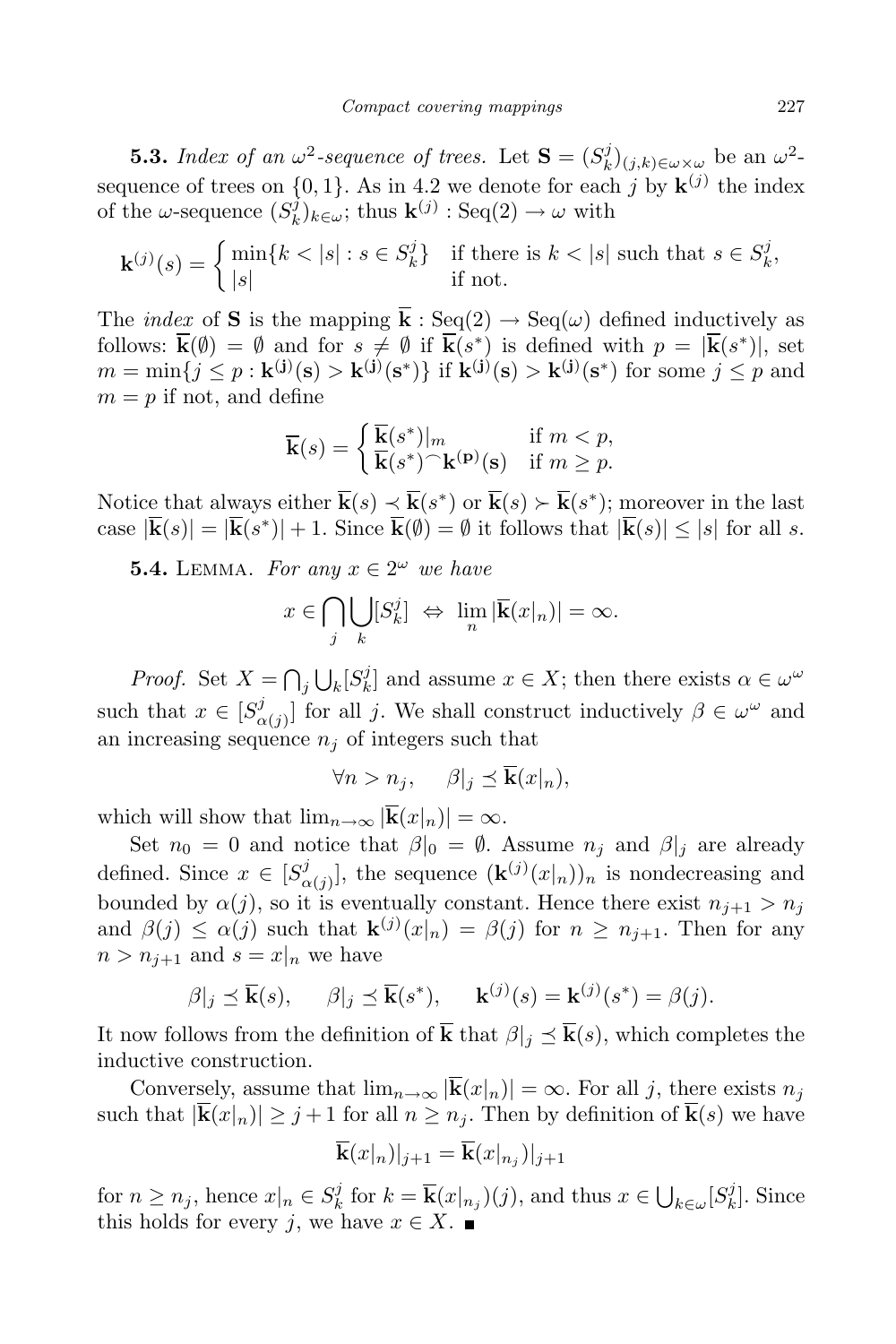**5.5.** *The game G*<sup>*n*</sup>. As for the game *G*<sup>*i*</sup>, we fix a tree *T* on  $\{0,1\} \times \omega_1$ such that *Z* is the projection of  $[T]$  on the first factor. We also fix an  $\omega^2$ sequence  $\mathbf{S} = (S_k^j)$ *k*) of trees on  $\{0, 1\}$  such that  $Y = \bigcap_j \bigcup_k [S_k^j]$  $\binom{J}{k}$  and denote by **k** the associated index. Since *Z* and *Y* are lightface, we can choose **S** to be recursive and  $T$  in  $L$  (see [7], p. 537).

Let  $G''$  be the game of type  $\Gamma(T)$  in which rule  $(R_2)$  is unchanged and  $(R<sub>1</sub>)$  is replaced by

(R<sub>1</sub>'') If 
$$
(s, t, \theta)
$$
 is any finite run with  $|s| = |t| = |\theta| = n + 1$  then

$$
\begin{cases} \theta(n) = \theta(n-1)|_m & \text{if } m = |\overline{\mathbf{k}}(s)| \le |\theta(n-1)|, \\ \theta(n) \succeq \theta(n-1) & \text{and } |\theta(n)| \le |\theta(n-1)| + 1 & \text{if not.} \end{cases}
$$

It is easy to check that in such a run (in which Player II makes the last move) we have  $|\theta(n)| \leq |\mathbf{k}(s)|$ . Formally, the comparison of  $(R_1)$  and  $(R_1)$ is meaningless. However one should think intuitively of  $(R''_1)$  as being less restrictive than  $(R'_1)$ : one of the main possibilities offered to Player II by  $(R_1'')$  (and totally forbidden by  $(R_1')$ ) is to "pass" for the ordinal move at any time by playing  $\theta(n) = \theta(n-1)$ . This novelty will play a major role in the arguments.

*Win condition*. Player II wins the infinite run  $(y, z, \theta)$  in  $G''$  if

 $y \notin Y$  or  $[(y, z) \in R \text{ and } \lim_{n} \theta(n) \text{ exists in } \omega_1^{\omega}].$ 

*All game-theoretical notions considered in this section are relative to the*  $game G''.$ 

**5.6.** Lemma. *If Player II has a winning strategy then there exists a continuous mapping*  $f: 2^{\omega} \to 2^{\omega}$  *such that*  $f|_Y \subset R \cap (Y \times Z)$ *.* 

*Proof.* Notice that if an infinite run  $(y, z, \theta)$  in the game is won by Player II with  $y \in Y$ , then  $\gamma = \lim_{n} \theta(n) \in \omega_1^{\omega}$  exists and it follows from rule  $(R_2)$  that  $(z, \gamma) \in [T]$ .

The rest of the argument is completely similar to Lemma 4.4: A winning strategy for Player II in this game defines canonically a continuous function  $f: 2^{\omega} \to 2^{\omega}$  such that  $f|_{Y} \subset R \cap (Y \times Z)$ .

**5.7.** LEMMA. For any infinite run  $(y, z, \theta)$  in the game, the following *are equivalent*:

(i)  $\lim_{n} \theta(n)$  *exists in*  $\omega_1^{\omega}$ ,

- (ii)  $\lim_{n} |\theta(n)| = \infty$ ,
- (iii)  $y \in Y$  *and the sequence*  $(|\theta(n)|)_{n \in \omega}$  *of integers is not stationary.*

*Proof.* (iii) $\Rightarrow$ (ii). Define  $\alpha$  and  $\beta \in \omega^{\omega}$  by  $\alpha(n) = |\mathbf{k}(y|_n)|$  and  $\beta(n) =$  $|\theta(n)|$ . It follows from  $(R_1'')$  that for all *n*: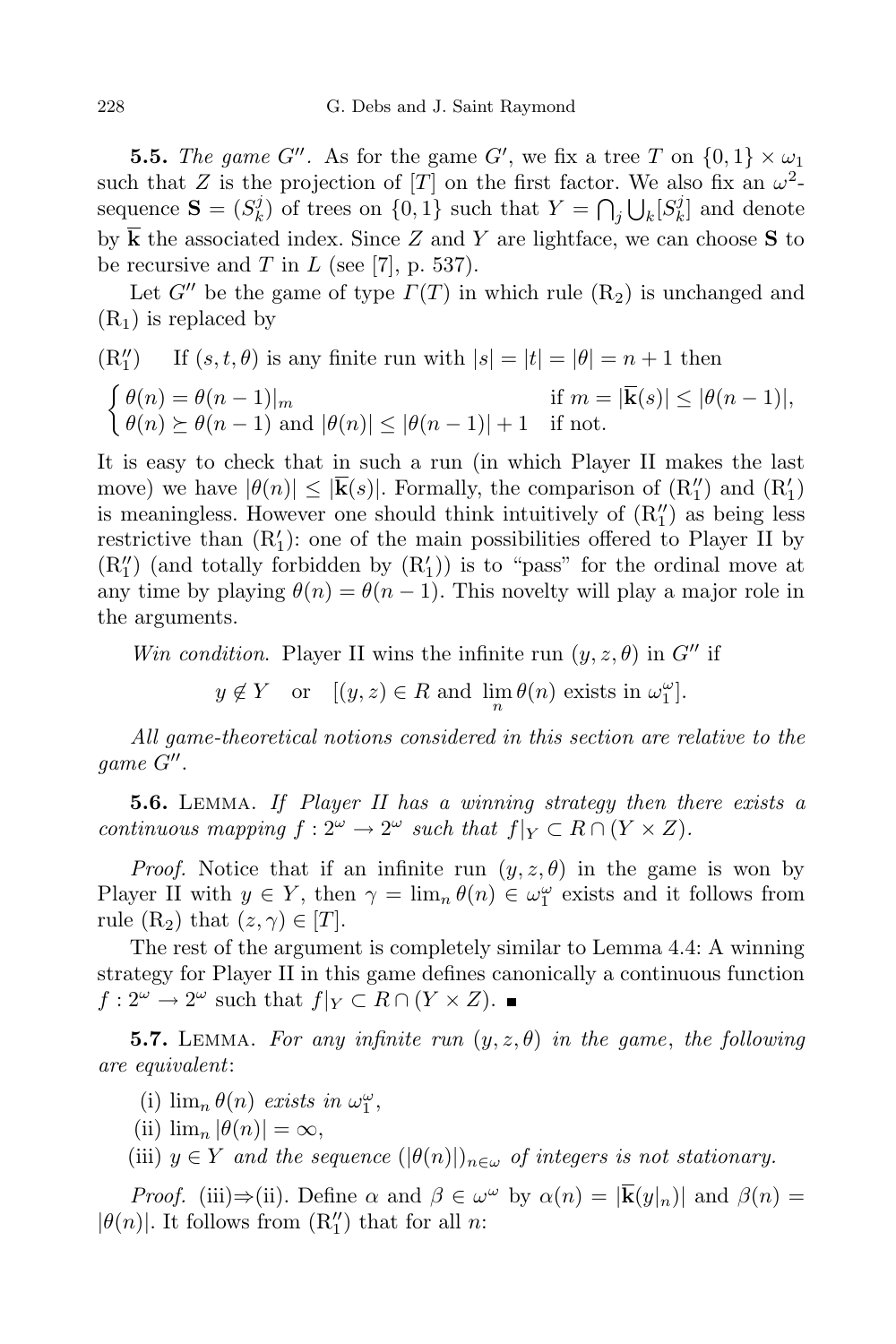- (1) *β*(*n*) *≤ α*(*n*),
- $(2)$   $\beta(n) < \beta(n-1) \Rightarrow \beta(n) = \alpha(n).$

Set  $M = \{n > 0 : \beta(n) < \beta(n-1)\}$ ; we distinguish two cases:

CASE 1: *M is finite*. In this case the sequence  $\beta$  of integers is eventually nondecreasing, and since it is not stationary, we have  $\lim_{n} \beta(n) = \infty$ .

CASE 2: *M is infinite.* Since  $y \in Y$ , by Lemma 5.4 in this case we have  $\lim_{n} \alpha(n) = \infty$ ; and we now show that  $\lim_{n} \beta(n) = \infty$ .

Fix an arbitrary *p* and then fix  $n_0$  such that  $\alpha(n) \geq p$  for all  $n \geq n_0$ . It follows from condition (2) that for any  $m \in M$  with  $m \geq n_0$  we have  $\beta(m) = \alpha(m) > p$ ; moreover if *m'* denotes the first element of *M* greater than *m* then on the interval  $[m, m']$  the sequence  $\beta$  is nondecreasing, hence for all  $n \in [m, m'[\]$  we have  $\beta(n) \geq \beta(m) \geq p$ . It follows that if we fix any  $m_0 \in M$  with  $m_0 \geq n_0$  then  $\beta(n) \geq p$  for all  $n \geq m_0$ . This proves (ii).

(ii)⇒(i). Fix an infinite sequence  $(n_k)$  such that  $|\theta(n)| \geq k$  for all  $n \geq n_k$ . It follows from  $(R_1'')$  that for all  $m, n \geq n_k$  we necessarily have  $\theta(n)|_k =$  $\theta(m)|_k$ , which proves (i).

 $(i) \Rightarrow (iii)$ . If  $\lim_{n} \theta(n)$  exists in  $\omega_1^{\omega}$  then necessarily  $\lim_{n} |\theta(n)| = \infty$ , hence  $y \in Y$  by Lemma 5.4; and obviously  $(|\theta(n)|)_{n \in \omega}$  is not stationary.  $\blacksquare$ 

The win condition clearly defines a Borel subset of  $2^{\omega} \times 2^{\omega} \times 2^{\omega}$  and so the game  $G''$  is determined. Moreover we have the following absoluteness property:

**5.8.** Lemma. *The winning player in the game G<sup>00</sup> has a winning strategy in L.*

*Proof.* Consider the game  $\tilde{G}$  in which, at each of their moves, Player I chooses as in  $G''$  an element in  $\{0,1\}$ , whereas Player II chooses an element in  $\omega \times \{0,1\} \times \Sigma$ . Similarly to G<sup>*n*</sup> identify a run in  $\tilde{G}$  with a quadruple  $(r, s, t, \theta)$ . The rules in *G* are  $(R_1'',), (R_2)$  and the additional trivial rule:

$$
(R_3) \t\t\t r(n) = |\theta(n)|.
$$

Also we identify an infinite run in *Γ* with a quadruple  $(x, y, z, \theta) \in \omega^{\omega} \times$  $2^{\omega} \times 2^{\omega} \times \mathbb{Z}^{\omega}$ ; and Player II wins this run if

$$
y \notin Y
$$
 or  $[(y, z) \in R$  and  $\lim_{n} x(n) = \infty$ .

By Lemma 5.7 the games  $G''$  and  $\tilde{G}$  are equivalent. Moreover any winning strategy  $\tilde{\sigma}$  for one of the players in  $\tilde{G}$  determines a winning strategy  $\sigma$  for the same player in *G<sup><i>o*</sup></sup>, in a trivially definable way; in particular  $\sigma \in L(\tilde{\sigma})$ .

Thus it is enough to prove the lemma for the game *G* instead of  $G''$ . For this, notice that the set of all infinite runs won by Player II in  $\tilde{G}$  is of the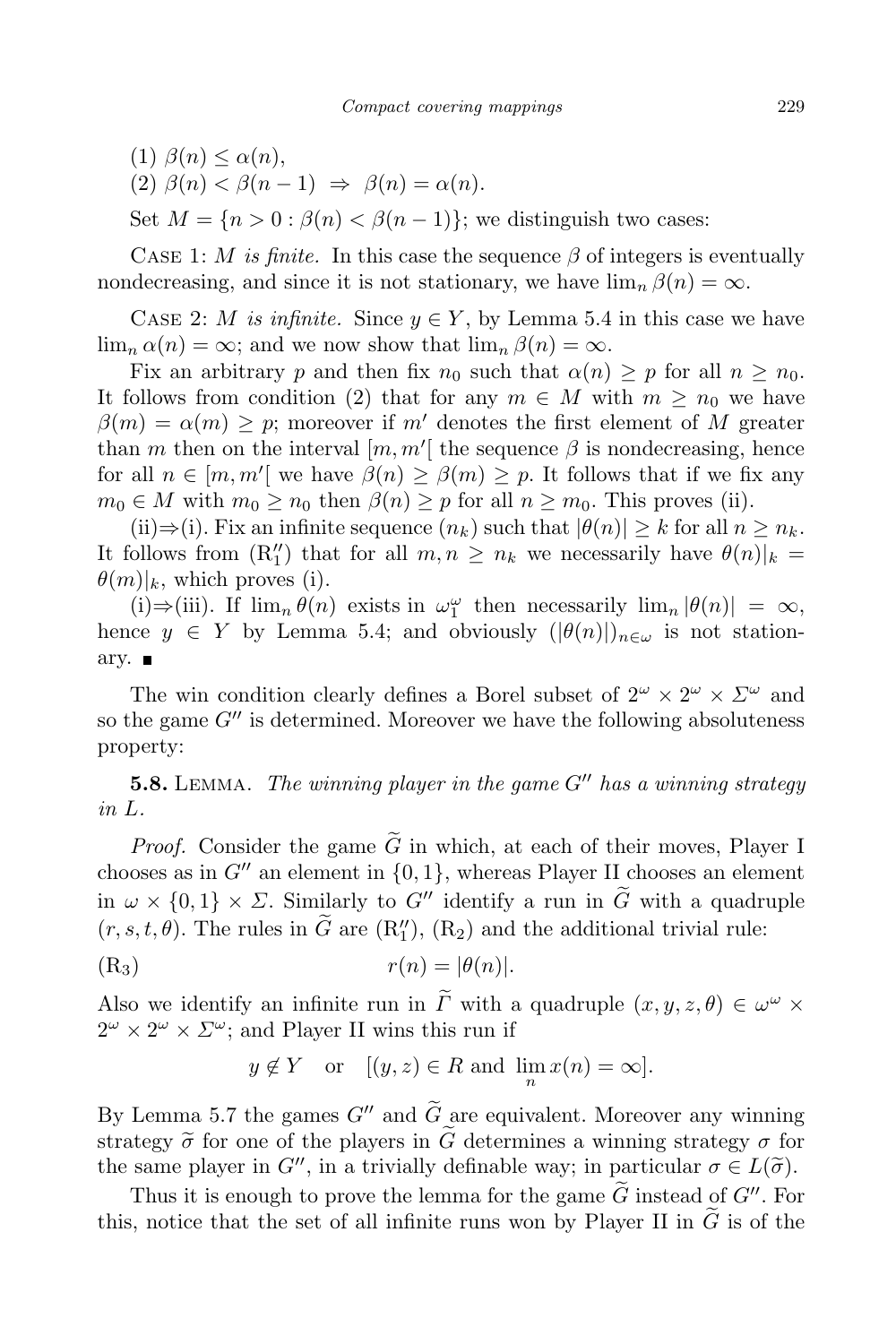form  $(B \times \Sigma^{\omega}) \cap [T]$  with  $B$  a  $\Delta_1^1$  subset of  $\omega^{\omega} \times 2^{\omega} \times 2^{\omega}$  and  $T$  a tree in  $L$ on  $\omega \times 2 \times 2 \times \Sigma$  determined by the rules of the game; then the conclusion of the lemma follows from [3], Proposition 4.3.  $\blacksquare$ 

*We now fix a strategy σ for Player I in the game and we suppose that σ ∈ L. All runs and positions considered from now on will implicitly be assumed to be compatible with*  $\sigma$ .

*Notations.* We recall previous notations and fix new ones. If  $u = (t, \theta) \in$  $2^{n} \times \Sigma^{n}$  is a position in the game (compatible with  $\sigma$ ) and  $(s, t, \theta)$  is the unique run associated to *u* with  $|s| = n + 1$  and  $|t| = |\theta| = n$ , we set:

$$
\sigma(u) = s \in 2^{n+1},
$$
  
\n
$$
\pi(u) = t \in 2^n,
$$
  
\n
$$
\lambda(u) = \theta(n-1) \in \Sigma,
$$
  
\n
$$
\overline{\lambda}(u) = \langle \theta(0), \dots, \theta(n-1) \rangle = \theta \in \Sigma^n,
$$
  
\n
$$
\overline{\ell}(u) = \langle |\theta(0)|, \dots, |\theta(n-1)| \rangle \in \omega^n,
$$
  
\n
$$
\ell_m(u) = |\theta(m)| \in \omega \quad \text{for all } m < n,
$$
  
\n
$$
\varphi(u) = (\sigma(u), \pi(u), \overline{\ell}(u)).
$$

The mapping *ϕ* will play a fundamental role in the proof. One should think of the triple  $\varphi(u) = (\sigma(u), \pi(u), \overline{\ell}(u))$  as a *shadow* of the run  $(\sigma(u))$ ,  $\pi(u), \overline{\lambda}(u)$ . To analyze the strategy  $\sigma$  we first reduce the information contained in such a run to the shadow  $\varphi(u)$  and to the last ordinal move  $\lambda(u)$ (instead of  $\overline{\lambda}(u)$ ). The main property of the shadow is to admit only countably many possible values, but it still contains some information from the real run. In fact for technical reasons we need to deal with a more precise shadow, to be introduced later, which again admits only countably many possible values but contains more information about the run.

*Special extensions.* Let *u* and *v* two positions with  $|u| \leq |v|$  (but we do not suppose that  $u \leq v$ ). We say that *v* is  $\lambda$ -*compatible* with *u* if

 $|\lambda(v|_m)| \geq |\lambda(u)|$  for all  $m \in [|u|, |v|].$ 

If moreover  $v$  is an extension of  $u$  it follows from rule  $(R''_1)$  that the following stronger property holds:

 $\lambda(v_m) \geq \lambda(u)$  for all  $m \in [|u|, |v|]$ 

and we then say that  $v$  is a  $\lambda$ -compatible extension of  $u$ .

We now discuss more particular types of extensions. Let *v* be an extension of *u*.

We say that *v* is a *monotone extension* of *u* if

$$
\lambda(v|_m) \succeq \lambda(v|_{m-1}) \quad \text{ for all } m \in ]|u|, |v|],
$$

that is,  $v|_m$  is  $\lambda$ -compatible with  $v|_{m-1}$  for all  $m \in ||u|, |v||$ .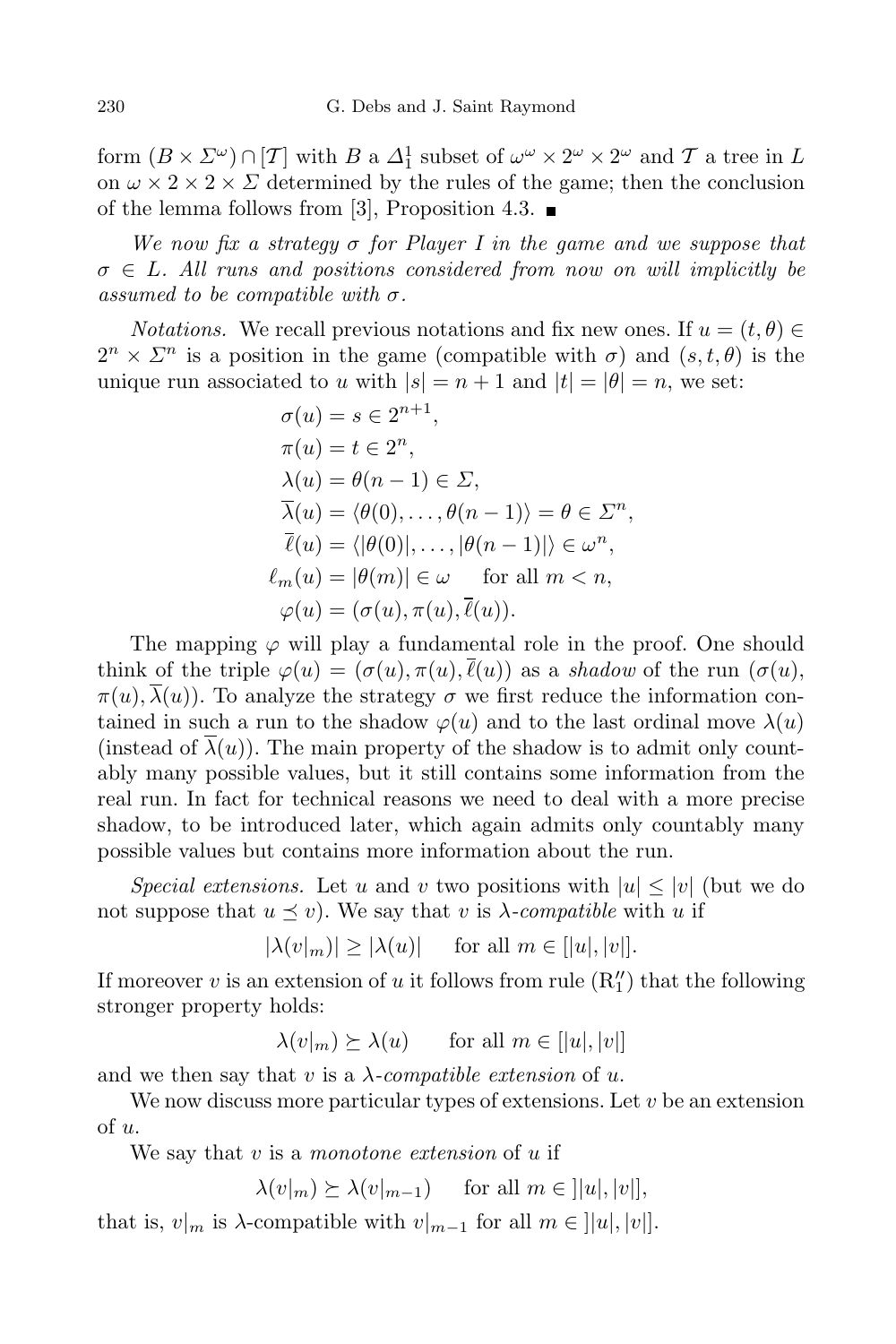We say that *v* is a *trivial extension* of *u* if

 $\lambda(v|_m) = \lambda(u)$  for all  $m \in ||u|, |v||$ .

*Minimal positions.* We shall say that a position *u* is *minimal* if for any position *v* the following implication holds:

$$
(\varphi(v) = \varphi(u) \text{ and } \lambda(v) = \lambda(u)) \Rightarrow \overline{\lambda}(u) \le \overline{\lambda}(v)
$$

where as always  $\leq$  refers to the canonical lexicographical ordering on Seq( $\Sigma$ ).

Again given any position  $v$  it is clear that there exists a unique minimal position *u* with  $\varphi(v) = \varphi(u)$  and  $\lambda(v) = \lambda(u)$ , and we shall denote by  $\mu(v)$ this unique position *u*.

The  $\mu$  operator gives a simple way to construct minimal positions; we now give another (more constructive) way to do this:

**5.9.** Lemma. *If u is a minimal position and v is a monotone extension of u then v is minimal.*

*Proof.* Let *v*' be a position with  $\varphi(v') = \varphi(v)$  and  $\lambda(v') = \lambda(v)$  and denote by *u*' the restriction of *v*' to |*u*|. Obviously  $\varphi(u') = \varphi(u)$ . Moreover since *v* is a monotone extension of *u*, it follows that  $v'$  is also a monotone extension of *u*'; hence  $\lambda(u') = \lambda(u)$  and by the minimality of *u* we have  $\lambda(u) \leq \lambda(u')$  and a fortiori  $\lambda(v) \leq \lambda(v')$ ; this proves that *v* is minimal.

*The equivalence relation*  $\equiv$  *on*  $\Sigma$ *.* We recall that the *shadow* of a position *u* is a triple

 $\varphi(u) \in \text{Seq}(2) \times \text{Seq}(2) \times \text{Seq}(\omega)$ .

We now define a more precise shadow which will be a quadruple

$$
\widetilde{\varphi}(u) = (\varphi(u), \varepsilon(u)) \in \text{Seq}(2) \times \text{Seq}(2) \times \text{Seq}(\omega) \times \text{Seq}(2)
$$

where  $\varepsilon(u)$  is the characteristic function of the set  ${m \leq |u| : u|_m}$  is a minimal position*}*.

Now for any  $\rho \in \Sigma$  set

 $\Phi(\varrho) = {\varphi(u) : u \text{ a position with } \lambda(u) = \varrho}$ 

and define the equivalence relation  $\equiv$  on  $\Sigma$  by

$$
\varrho \equiv \varrho' \Leftrightarrow \Phi(\varrho) = \Phi(\varrho').
$$

**5.10.** LEMMA. If  $\omega_1^L < \omega_1$  then there mapping  $N : \Sigma \to \omega$  satisfying:

 $(N_0)$   $N(\emptyset) = 0,$ <br>  $(N_1)$   $N(\rho) = N$  $(N_1)$   $N(\varrho) = N(\varrho') \Rightarrow \varrho \equiv \varrho',$  $(N_2)$   $\varrho \prec \varrho' \Rightarrow \mathbf{N}(\varrho) \leq \mathbf{N}(\varrho').$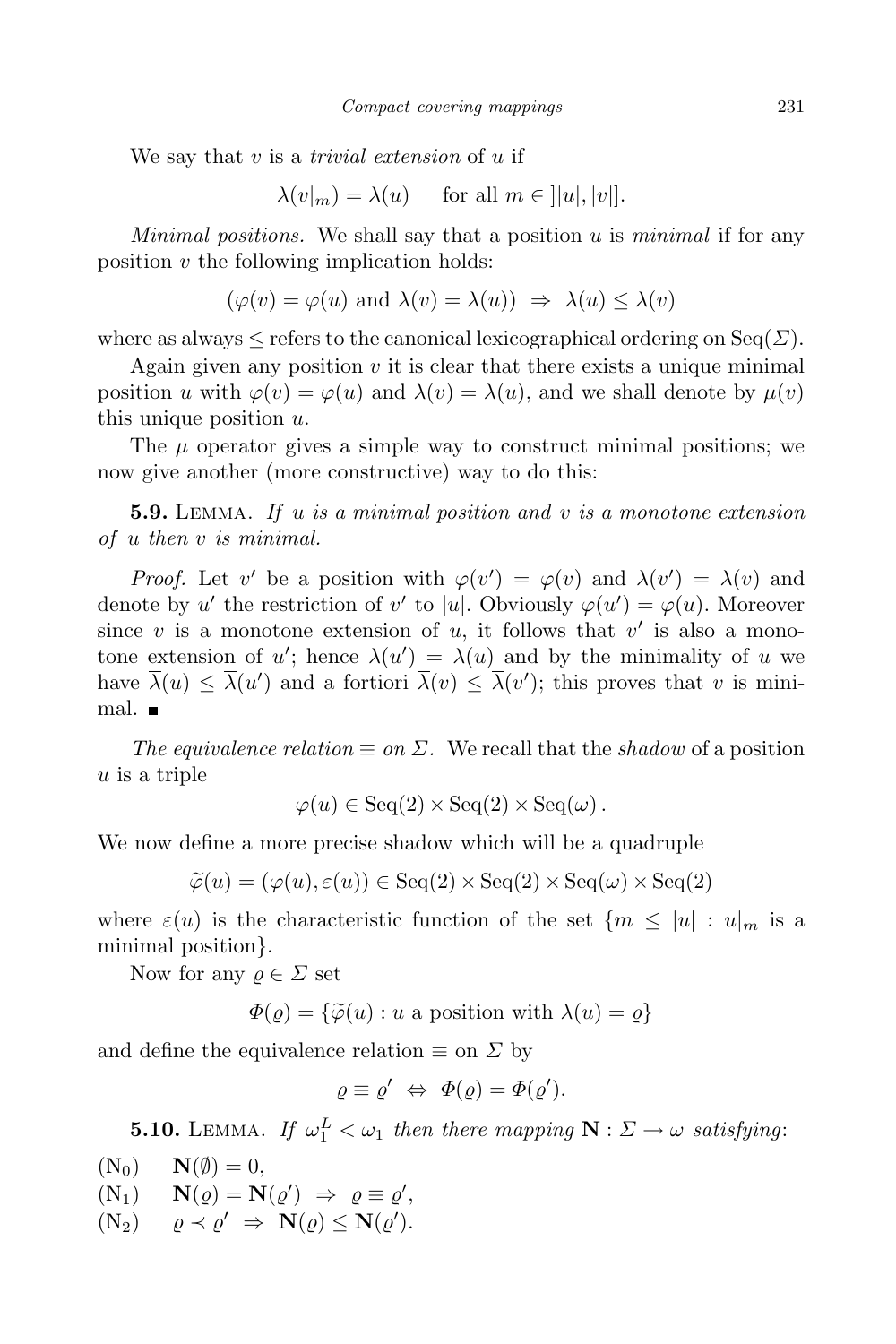*Proof.* Set  $E = \text{Seq}(2) \times \text{Seq}(2) \times \text{Seq}(\omega) \times \text{Seq}(2)$ . For any  $\rho \in \Sigma$ , the set  $\Phi(\rho)$  is a subset of *E*; and this defines a mapping  $\Phi : \Sigma \to \mathcal{P}(E)$ .

We recall that the strategy  $\sigma$  and the tree *T* were chosen in *L*. Moreover all the parameters  $S, \overline{k}, \ldots$  implicitly involved in the definition of  $\varphi$  are also in *L* since they are recursive; and since the lexicographical ordering of *Σ* is in *L*, the relation " $u|_m$  is a minimal position" (with argument  $(u,m)$ ) is also in *L*. Hence the function  $\Phi$  is definable in *L*, and  $\Phi(\lambda) \in L$  for all *λ ∈ Σ*.

On the other hand the set *E* is countable in *L*, and if we assume that  $\omega_1^L < \omega_1$  then the set  $\mathcal{P}(E) \cap L$  is countable in *V*. This shows that the range of  $\Phi$  is countable in *V*; hence the equivalence relation  $\equiv$  on  $\Sigma$  has countably many classes. The existence of the required mapping  $N$  is then straightforward.  $\blacksquare$ 

*From now on we assume that*  $\omega_1^L < \omega_1$  *and fix a mapping*  $N : \Sigma \to \omega$ *with properties*  $(N_0)$ – $(N_2)$  *above.* 

*Pseudo-extension.* Let *u* and *v* be two *minimal* positions; we shall say that *v* is is a *pseudo-extension* of *u*, and write  $u \le v$ , if there exists an extension  $v'$  of  $u$  with  $v = \mu(v')$ ; such a position  $v'$  is not unique.

It is fundamental to observe that on the set of all minimal positions the relation  $\triangleleft$  is *not transitive*. However, as we shall see, it has enough transitive consequences.

**5.11.** Lemma. *Let u and v be two minimal positions.*

- (a) If  $u \prec v$  then  $u \lhd v$ .
- (b) If  $u \le v$  and  $u' \le u$  is minimal, then  $u' \le v$ .
- (c) If  $u \triangleleft v$  then  $\varphi(u) \prec \varphi(v)$ .
- (d) If  $u \le v$  and  $m \le |u|$  then  $\overline{\lambda}(v_m) \le \overline{\lambda}(u_m)$ .

*Proof.* (a) and (b) are straightforward. For (c) and (d) fix  $v'$  such that  $v = \mu(v')$  and  $u \prec v'$ ; notice that  $\varphi(u) \prec \varphi(v') = \varphi(v)$  and  $\lambda(v) \leq \lambda(v')$ , hence

$$
\overline{\lambda}(v|_m) = \overline{\lambda}(v)|_m \leq \overline{\lambda}(v')|_m = \overline{\lambda}(u)|_m = \overline{\lambda}(u|_m).
$$

More fundamental is the following converse of property (a) above.

**5.12.** Lemma. *Let u and v be two minimal λ-compatible positions. If*  $u \leq v$  *then*  $u \leq v$ *.* 

*Proof.* As above fix *v*' such that  $v = \mu(v')$  and  $u \prec v'$ , and set  $m = |u|$ . Then  $\varphi(u) = \varphi(v_m)$ ; and since  $\ell(v) = \ell(v')$ , it follows that *v*' is a  $\lambda$ compatible extension of *u* and  $\lambda(u) = \lambda(v')|_m = \lambda(v)|_m = \lambda(v|_m)$ . Then by the minimality of *u* we have  $\lambda(u) \leq \lambda(v_m)$  and a fortiori  $\lambda(v') \leq \lambda(v)$ ; and the minimality of *v* shows that  $v' = v$ , hence  $u \prec v$ .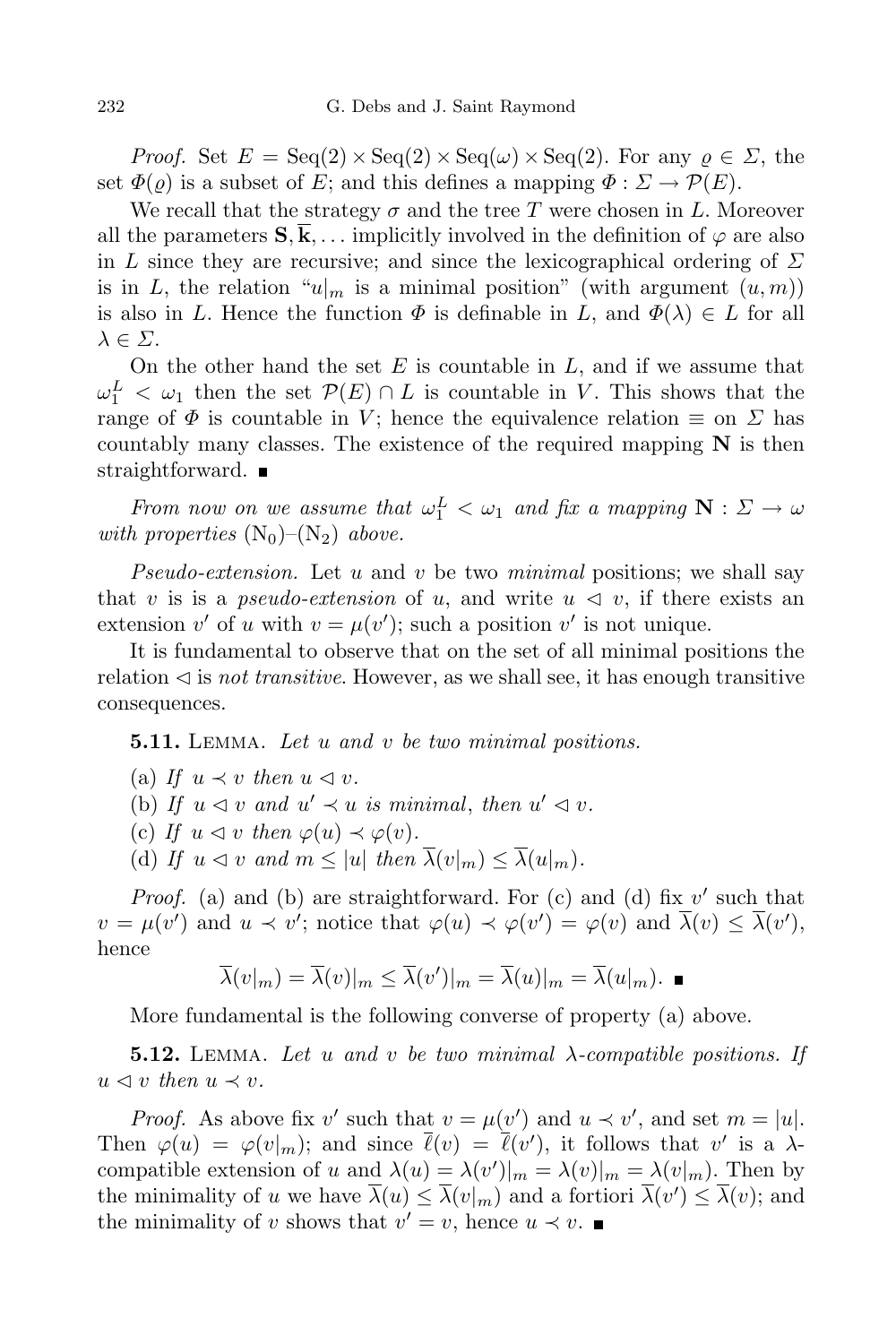*Good* and *very* good *chains*. We say that a sequence  $\overline{u} = (u^{(0)}, \ldots, u^{(m)})$ ,  $($ ,...,  $u^{(n)}$ ) is a *good chain* of positions if for all  $m \leq n$ :

 $(1)$   $u^{(m)}$  is a minimal position,

$$
(2) |u^{(m)}| = |u^{(m-1)}| + 1,
$$

$$
(3) u^{(m-1)} \lhd u^{(m)};
$$

and we say that  $\overline{u}$  is a *very good chain* if moreover

 $(4)$  **N**( $\lambda(u^{(m)})) \leq |u^{(m)}|$ .

*Good and very good positions.* We shall say that a position *u* is *good* (resp. *very good*) if there exists a good (resp. very good) chain  $\overline{u} = (u^{(0)}, \ldots,$  $u^{(m)}$ , ...,  $u^{(n)}$ ) with  $u^{(0)} = \emptyset$  and  $u^{(n)} = u$ .

Such a chain  $\overline{u}$  is not unique. By condition (2) for each  $m$  we have  $|u^{(m)}| = m$  and obviously each  $u^{(m)}$  is then also a good (resp. very good) position. We say that  $u^{(m)}$  is a *good* (resp. *very good*) *minimal version* for  $u|_m$ . Notice that by Lemma 5.11(c),  $\varphi(u|_m) = \varphi(u^{(m)})$ , but  $\lambda(u|_m)$  and  $\lambda(u^{(m)})$  might be different, and therefore  $u^{(m)}$  is not equal to  $\mu(u|_m)$  in general. Still we shall see that this will be the case in many situations.

**5.13.** EXAMPLES. (a) By property  $(N_0)$  of Lemma 5.10 the empty sequence  $\emptyset$  is a very good position.

(b) If *u* is any minimal position and *v* is a monotone extension of *u*, then it follows from Lemmas 5.9 and 5.11(a) that the sequence

$$
\overline{v} = (v|_m)_{|u| \le m \le |v|}
$$

is a good chain of positions. Hence if *u* is a good position then so is *v*.

Moreover if *u* is a very good position and *v* is a trivial extension of *u* then it is clear that condition (4) is fulfilled and  $\overline{v}$  is a very good chain, hence *v* is a very good position.

We now come to the crucial property of good positions. To evaluate this property, recall that the restriction of a minimal (and even of a good) position is not minimal in general.

**5.14.** LEMMA. Let *v* be a (*very*) good position. If *v* is a  $\lambda$ -compatible *extension of u then u is a* (*very*) *good position*; *in particular u is minimal.*

*Proof.* Set  $m = |u|$  and fix a good chain  $(v^{(k)})_{k \leq n}$  with  $v^{(0)} = \emptyset$  and  $v^{(n)} = v$ . We prove by induction on  $k \in [m, n]$  that  $v^{(m)} \preceq v^{(k)}$ .

This is obvious for  $k = m$ . Suppose that  $v^{(m)} \preceq v^{(k)}$ ; since  $v^{(k)} \preceq$  $v^{(k+1)}$ , Lemma 5.11(b), (c) yields  $v^{(m)} \leq v^{(k+1)}$  and  $\varphi(v^{(m)}) \leq \varphi(v^{(k+1)})$ . In particular  $v^{(k+1)}$  is  $\lambda$ -compatible with  $v^{(m)}$ , hence  $v^{(m)} \prec v^{(k+1)}$  by Lemma 5.12.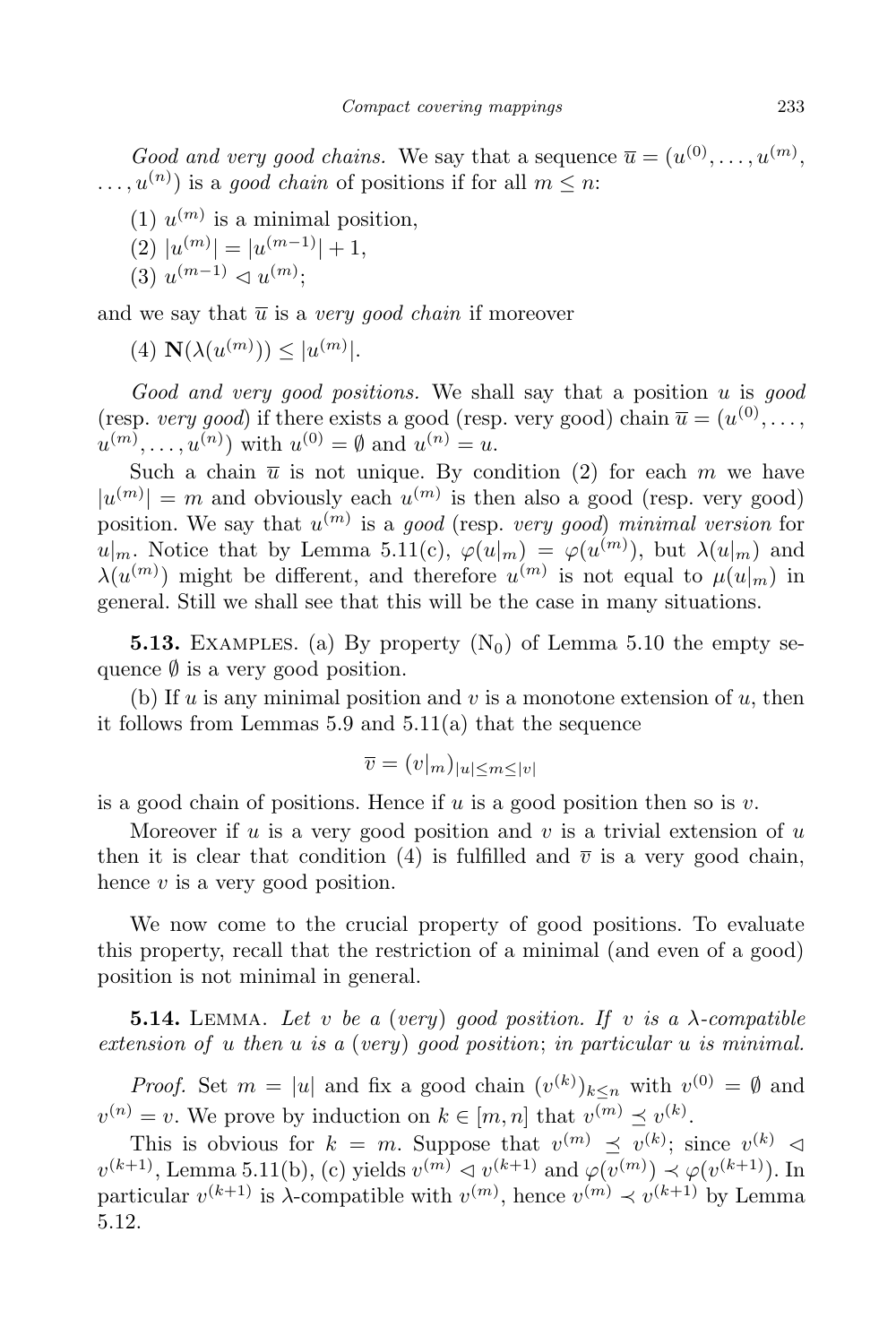In particular  $v^{(m)} \prec v^{(n)} = v$ , and since  $|v^{(m)}| = m$ , we have  $v^{(m)} =$  $v|_m = u$  and *u* is a good position. Moreover if *v* is a very good position then so is  $u = v|_m$ .

*Definition of the compact set K.* Let *u* be a very good position. We recall that the restriction  $u|_m$  of *u* is not a good position in general. However if  $u^{(m)}$  is a very good version of  $u|_m$  (in some very good chain) then  $\sigma(u|_m)$  =  $\sigma(u^{(m)}) \preceq \sigma(u)$ . It follows that the set

 $S = \{\sigma(u) : u \text{ a very good position}\}\cup \{\emptyset\}$ 

is a tree on  $\{0, 1\}$  and we can define the compact set

$$
K=[S].
$$

**5.15.** LEMMA. If  $\sigma$  takes its values in Y then  $K \subset Y$ .

*Proof.* Fix  $y \in K$ . For each *n*, since  $s_n = y|_{n+1} \in S$ , fix a very good position  $u_n = (t_n, \theta_n)$  such that  $|u_n| = n$  and  $s_n = \sigma(u_n)$ , and set  $\alpha(n) =$  $|\mathbf{k}(s_n)|$ .

It follows from rule  $(R''_1)$  that  $\ell_m(u_n) \leq \alpha(m)$  for all  $m < n$ . Hence by Lemma 2.5 we can extract from  $(u_n)$  a subsequence  $(v_n)$  such that the limit

$$
\lim_{\delta}(\sigma(u_n), \pi(u_n), \overline{\ell}(u_n)) = (y, z, \beta) \in 2^{\omega} \times 2^{\omega} \times \omega^{\omega}
$$

exists; and by the previous observations we then have  $\beta(n) \leq \alpha(n)$  for all *n*.

Suppose that  $y \notin Y$ . Then by Lemma 5.4 we would have

$$
p = \liminf_{n} \beta(n) \le \liminf_{n} \alpha(n) < \infty.
$$

Set

$$
m_0 = \min\{m \in \omega : \beta(m - 1) = p \text{ and } \forall n \ge m, \beta(n) \ge p\}
$$

and let  $(m_n)_{n \in \omega}$  be the increasing enumeration of the set

$$
M = \{ m \ge m_0 : \beta(m - 1) = p \}.
$$

Replacing  $(v_n)$  by some subsequence if necessary we can suppose that for all *n*,

 $|v_n| > m_n$  and  $\varphi(v_n)|_{m_n} \prec (y, z, \beta).$ 

Let  $w_n$  be a minimal very good version for  $v_n|_{m_n}$  and set  $\varrho_n = \lambda(w_n)$ . Then  $\bar{\ell}(w_n) \prec \beta$  for all *n*. It follows from the definition of *M* that for all  $k < n$ , the position  $w_n$  is a *λ*-compatible extension of  $w_{(n,k)} = w_n |_{m_k}$  (the restriction of  $w_n$  to  $m_k$ ), hence by Lemma 5.14,  $w_{(n,k)}$  is a very good position and since  $\lambda(w_{(n,k)}) = \varrho_n$  we have  $\mathbf{N}(\varrho_n) \leq m_k$ .

In particular for  $k = 0$  we obtain  $\mathbf{N}(\varrho_n) \leq m_0$ , and replacing  $(v_n)$  by some subsequence if necessary we can assume that the sequence  $(\mathbf{N}(\rho_n))$  is constant; hence by property  $(N_1)$  of **N** all the  $\varrho_n$ 's are equivalent to some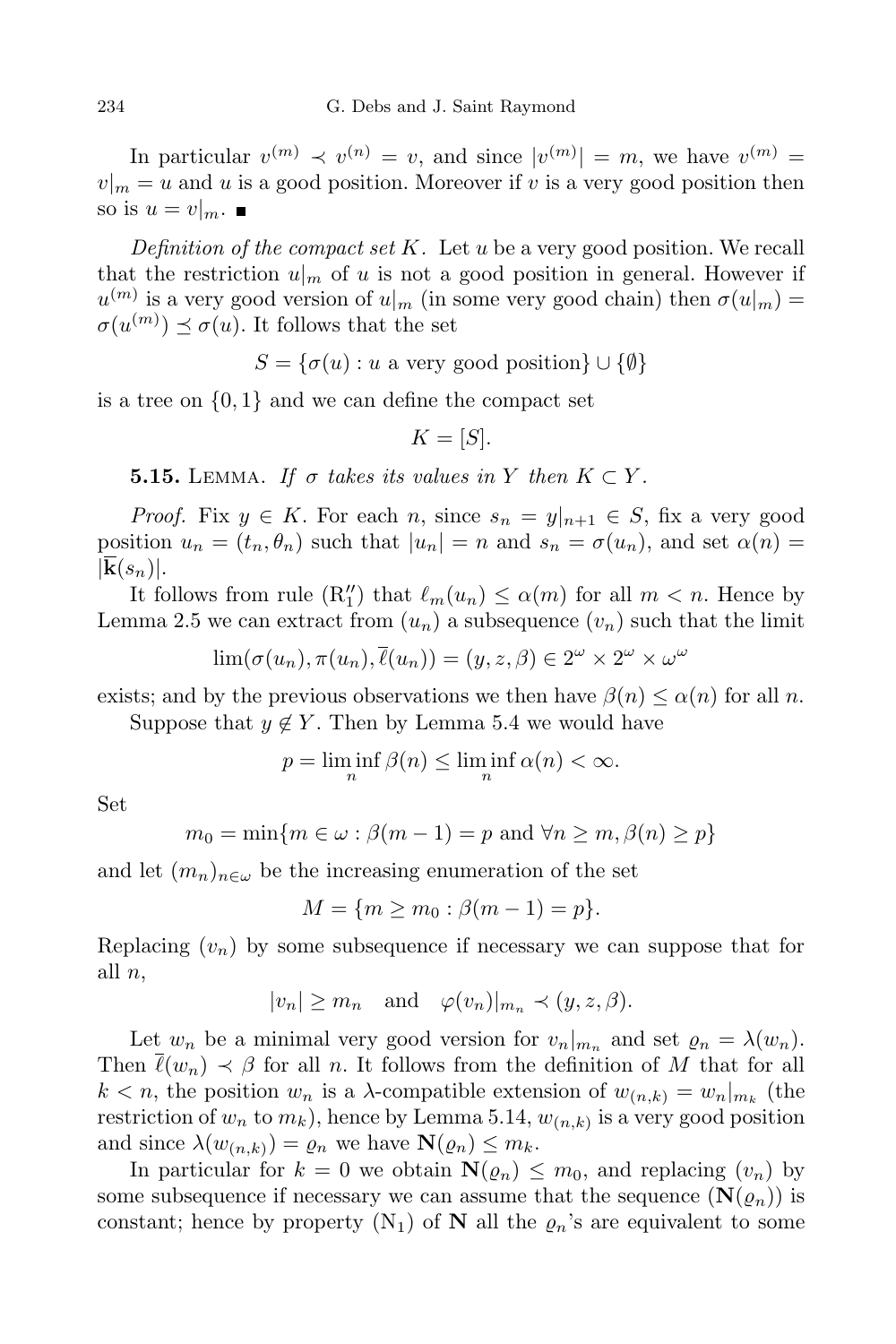fixed  $\rho \in \Sigma$ . Applying then the definition of the equivalence relation  $\equiv$  we can find for all *n* a position  $w'_n$  with

$$
\widetilde{\varphi}(w'_n) = \widetilde{\varphi}(w_n)
$$
 and  $\lambda(w'_n) = \varrho$ .

Again fix  $k < n$  and set as above  $w'_{(n,k)} = w'_n |_{m_k}$ . Since  $w_{(n,k)}$  is minimal, it follows from the equality  $\varepsilon(w'_n) = \varepsilon(w_n)$  that  $w'_{(n,k)}$  is also minimal. It also follows from the equality  $\varphi(w'_n) = \varphi(w_n)$  that

$$
\varphi(w'_{(n,k)}) = \varphi(w_{(n,k)}) = \varphi(w'_k) \quad \text{and} \quad \lambda(w'_{(n,k)}) = \lambda(w'_n) = \lambda(w'_k) = \varrho.
$$

Hence by the minimality of both positions  $w'_{(n,k)}$  and  $w'_{k}$  we conclude that  $w'_k = w'_{(n,k)} \prec w'_n.$ 

Thus the sequence  $(w'_n)$  defines a unique infinite run in the game in which the real constructed by Player I is clearly  $y$ , and this contradicts the hypothesis of the lemma since  $y \notin Y$ .

**5.16.** LEMMA. If  $\sigma$  takes its values in Y then for any  $z \in Z$  there exists *an infinite*  $run (y, z, \theta)$  (*compatible with*  $\sigma$ ) *such that*  $y \in K$  *and*  $\lim_{n} \theta(n)$ *exists.*

*Proof.* Fix *z* in *Z* and  $\gamma \in \Sigma^\omega$  such that  $(z, \gamma) \in [T]$ . Let  $V = V_{(z, \gamma)}$ denote the set of all positions *u* such that  $(\pi(u), \lambda(u)) \prec (z, \gamma)$ .

We first construct an infinite sequence  $(u_k)_{k \in \omega}$  in *V* satisfying the following conditions for all  $k \in \omega$ :

- $(1)$   $u_k$  is a very good position,
- $(2)$   $u_{k-1}$  ⊲  $u_k$ ,
- $(3) |\lambda(u_k)| \neq |\lambda(u_{k-1})|$ .

Set  $u_0 = \emptyset \in V$ , which obviously satisfies (1). Assume that  $v = u_{k-1}$  is a given very good position in *V*; we shall define  $w = u_k \in V$  satisfying (1)–(3).

Set  $m = |v|$  and  $p = |\lambda(v)|$ . For all  $n \geq m$  let  $v_n$  denote the unique trivial extension of length *n* of *v* such that  $\pi(v_n) = z|_n$ , which is in *V* (in particular  $v_m = v$ , and set  $q_n = |\mathbf{k}(\sigma(v_n))|$ .

Say that an extension *v*' of *v* is *critical* if  $|\mathbf{k}(\sigma(v'))| < |\lambda(v)|$ . We distinguish the following two alternatives (i) and (ii):

(i) *Any trivial extension of v in V is noncritical.* Since by the definition of **k** we have  $q_j \neq q_{j-1}$  for all *j*, we can find  $n \geq N(\gamma|_{p+1})$  such that  $q_n > p$ . We fix such an *n* and define

$$
w = v_n ^{-} (z(n), \gamma|_{p+1}),
$$

which is a legal position by rule  $(R_2'')$ . Notice that by Lemma 5.9 both  $v_n$ and *w* are minimal, hence  $v_n \leq w$ .

(ii) *There exists a trivial extension of v in V which is critical.* Let *n* be the least  $j \geq m$  such that  $q_j < p$  and set  $q = q_n$ . Then  $v_n^{\frown}(z(n), \gamma|_q)$  is a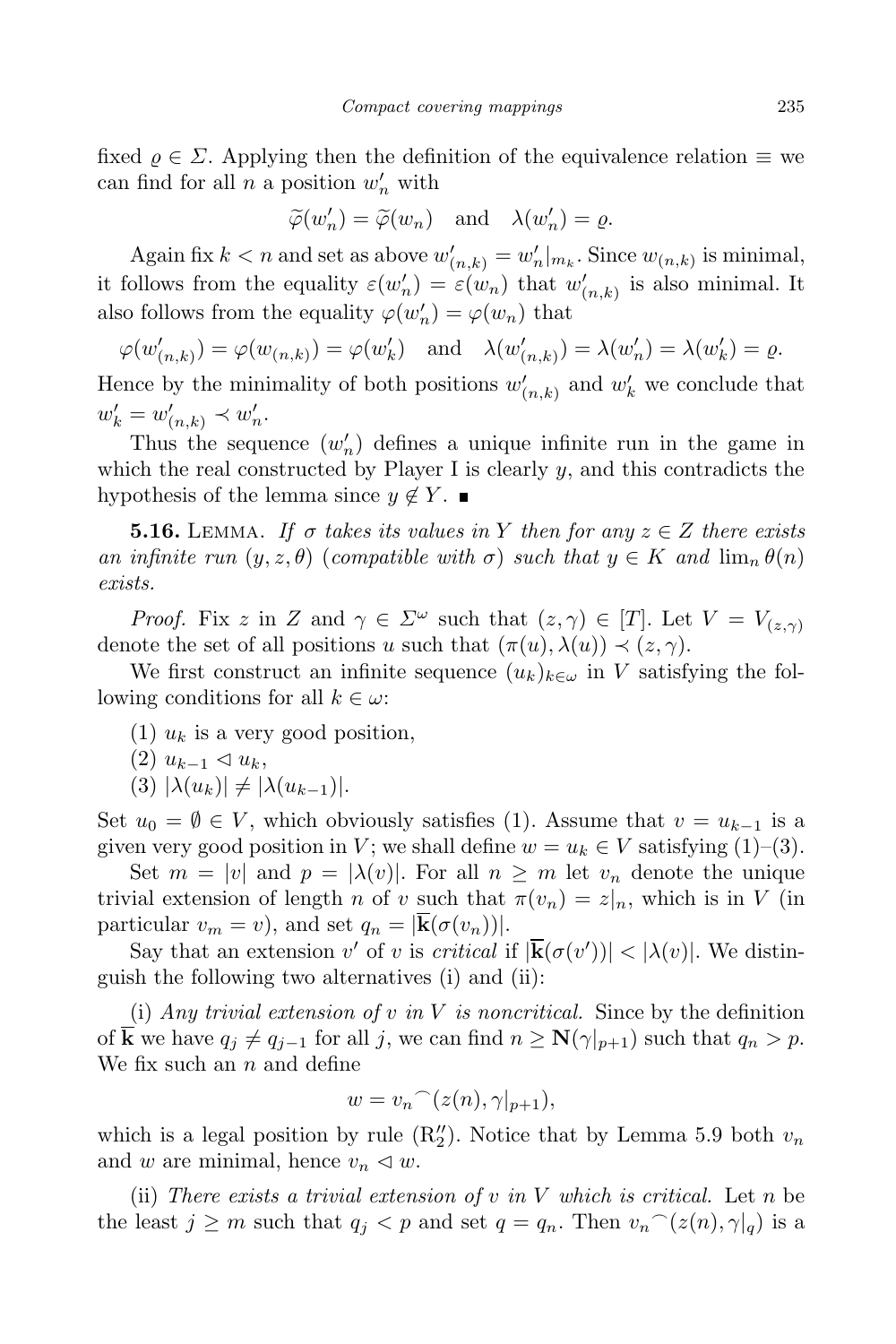legal position by rule  $(R_2'')$ ; then we define

$$
w = \mu(v_n \widehat{\phantom{\alpha}}(z(n), \gamma|_q)).
$$

Notice that again by Lemma 5.9,  $v_n$  is minimal; moreover  $w$  is also minimal and  $v_n \triangleleft w$ . By Example 5.13(b) the sequence  $\overline{v} = (v_m, v_{m+1}, \ldots, v_{n-1}, v_n)$ is a good chain; since  $v_n \triangleleft w$  with  $|w| = |v_n| + 1$ , also  $\overline{w} = (v_m, v_{m+1}, \dots, v_m)$  $v_{n-1}, v_n, w$  is a good chain; since *v* is very good, for all  $k \in [m, n]$  we have

$$
\mathbf{N}(\lambda(w|_k)) = \mathbf{N}(\gamma|_p) \le |v| \le k.
$$

Moreover in case (i) by the choice of the integer *n* we have

$$
\mathbf{N}(\lambda(w)) = \mathbf{N}(\gamma|_{p+1}) \le n \le |w|,
$$

and in case (ii) by property  $(N_2)$  of the mapping **N** (see Lemma 5.10) we have

$$
\mathbf{N}(\lambda(w)) = \mathbf{N}(\gamma|_q) \le \mathbf{N}(\gamma|_p) \le |v| \le |w|.
$$

Hence in both cases  $\overline{w}$  is a very good chain, and since  $v = v_m$ , the first element of the sequence  $\overline{w}$ , is a very good position,  $w$  is also very good. Moreover since  $v \prec v_n \prec w$ , by Lemma 5.11(b) we have  $v \prec w$ ; and clearly  $|\lambda(w)| \neq |\lambda(v)|$ . This finishes the construction of the sequence  $(u_k)$ .

It now follows from Lemma 5.11(d) that for all  $j < k$  if  $n = |u_j|$  then  $\overline{\lambda}(u_j) \geq \overline{\lambda}(u_k|_n)$ , hence by Remarks 2.4(b), (c),  $\lim_k \overline{\lambda}(u_k) = \theta \in \Sigma^{\omega}$  exists and  $(y, z, \theta)$  is an infinite run in the game compatible with  $\sigma$ , and it follows from condition (1) that  $y \in [S] = K$ .

On the other hand Lemma 5.11(c) shows that if  $j < k$  and  $n < |u_j| < |u_k|$ then  $\ell_n(u_j) = \ell_n(u_k)$ , hence  $|\theta(n)| = \lim_k \ell_n(u_k) = \ell_n(u_k)$ . In particular for  $n_k = |u_k| - 1$  we have  $|\theta(n_k)| = |\lambda(u_k)|$  and condition (3) yields that the sequence  $(|\theta(n)|)_n$  is not stationary. Finally since by the hypothesis of the lemma,  $\sigma$  takes its values in *Y*, we have  $y \in Y$  and it follows from Lemma 5.7 that  $\lim_{n} \theta(n)$  exists in  $(\omega_1)^{\omega}$ .

*Proof of Theorem 5.2.* The argument is totally similar to 4.1, and we leave the details to the reader. Notice only that by Lemma 5.8 we can choose  $\sigma$ , the supposed winning strategy for Player I, in *L*.

**6. Cofinal embedding of**  $\Pi_1^1$ **-sets in**  $K(\mathbb{Q})$ . Throughout this section we denote by  $\mathbb Q$  the countable dense-in-itself subset of  $2^\omega$  defined by

$$
\mathbb{Q} = \{ \alpha \in 2^{\omega} : \exists m \; \forall n > m, \; \alpha(n) = 0 \}.
$$

We denote by **0** the null sequence  $(\mathbf{0}(p) = 0$  for all  $p)$ , and for all  $n \in \omega$  by *e<sub>n</sub>* the characteristic function of  $\{n\}$  ( $e_n(p) = 1 \Leftrightarrow p = n$ ); obviously **0** and all the  $e_n$ 's are elements of  $\mathbb{Q}$ , and  $\mathbf{0} = \lim_n e_n$ .

It is a well known and basic fact that the  $\Pi_1^1$  set  $\mathcal{K}(\mathbb{Q})$  is  $\Pi_1^1$ -complete, in particular non-Borel. Thus for any  $\Pi_1^1$  set  $W \subset 2^\omega$  there exists a continuous mapping  $g: 2^{\omega} \rightarrow \mathcal{K}(2^{\omega})$  which reduces W to  $\mathcal{K}(\mathbb{Q})$ , that is,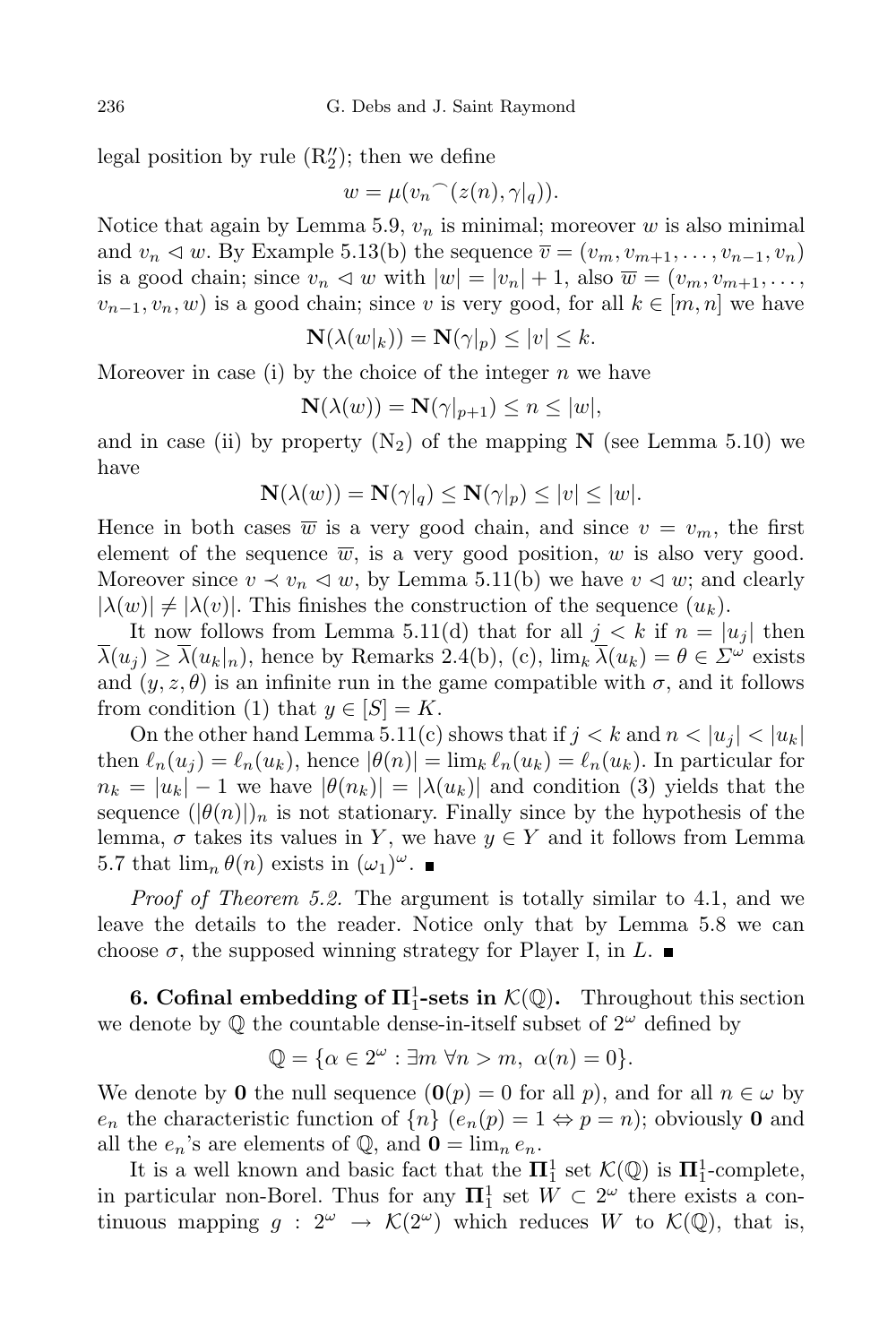$W = g^{-1}(\mathcal{K}(\mathbb{Q}))$ . One can even assume that *g* is a homeomorphic embedding. In fact if  $g: 2^{\omega} \to \mathcal{K}(2^{\omega})$  is any continuous reduction of *W* to  $\mathcal{K}(\mathbb{Q})$ and if we define *h* from  $2^{\omega}$  into  $\mathcal{K}(\{0,1\} \times 2^{\omega}) \approx \mathcal{K}(2^{\omega})$  by

 $h(\alpha) = (\{1\} \times q(\alpha)) \cup \{0\} \cup \{e_{n+1} : \alpha(n) = 1\}$ 

then one easily checks that *h* is a homeomorphic embedding which also reduces *W* to  $\mathcal{K}(\mathbb{Q})$ . In particular:

**6.1.** Lemma. *Any Borel space is homeomorphic to a relatively closed subset of*  $K(\mathbb{Q})$ *.* 

But for our purpose we need more: we would like the set  $A = h(W)$  to be cofinal in  $K(\mathbb{Q})$ . As mentioned in the introduction, this is impossible if W is Borel, since  $\mathcal{K}(\mathbb{Q})$  is not analytic. But even if *W* is non-Borel one cannot in general ensure the cofinality condition on *A*. However we shall prove the following substitute:

**6.2.** THEOREM. For any  $\Pi_1^1$  subset W of  $2^\omega$  there exists a homeomorphism  $h: G \to \mathcal{G}$  from a  $\mathbf{G}_{\delta}$  subset G of  $2^{\omega} \times \omega^{\omega}$  onto a  $\mathbf{G}_{\delta}$  subset  $\mathcal{G}$  of  $\mathcal{K}(2^{\omega})$  *satisfying*:

- $(1)$   $W \times \omega^{\omega} \subset G \subset 2^{\omega} \times \omega^{\omega}$ ,
- $(2)$   $W \times \omega^{\omega} = h^{-1}(\mathcal{K}(\mathbb{Q})),$
- (3) *if W is non-Borel then*  $h(W \times \omega^{\omega})$  *is cofinal in*  $K(\mathbb{Q})$ *.*

We start by some general lemmas, some of which might be well known; we give the proofs for completeness.

**6.3.** LEMMA. Let E be a perfect subset of  $2^\omega$ , D a countable dense subset *of E and*  $a \in D$ *. Then there exists a homeomorphism*  $\varphi$  *from E onto* 2<sup>*ω*</sup> *such that*  $\varphi(D) = \mathbb{Q}$  *and*  $\varphi(a) = \mathbf{0}$ *.* 

*Proof.* Let  $(a_n)$  be an enumeration of *D* with  $a_0 = a$ . We construct inductively, for every  $s \in 2^{\lt \omega}$ , a nonempty clopen subset  $E_s$  of  $E$  and a point  $x_s \in E_s \cap D$  such that:

(i) 
$$
E_{\emptyset} = E
$$
, \n(ii)  $E_s = E_{s \cap 0} \cup E_{s \cap 1}$ , \n(iii)  $E_{s \cap 0} \cap E_{s \cap 1} = \emptyset$ , \n(iv)  $\forall x, y \in E_s \forall n < |s|, x(n) = y(n)$ , \n(v)  $x_{\emptyset} = a$ , \n(vi)  $x_{s \cap 0} = x_s$ , \n(vii)  $x_{s \cap 1} = a_n$  for  $n = \min\{m : a_m \in E_{s \cap 1}\}$ .

If  $E_s$  is chosen for  $|s| = k - 1$ , then it is perfect; hence it is possible to partition it into two clopen nonempty subsets  $E'_{s}$  and  $E''_{s}$  such that the *k*th coordinate is constant on each of them. Since  $x_s \in E_s$  we can, up to interchanging  $E'_{s}$  and  $E''_{s}$ , assume that  $x_{s} \in E'_{s}$ . We then put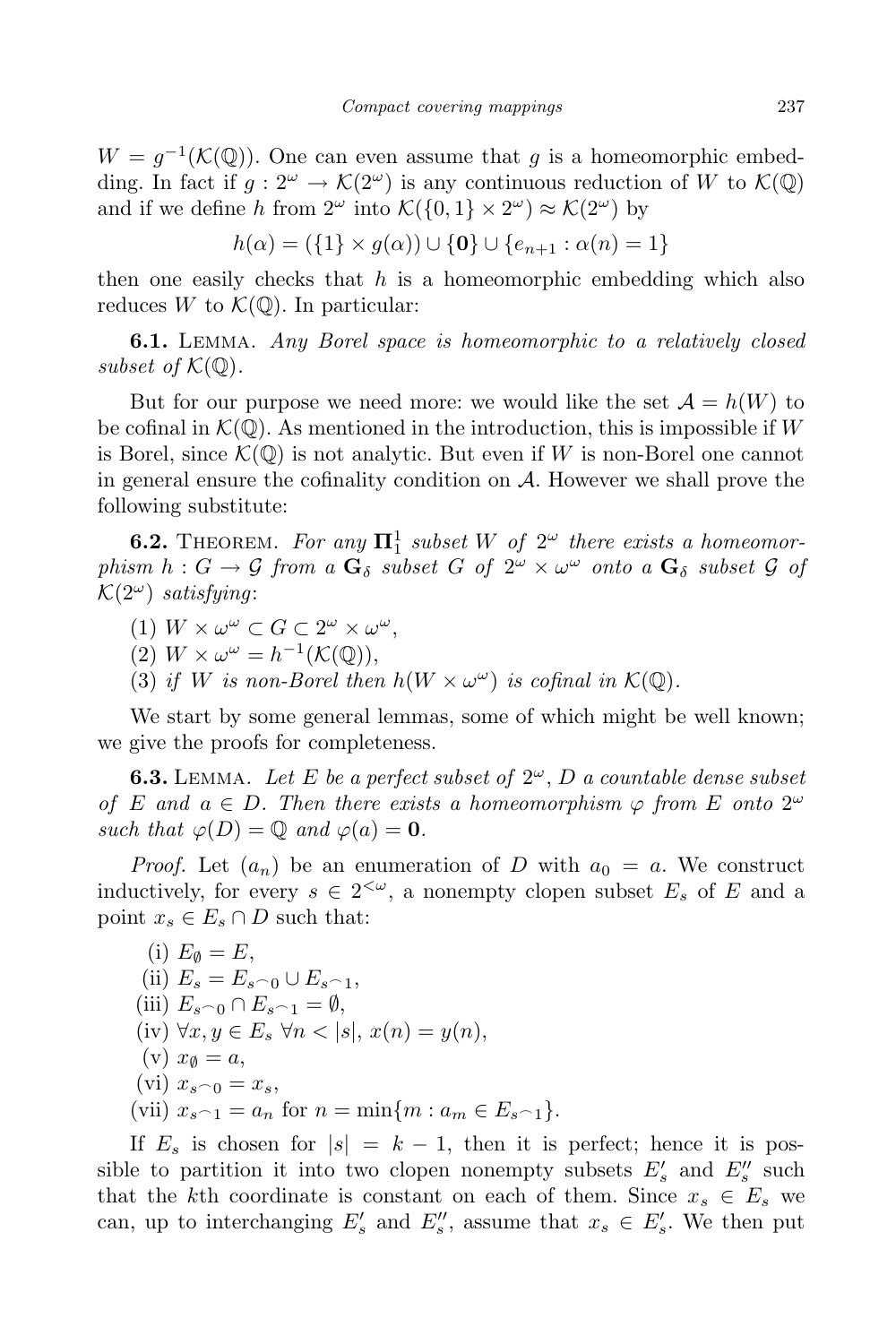$E_{s_0} = E'_s, E_{s_0} = E''_s, x_{s_0} = x_s$  and  $x_{s_0} = a_m$  for the least m such that  $a_m \in E_s''$ .

Then for every  $x \in E$  there exists a unique  $\alpha = \varphi(x) \in 2^{\omega}$  such that

$$
\forall s \in 2^{<\omega}, \quad x \in E_s \Leftrightarrow s \prec \alpha.
$$

It follows from condition (vi) that  $\varphi(x_s) = s \circ 0$  for every  $s \in 2^{<\omega}$ . The function  $\varphi$  is continuous since the  $E_s$ 's are clopen, and bijective since (ii) and (iii) hold. Thus  $\varphi$  is a homeomorphism because E is compact. Moreover  $\varphi(x_s) = s$  **∂** 0, hence  $\varphi(D)$  ⊃  $\mathbb{Q}$ .

Finally, let *d* denote the standard metric on  $2^{\omega}$ :  $d(\alpha, \beta) = \sup\{2^{-n}$ :  $\alpha(n) \neq \beta(n)$ . If  $\varphi(a_n) \notin \mathbb{Q}$  and  $2^{-k} < \min_{j \leq n} d(a_n, a_j)$ , then there exists  $s \in 2^{<\omega}$  such that  $|s| \geq k$  and  $s \cap 1 \prec \varphi(a_n)$ . Then by condition (iv) none of the  $a_j$ 's for  $j < n$  belongs to  $E_{s-1}$ . But since  $a_n \in E_{s-1}$ , we have  $x_{s-1} = a_n$ and  $\varphi(a_n) = s \cap 1 \cap 0 \in \mathbb{Q}$ . This contradiction completes the proof.  $\blacksquare$ 

**6.4.** Lemma. *Let S and T be two compact subsets of* Q*. If f is a homeomorphism from S onto T*, *then there exists a homeomorphism*  $f$ :  $2^{\omega} \rightarrow 2^{\omega}$  *extending*  $f$  *such that*  $f(\mathbb{Q}) = \mathbb{Q}$ *.* 

*Proof.* Let *d* denote as before the standard metric on 2 *<sup>ω</sup>*. If *S* and *T* are finite then there exists a finite partition of  $2^{\omega}$  into clopen sets each containing exactly one point of  $S$  (resp.  $T$ ); and it follows from the previous lemma that if *U* and *V* are clopen neighborhoods of  $a \in S$  and  $b \in T$ there exists a homeomorphism  $f_U$  from *U* to *V* such that  $f_U(a) = b$  and  $f_U(U \cap \mathbb{Q}) = V \cap \mathbb{Q}.$ 

If *S* and *T* are infinite, denote by  $S'$  and  $T'$  their Cantor derivatives. Let  $(a_n)$  be an enumeration of the set  $S \setminus S'$  of isolated points of *S*. Since *f* is a homeomorphism and  $d(a_n, S') \to 0$ , we have  $T' = f(S')$  and  $d(f(a_n), T') \to 0$ . For  $n \in \omega$  define

$$
B_n = \{x \in 2^{\omega} \setminus S' : \inf_{p \in \omega} d(x, a_p) = d(x, a_n) < \inf_{j < n} d(x, a_j)\}.
$$

It is easy to see that the  $B_n$ 's are clopen in  $2^{\omega}$  and pairwise disjoint,  $a_n \in B_n$ , and  $\bigcup_n B_n = 2^{\omega} \setminus S'$ . Moreover diam $(B_n) \to 0$ : if not there would exist  $\delta > 0$ , an increasing sequence  $(n_i)$  of integers and a sequence  $(x_i)$  in  $2^{\omega}$  such that  $x_i \in B_{n_i}$  and  $d(x_i, a_{n_i}) \geq \delta$ . Without loss of generality, one could assume that  $(x_i)$  converges to some  $x \in 2^\omega$ . If  $x \notin S'$ , there would be some *m* such that  $x \in B_m$ , and we would have  $x_i \in B_m$ , hence  $n_i = m$ , for *i* large enough. Thus  $x \in S'$ , and there is some *p* such that  $d(x, a_p) < \delta/2$ ; hence for large *i*,  $d(x_i, a_p) < \delta/2$  and  $n_i > p$ . This would imply that

$$
\delta \le d(x_i, a_{n_i}) < \inf_{j < n_i} d(x_i, a_j) \le d(x_i, a_p) < \delta/2,
$$

a contradiction. Since  $B_n \cap \mathbb{Q}$  is countable and dense in the perfect set  $B_n$ ,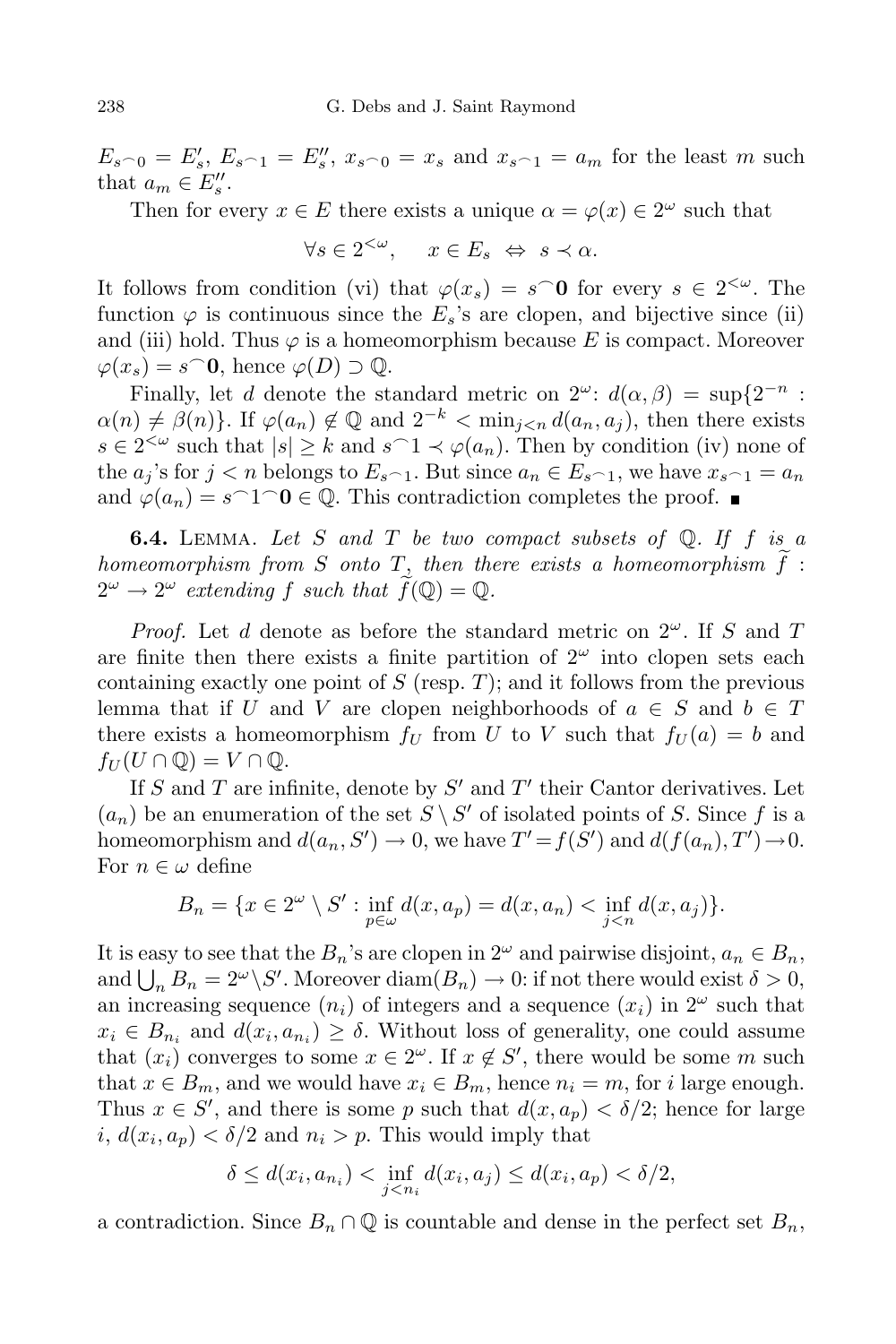there exists by Lemma 6.3 a homeomorphism  $\varphi_n : B_n \to 2^{\omega}$  such that  $\varphi_n(B_n \cap \mathbb{Q}) = \mathbb{Q}$  and  $\varphi_n(a_n) = \mathbf{0}$ .

Similarly, the sets

$$
C_n = \{ x \in 2^{\omega} \setminus T' : \inf_{p \in \omega} d(x, f(a_p)) = d(x, f(a_n)) < \inf_{j < n} d(x, f(a_j)) \}
$$

are clopen in  $2^{\omega}$ , pairwise disjoint, cover  $2^{\omega} \setminus T'$  and  $\text{diam}(C_n) \to 0$ . Thus there exists a homeomorphism  $\psi_n : C_n \to 2^{\omega}$  such that  $\psi_n(C_n \cap \mathbb{Q}) = \mathbb{Q}$ and  $\psi_n(f(a_n)) = \mathbf{0}$ . Then  $f_n = \psi_n^{-1} \circ \varphi_n$  is a homeomorphism from  $B_n$  onto  $C_n$  such that  $f_n(B_n \cap \mathbb{Q}) = C_n \cap \mathbb{Q}$  and  $f_n(a_n) = f(a_n)$ .

Then if we define f by

$$
\widetilde{f}(y) = \begin{cases} f(y) & \text{if } y \in S', \\ f_n(y) & \text{if } y \in B_n, \end{cases}
$$

it is not hard to check that  $\hat{f}$  is a homeomorphism from  $2^{\omega}$  to itself extending *f*, and  $\widetilde{f}(\mathbb{Q}) = \mathbb{Q}$ .

**6.5.** LEMMA. Let W be a coanalytic subset of  $2^{\omega}$ . Then there exists a *continuous function*  $\varphi : 2^{\omega} \to \mathcal{K}(2^{\omega})$  *such that* 

$$
w \in W \iff \varphi(w) \subset \mathbb{Q} \iff \varphi(w) \text{ is countable.}
$$

*Proof.* Let  $\mathcal T$  be the set of trees on  $\omega$ , endowed with the topology induced by  $2^{(\omega^{<\omega})}$ . It is well known that the set  $W\mathcal{F} = \{T \in \mathcal{T} : T \text{ is well founded}\}$ is  $\Pi_1^1$ -complete in *T*. Thus there exists a continuous mapping  $w \mapsto T_w$  from  $2^{\omega}$  to *T* such that  $w \in W \Leftrightarrow T_w \in \mathcal{WF}.$ 

For any  $s = (n_0, n_1, \ldots, n_k) \in \omega^{\lt \omega}$  consider the point  $q_s \in \mathbb{Q}$  with all coordinates zero except those of indices  $n_0$ ,  $n_0 + n_1 + 1$ ,  $\dots$ ,  $n_0 + n_1 + \dots$  $n_k + k$ . Then we put

$$
\varphi_0(w) = \overline{\{q_s : s \in T_w\}}.
$$

If  $w \in W$ , then  $\varphi_0(w) \subset \mathbb{Q}$ . Indeed, if  $\beta \in \varphi_0(w) \setminus \mathbb{Q}$ , there is a sequence  $(s_i)$  in  $T_w$  such that  $q_{s_i} \to \beta$  and there is an infinite sequence  $\alpha = (n_k)$  such that the nonzero coordinates of  $\beta$  are those of indices  $n_0$ ,  $n_0 + n_1 + 1$ , ...,  $n_0 + n_1 + \ldots + n_k + k, \ldots$  For each integer *k* we have  $\alpha_{k} \prec s_i$  for *i* large enough, hence  $\alpha_{k} \in T_{w}$ ; this means that  $\alpha \in [T]$ , so  $T \notin \mathcal{WF}$  and this is a contradiction with  $w \in W$ .

Conversely, if  $w \notin W$ , then  $T_w \notin W\mathcal{F}$  and there exists  $\alpha \in [T]$ . If  $q^{(k)} = q_{\alpha}|_k$ , then  $q^{(k)} \in \varphi_0(w)$  and the sequence  $(q^{(k)})$  converges to some point  $\beta \in 2^{\omega} \setminus \mathbb{Q}$ . Then  $\beta \in \varphi_0(w) \setminus \mathbb{Q}$  and  $\varphi_0(w) \not\subset \mathbb{Q}$ .

For every open subset *U* of  $2^{\omega}$ , if  $\varphi_0(w) \cap U \neq \emptyset$ , there exists  $s \in T_w$ such that  $q_s \in U$ . Then  $N = \{y : s \in T_y\}$  is a clopen neighborhood of *w*, and  $\varphi_0(y) \cap U \neq \emptyset$  for every  $y \in N$ ; hence  $\{w \in 2^\omega : \varphi_0(w) \cap U \neq \emptyset\}$  is open.

If *F* is a closed subset of  $2^{\omega}$ , we now prove that  $Z = \{w : \varphi_0(w) \cap F \neq \emptyset\}$ is closed. Assume  $(w_i)$  is a sequence in Z which converges to some  $w$ . For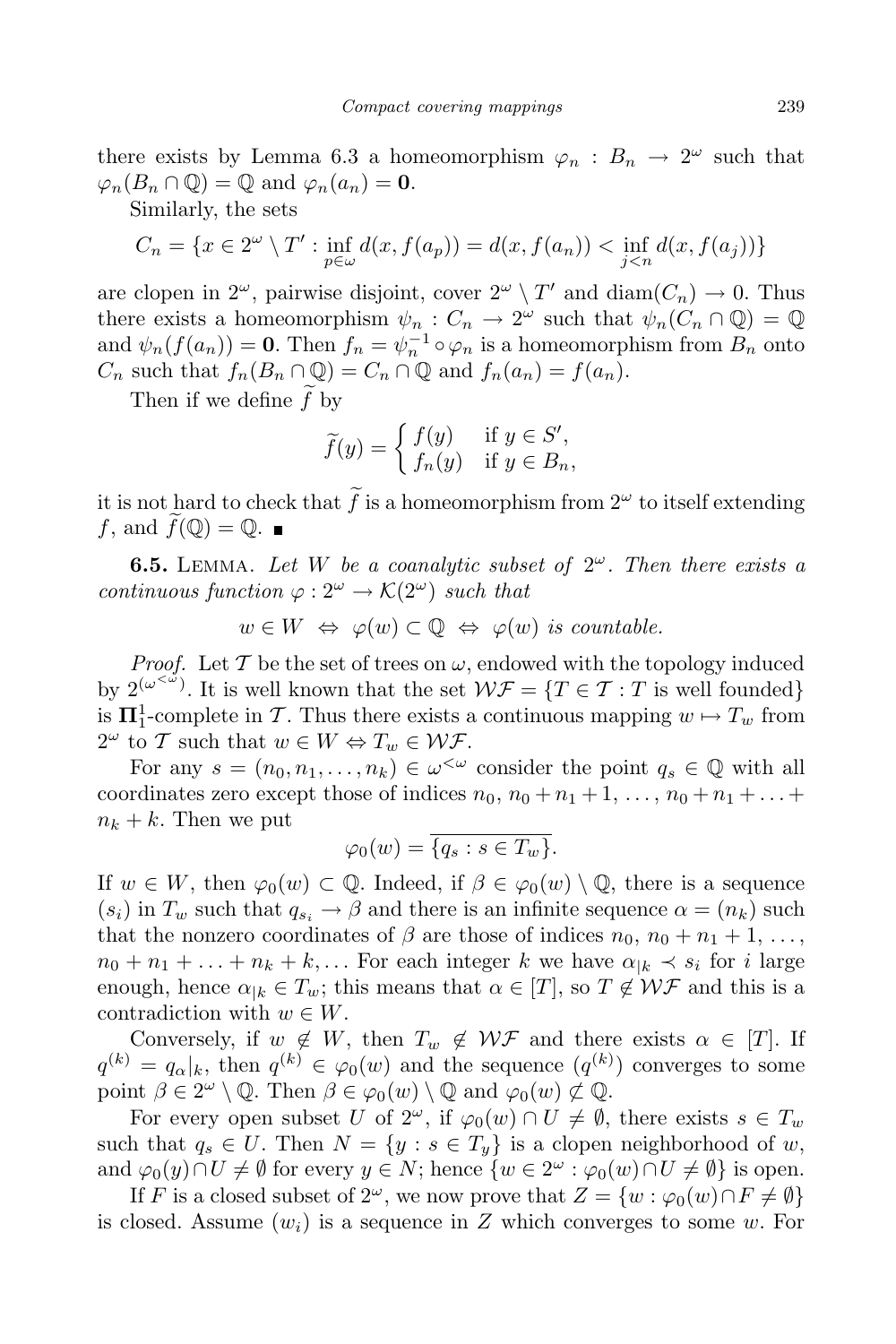each *i* we can choose  $\beta_i \in F \cap \varphi_0(w_i)$ , and extracting a subsequence if necessary, we assume that  $\beta_i \to \beta \in F$ . And there are  $s_i \in T_{w_i}$  such that  $q_{s_i} \rightarrow \beta$ .

Then there are two possibilities:

•  $\beta \in \mathbb{Q}$ : in this case  $\beta = q_s$  and  $s \prec s_i$  for *i* large enough. This implies that  $s \in T_{w_i}$ , thus  $s \in T_w = \lim_{i \to \infty} T_{w_i}$ ; that means  $\beta = q_s \in \varphi_0(w) \cap F$ , hence  $w \in Z$ .

•  $\beta \notin \mathbb{Q}$ : in this case there is an infinite sequence  $\alpha = (n_k)$  such that the nonzero coordinates of  $\beta$  are those of indices  $n_0, n_0+n_1+1, \ldots, n_0+n_1+\ldots+$  $n_k + k, \ldots$  For each integer k we have  $\alpha|_k \prec s_i$ , hence  $\alpha|_k \in T_{w_i}$  for i large enough, which means  $\alpha|_k \in T_w = \lim_{i \to \infty} T_{w_i}$  and  $\beta = \lim_{k \to \infty} q_\alpha|_k \in F$ . Thus  $w \in Z$ .

This completes the proof of the continuity of  $\varphi_0 : 2^{\omega} \to \mathcal{K}(2^{\omega})$ .

We endow  $2^{\omega}$  with the order  $\leq$  defined by  $\beta \leq \beta' \Leftrightarrow \forall n, \beta(n) \leq \beta'(n)$ , and define the mapping  $\varphi : 2^{\omega} \to \mathcal{K}(2^{\omega})$  by

$$
\beta \in \varphi(w) \iff \exists \beta' \in \varphi_0(w), \ \beta \le \beta'.
$$

Clearly  $\varphi(w)$  is a compact subset of  $2^{\omega}$  for every  $w \in 2^{\omega}$ . Moreover if  $w \in W$ and  $\beta \in \varphi(w)$  then there is  $\beta' \in \varphi_0(w)$  such that  $\beta \leq \beta'$ . Since  $\beta' \in \mathbb{Q}$ , there is some *n* such that  $\beta'(p) = 0$  for  $p > n$ ; and thus  $\beta(p) \leq \beta'(p) = 0$ for  $p > n$ . Hence  $\beta \in \mathbb{Q}$ . This shows that  $\varphi(w) \subset \mathbb{Q}$  for  $w \in W$ .

On the other hand, if  $w \notin W$ , there exists  $\beta' \in \varphi_0(w) \setminus \mathbb{Q}$ . Since  $\beta'$  has infinitely many nonzero coordinates,  $\{\beta : \beta \leq \beta'\}$  is uncountable, and so is *ϕ*(*w*).

We conclude that

$$
w \in W \iff \varphi(w) \subset \mathbb{Q} \iff \varphi(w)
$$
 is countable.

We now show that  $\varphi$  is continuous. Let F be a closed subset of  $2^{\omega}$ ; we want to prove that  $Z = \{w : \varphi(w) \cap F \neq \emptyset\}$  is closed. But, if  $F'$  is the compact set  $\{\beta': \exists \beta \in F, \ \beta \le \beta'\}$ , we have

$$
Z = \{w : \varphi_0(w) \cap F' \neq \emptyset\},\
$$

which is closed since  $\varphi_0$  is continuous.

Similarly, if  $U$  is an open subset of  $2^{\omega}$ , it is easily checked that

$$
U' = \{ \beta' : \exists \beta \in U, \ \beta \le \beta' \} = \bigcup_{\beta \in U \cap \mathbb{Q}} \{ \beta' : \beta \le \beta' \}
$$

is open since  $\{\beta': \beta \leq \beta'\}$  is open for  $\beta \in \mathbb{Q}$ . Hence we deduce as above that  $\{w : \varphi(w) \cap U \neq \emptyset\} = \{w : \varphi_0(w) \cap U' \neq \emptyset\}$  is open.

**6.6.** LEMMA. *There exists a homeomorphic embedding*  $\Phi : \mathcal{K}(\mathbb{Q}) \times 2^{\omega} \rightarrow$  $\mathcal{K}(\mathbb{Q})$  *such that*  $S \subset \Phi(S, \varepsilon)$  *for all*  $\varepsilon \in 2^{\omega}$  *and all*  $S \in \mathcal{K}(\mathbb{Q})$ *.*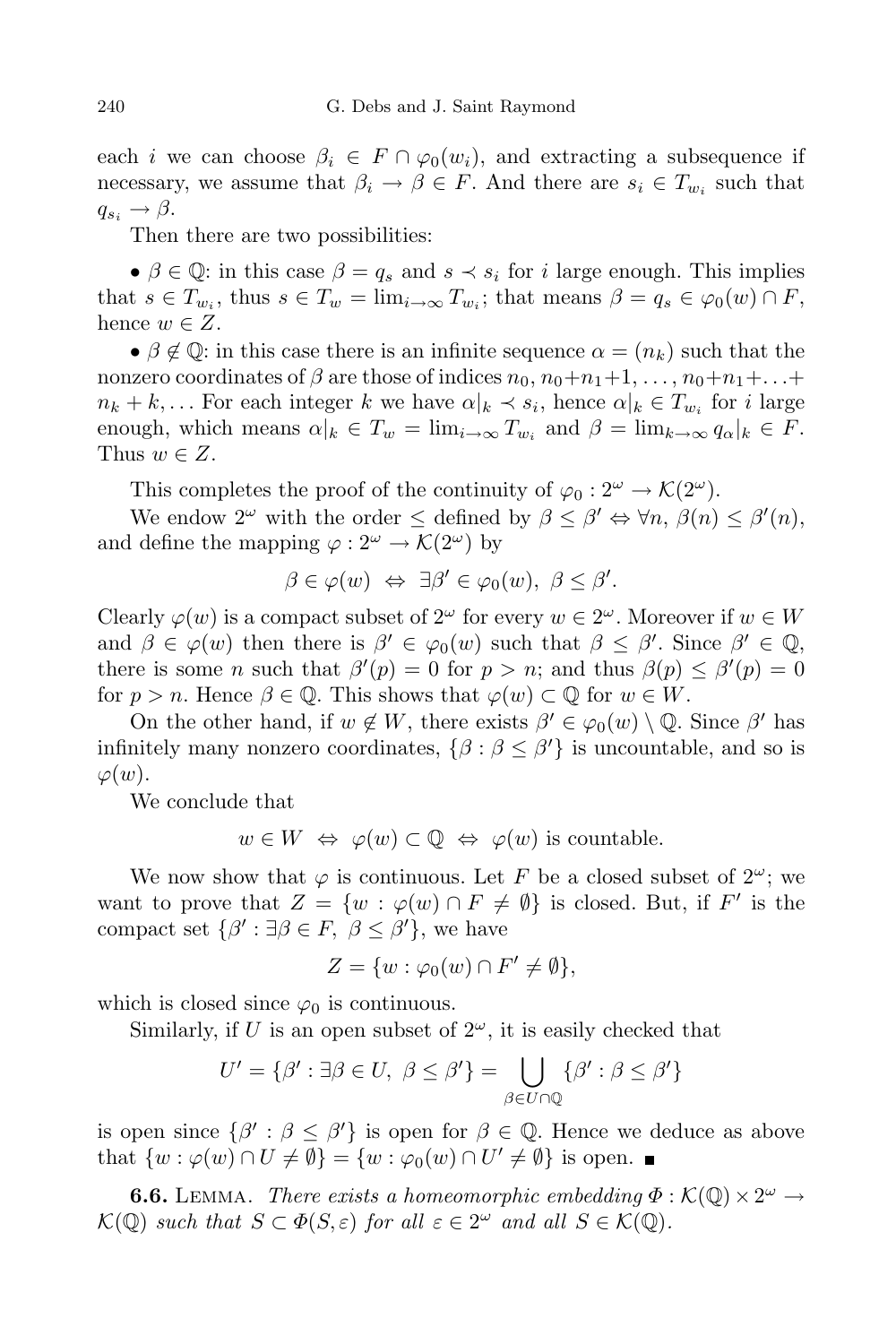*Proof.* This is exactly the same mapping as the one constructed in [3], Fact 6.3.1, although the statements are not the same. We give the simple argument for completeness.

Let  $(U_n)$  be an increasing sequence of clopen subsets of  $\mathbb Q$  which covers  $\mathbb{Q}$  (one can assume  $U_0 = \emptyset$ ). For all *n*, choose in  $V_n = U_{n+1} \setminus U_n$  a point  $a_n$ , and a sequence  $(a_{n,p})_p$  converging to  $a_n$ .

For  $n \in \omega$  and  $\beta \in 2^{\omega}$  define the compact set

$$
K_n(\beta) = \{a_n\} \cup \{a_{n,p} : \beta(p) = 1\}.
$$

It is clear that the function  $K_n$  is continuous from  $2^{\omega}$  into  $\mathcal{K}(\mathbb{Q})$  and oneto-one; so it is a homeomorphism onto its range. Now define

$$
\Phi(S,\beta) = S \cup K_n(\beta) \quad \text{if } S \subset U_n \text{ and } S \cap V_{n-1} \neq \emptyset.
$$

Let  $S_n = \{S : S \subset U_n \text{ and } S \cap V_{n-1} \neq \emptyset\}$ . Since  $(S_n)_n$  is a partition of  $\mathcal{K}(\mathbb{Q})$  into clopen subsets, we see that  $\Phi$  is continuous, one-to-one and satisfies  $\Phi(S, \beta) \supset S$ .

Furthermore, if  $S' = \Phi(S, \beta)$  and  $n = \min\{k : S' \subset U_{k+1}\}$ , we have  $S' \in S_{n+1}, S = S' \cap U_n$  and  $K_n(\beta) = S' \cap V_n$ ; and this shows that *n*, *S* and  $\beta$  depend continuously on *S*<sup>'</sup>, that is,  $\Phi^{-1}$  is continuous on its domain.

*Proof* of Theorem 6.2. Let  $C$  denote the space of all continuous functions from  $2^{\omega}$  into itself equipped with the metric of uniform convergence, and let  $H'$  be the group of homeomorphisms of  $2^{\omega}$  preserving Q. By means of the mapping  $f \mapsto (f, f^{-1})$  we identify  $H'$  with the set

$$
H = \{ (f, g) \in \mathcal{C} \times \mathcal{C} : f \circ g = g \circ f = \text{Id} \text{ and } f(\mathbb{Q}) = g(\mathbb{Q}) = \mathbb{Q} \}.
$$

One easily checks that *H* is a  $\Pi_3^0$  subset of the Polish space  $C \times C$ . Moreover *H* is a topological group acting on  $\mathcal{K}(\mathbb{Q})$  and it follows from Lemma 6.4 that  $H$  is uncountable since so is the set of images under  $H$  of any infinite compact subset of Q. Thus the uncountable topological group *H* has only condensation points, and by a classical result of Sierpiński [12], it is a oneto-one continuous image of  $\omega^{\omega}$ .

Fix  $\theta : \omega^{\omega} \to H$  and  $\varrho : 2^{\omega} \times 2^{\omega} \to 2^{\omega}$  with  $\theta$  a continuous bijection and  $\rho$  a homeomorphic embedding. For any  $(w, \alpha) \in W \times \omega^{\omega}$  with  $\theta(\alpha) =$  $(f, g) \in H$  set

$$
h(w, \alpha) = \Phi(g(\varphi(w)), \varrho(w, \alpha))
$$

where  $\Phi$  is as in Lemma 6.6 and  $\varphi$  as in Lemma 6.5.

Then *h* clearly defines a one-to-one and continuous mapping from  $W \times \omega^{\omega}$ into  $\mathcal{K}(\mathbb{Q})$ . Moreover if  $h(w, \alpha) = S'$  then  $(g(\varphi(w)), \varrho(w, \alpha)) = (S, \beta) =$  $\Phi^{-1}(S')$  and  $(w, \alpha) = \varrho^{-1}(\beta)$ , which shows that  $h^{-1}$  is continuous on its domain.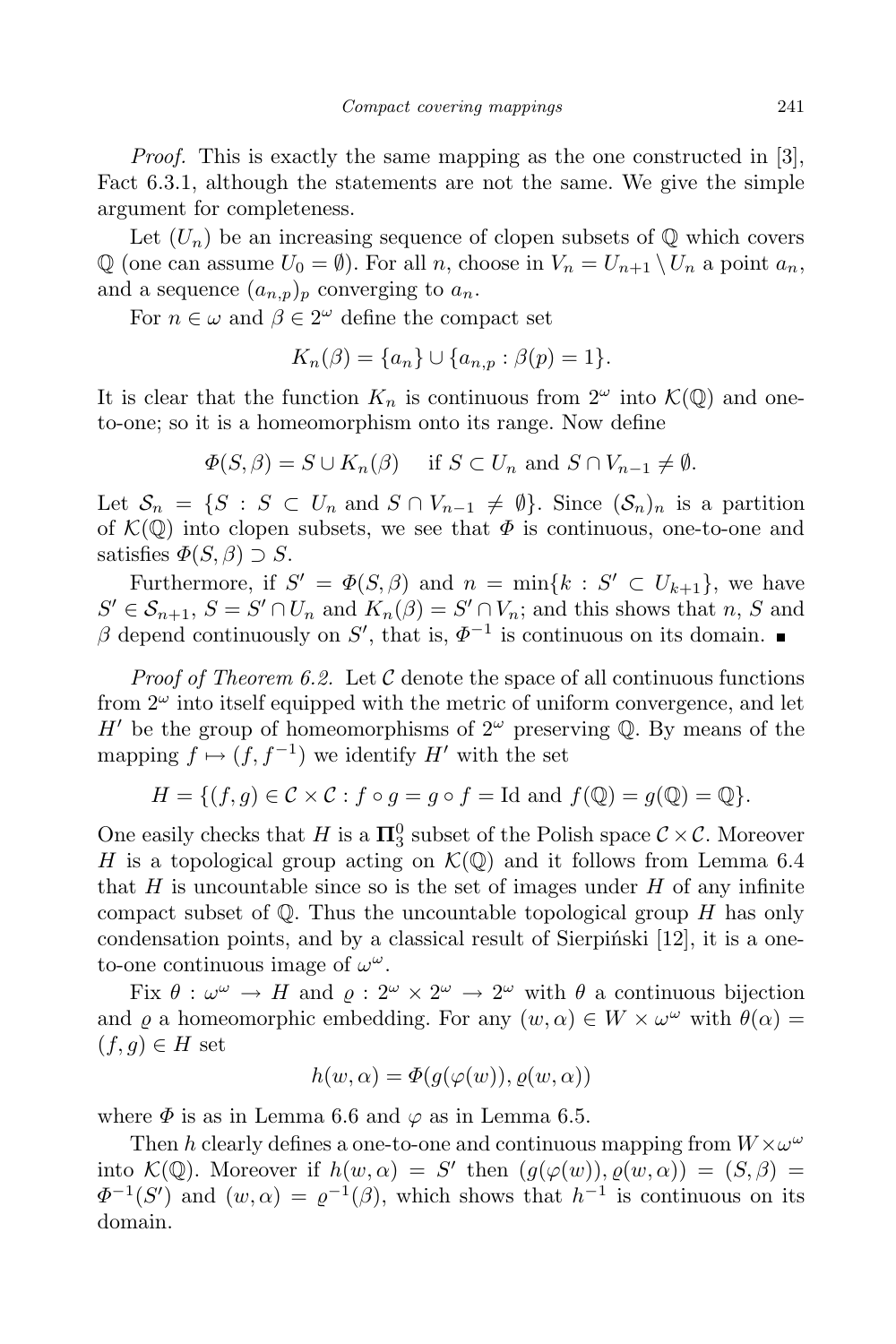Since *h* is a homeomorphism from  $W \times \omega^{\omega}$  onto its range, it extends to a homeomorphism (which we also denote by *h*) from a  $\mathbf{G}_{\delta}$  subset *G* of  $2^{\omega} \times \omega^{\omega}$ onto some  $\mathbf{G}_{\delta}$  subset  $\mathcal{G}$  of  $\mathcal{K}(2^{\omega})$ .

From the definition of *h* we have immediately  $h(W \times \omega^{\omega}) \subset \mathcal{K}(\mathbb{Q})$ . On the other hand notice that for any  $(w, \alpha) \in W \times \omega^{\omega}$  with  $\theta(\alpha) = (f, g) \in H$ Lemma 6.6 yields  $h(w, \alpha) \supset q(\varphi(w))$ , hence by the continuity of *h* this also holds for any  $(w, \alpha) \in G$ . Thus for any  $(w, \alpha) \in G$  with  $\theta(\alpha) = (f, g) \in H$ , if *w* ∉ *W* then  $\varphi(w)$  ⊄ ℚ by Lemma 6.5, and since ℚ is invariant under *f* we have  $q(\varphi(w)) \not\subset \mathbb{Q}$ , hence by the previous observations also  $h(w, \alpha) \not\subset \mathbb{Q}$ . Thus we also have the converse inclusion  $h(G \setminus W \times \omega^{\omega}) \subset \mathcal{K}(2^{\omega}) \setminus \mathcal{K}(\mathbb{Q}),$ and this proves (2).

To prove (3) notice first that since the Cantor rank  $\gamma$  is a  $\Pi_1^1$ -norm on the set  $\mathcal{K}_{\omega}(2^{\omega})$  of countable compact subsets of  $2^{\omega}$ , and since  $\varphi$  reduces *W* to  $\mathcal{K}_{\omega}(2^{\omega})$  by Lemma 6.5,  $\gamma \circ \varphi$  is also a  $\Pi_1^1$ -norm on W.

Thus if *W* is not Borel, this  $\Pi_1^1$ -norm is not bounded on *W*:

$$
\forall \xi < \omega_1, \ \exists w \in W, \quad \gamma \circ \varphi(w) > \xi.
$$

In particular for any  $S \in \mathcal{K}(\mathbb{Q})$  there exists  $w \in W$  such that  $\gamma(\varphi(w)) >$ *γ*(*S*). Hence *S* is homeomorphic to a compact subset *T* of  $\varphi(w)$ , and by Lemma 6.4, there exists a homeomorphism  $f$  from  $2^{\omega}$  to itself such that  $f(\mathbb{Q}) = \mathbb{Q}$  and  $T = f(S)$ . If  $\alpha$  is such that  $\theta(\alpha) = (f, f^{-1}) = (f, g) \in H$ then

$$
S = g(T) \subset g(\varphi(w)) \subset h(w, \alpha) = S',
$$

which proves  $(3)$ .

**7. Applications.** We first state a more complete version of Theorem A which follows from the results proved in [3]:

**7.1.** Theorem. *The following are equivalent*:

(i) For all  $\alpha \in \omega^{\omega}$  the set  $\omega^{\omega} \cap L(\alpha)$  is  $\leq^{\star}$ -bounded in  $\omega^{\omega}$ .

(ii) *Any compact covering* mapping from a  $\Pi_1^1$  *space onto* a  $\Pi_2^0$  *space is inductively perfect.*

(iii) *Any compact covering* mapping *from* a  $\Pi_1^1$  *space onto* a  $\mathbf{P}_{\sigma}$  *space is inductively perfect.*

 $\mathbf{M}^0$  *In any*  $\mathbf{\Pi}^0$  *space X*, any  $\mathbf{\Pi}^1$  *cofinal subset of*  $\mathcal{K}(X)$  *is continuously cofinal.*

 $(v)$  *Any*  $\Pi_1^1$  *cofinal subset of*  $\mathcal{K}(\omega^{\omega})$  *admits a Borel domination function.* 

We now prove our first main result:

**7.2.** Theorem. *The following are equivalent*:

(i) For all  $\alpha \in \omega^{\omega}$  the set  $\omega^{\omega} \cap L(\alpha)$  is countable.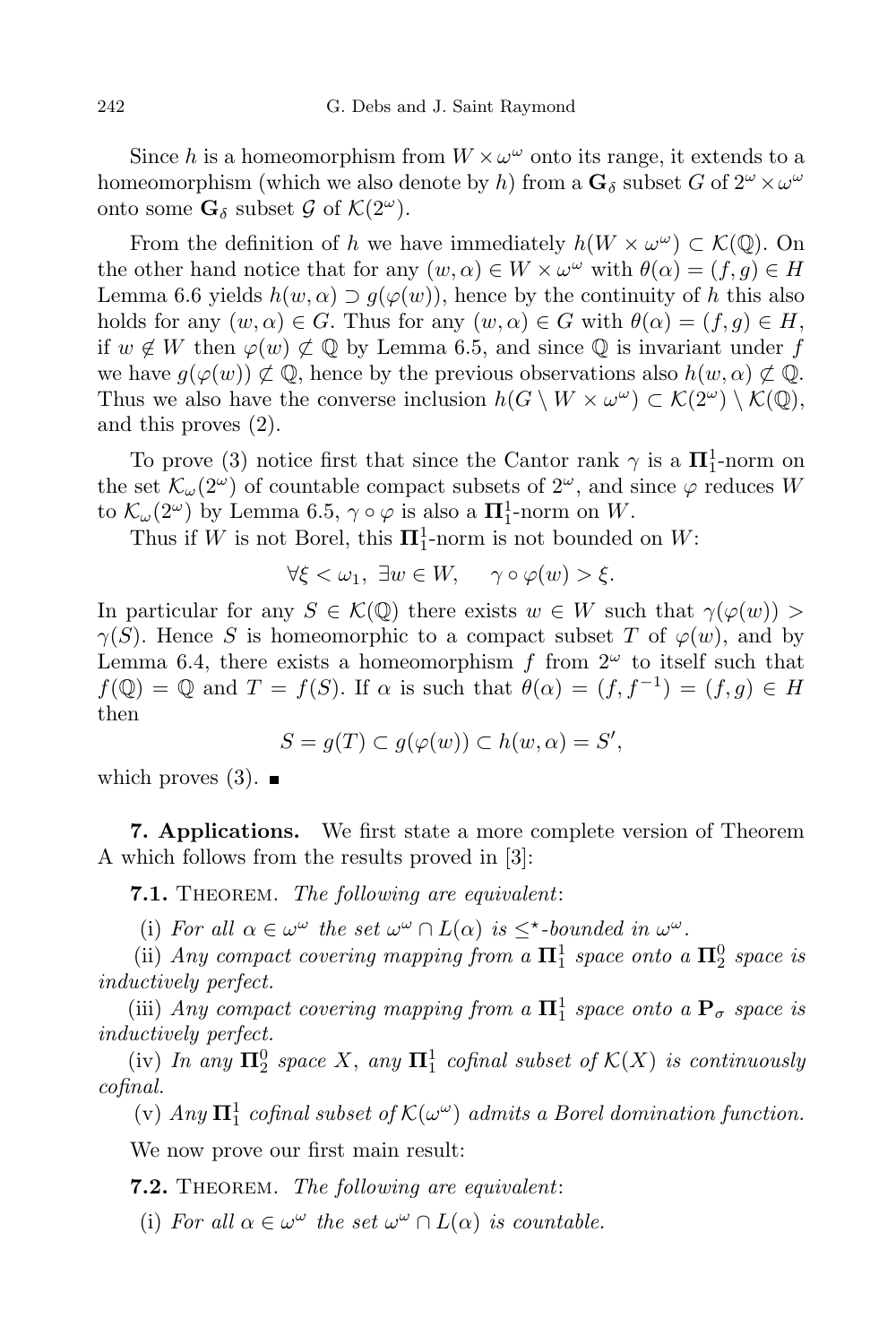(ii) *Any compact covering* mapping from a  $\Pi_3^0$  *space* (*onto any space*) *is inductively perfect.*

(iii) *Any compact covering* mapping from a  $\Pi_3^0$  space onto a  $\Pi_3^0$  space is *inductively perfect.*

(iv) *Any compact covering* mapping from a  $\Pi_1^1$  space onto a  $\Pi_3^0$  space is *inductively perfect.*

 $(v)$  *Any compact covering mapping from a*  $\mathbf{\Pi}^1_1$  *space onto a*  $\check{\mathbf{P}}_{\sigma}$  *space is inductively perfect.*

*Proof.* (ii)*⇒*(iii) and (iv)*⇒*(v) are obvious.

(i) $\Rightarrow$ (ii). Let  $f: X \to Y$  be a compact covering mapping defined on a  $\Pi_3^0$ space  $X$ . By standard arguments (see Theorem 3.1 of  $[2]$ ) one can reduce the general case to the case where  $X \subset 2^{\omega} \times 2^{\omega}$  and  $Y = \pi(X) \subset 2^{\omega}$ , where  $\pi$ denotes the canonical projection mapping from  $2^{\omega} \times 2^{\omega}$  onto the first factor, and  $f = \pi_X$  is the restriction of  $\pi$  to X.

We recall that by [2], Theorem 8.8, under assumption (i), the image under a compact covering mapping of a Borel space is also Borel and of the same additive or multiplicative class; hence *Y* is also  $\Pi_3^0$ . Set

$$
\mathcal{C} = \mathcal{K}(2^{\omega} \times 2^{\omega}), \quad Z = \mathcal{K}(X) \subset \mathcal{C}, \quad R = \{(y, H) \in 2^{\omega} \times \mathcal{C} : y \in \pi(H)\}.
$$

Then clearly *R* is a closed subset of  $2^{\omega} \times \mathcal{C}$ , and *Z* is  $\Pi_1^1$ . Identifying then *C* with  $2^{\omega}$  one can easily check that the hypotheses of Theorem 5.1 are satisfied. Hence there is a continuous mapping  $F: 2^{\omega} \to \mathcal{C}$  such that  $F(y) \subset X$  and  $y \in \pi(F(y))$  for all  $y \in Y$ .

Then the set  $H = \{(y, z) \in 2^{\omega} \times 2^{\omega} : (y, z) \in F(y)\}$  is compact and  $\pi(H) \supset Y$ ; since for any  $y \in Y$  we have  $H \cap (\{y\} \times 2^{\omega}) \subset X$ , the restriction of  $\pi$  to  $X' = H \cap (Y \times 2^{\omega}) \subset X$  is a perfect mapping from  $X'$  onto  $Y$ .

(iii)*⇒*(iv). This implication follows from the proof of Theorem 6.5 in [3] where given any mapping  $f: X \to Y$  defined on a  $\mathbf{\Pi}^1_1$  space X we construct a mapping  $\widetilde{f}: \widetilde{X} \to \widetilde{Y}$  with the following properties:

- $\overline{X}$  is a Boolean combination of  $\Pi_2^0$  sets and sets homeomorphic to *Y*.
- $\bullet$   $\widetilde{Y}$  is the union of  $Y$  and some discrete countable set.
- If  $f$  is compact covering then  $\tilde{f}$  is compact covering.
- If  $\tilde{f}$  is inductively perfect then  $f$  is inductively perfect.

In particular if *Y* is  $\Pi_3^0$  then it is clear that both spaces  $\tilde{X}$  and  $\tilde{Y}$  are also  $\Pi_3^0$ , and one can easily derive (iv) from (iii).

(v)⇒(i). Fix an arbitrary  $\Pi_1^1$  subset *W* in  $2^\omega$ . Let *h* : *G* → *G* be the homeomorphism given by Theorem 6.2 and set  $Z^* = h(W \times \omega^\omega) \subset \mathcal{K}(\mathbb{Q})$ . Fix in  $\mathcal{K}(\mathbb{Q})$  a relatively closed subset  $Y^*$  which is  $\mathbf{P}_{\sigma}$  but not  $\mathbf{P}_{\sigma}$ ; this is possible by Lemma 6.1. Then the set  $X^* = \{(S, T) \in Y^* \times Z^* : S \subset T\}$ is also  $\Pi_1^1$ . For simplicity we work in  $2^{\omega}$  rather than in  $\mathcal{K}(2^{\omega})$ . For this fix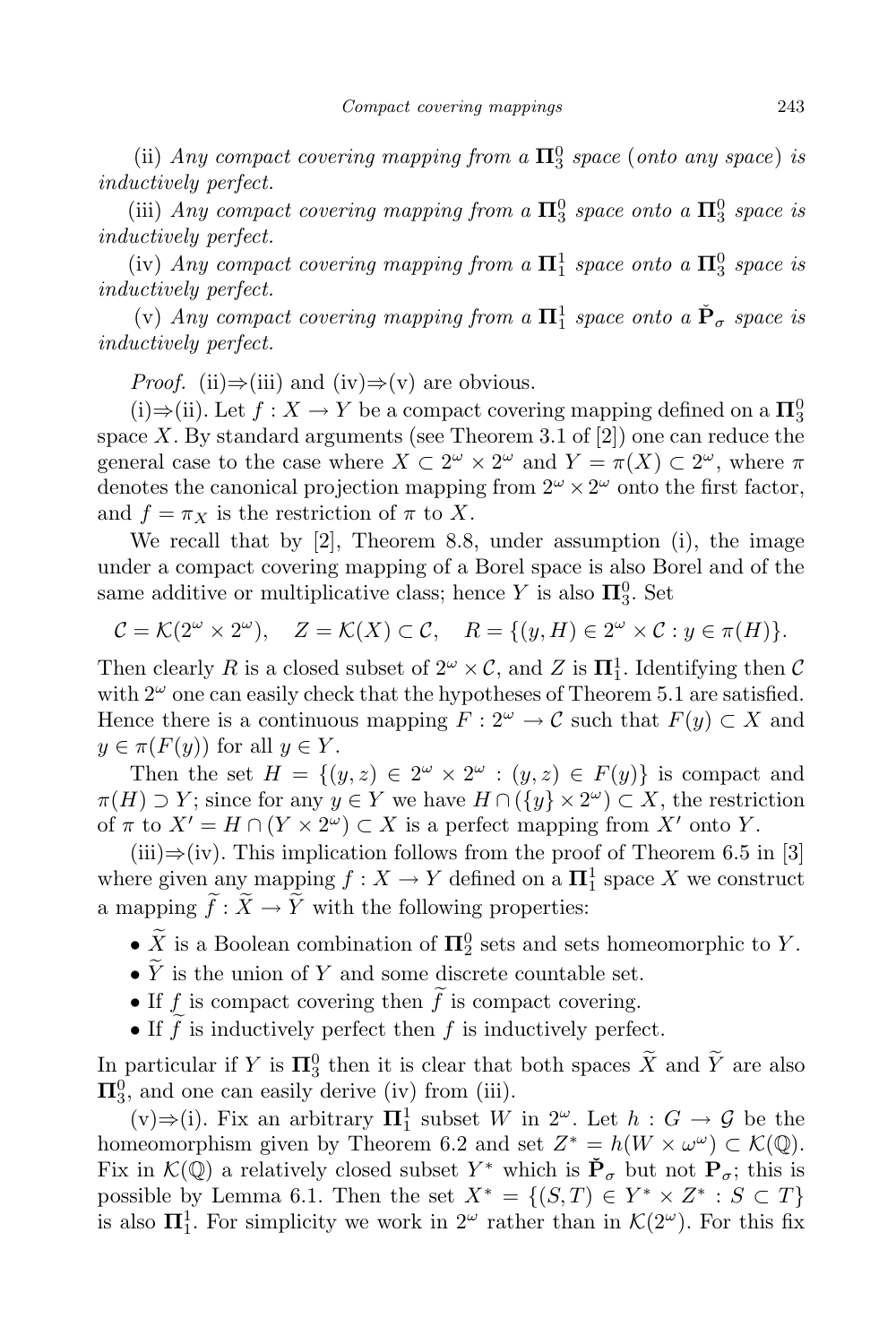some homeomorphim  $\psi$ :  $\mathcal{K}(2^{\omega}) \to 2^{\omega}$  and set

 $Y = \psi(Y^*) \subset 2^{\omega}, \quad Z = \psi(Z^*) \subset 2^{\omega}, \quad X = (\psi \times \psi)(X^*) \subset Y \times Z,$ and let  $\pi_X$  denote the canonical projection from *X* onto *Y*.

FACT 1. If *W* is non-Borel then  $\pi_X$  is compact covering.

*Proof.* Since *W* is non-Borel,  $Z^*$  is a cofinal subset of  $K(\mathbb{Q})$  by Theorem 6.2. Let *K* be a compact subset of *Y*. Then  $\mathcal{H} = \psi^{-1}(K)$  is a compact subset of *Y*<sup>\*</sup> ⊂  $\mathcal{K}(\mathbb{Q})$ , hence  $S = \bigcup_{\alpha} \mathcal{H}$  is a compact subset of  $\mathbb{Q}$ , and we can find  $T \in \mathbb{Z}^*$  such that  $S \subset T$ . Set  $z = \psi(T) \in \mathbb{Z}$ ; if  $y \in K$  then  $\psi^{-1}(y) \in \mathcal{H}$ , hence  $\psi^{-1}(y) \subset S \subset T$ , and so  $(y, z) \in X$ . This shows that  $K \times \{z\} \subset X$ and obviously  $\pi(K \times \{z\}) = K$ .

Recall that a set is said to be *thin* if it contains no perfect nonempty subset.

FACT 2. If *W* is thin then  $\pi_X$  is not inductively perfect.

*Proof.* Suppose  $\pi_X$  is inductively perfect and let *H* be a closed subset of  $2^{\omega} \times 2^{\omega}$  such that  $\pi(X \cap H) = Y$  and  $H \cap (\{y\} \times 2^{\omega}) \subset X$  for every  $y \in Y$ . Replacing *H* by  $\overline{H \cap X}$  if necessary, we can assume that  $H \cap X$  is dense in *H*. Since  $\psi^{-1}(y) \subset \psi^{-1}(z)$  for all  $(y, z) \in X$ , this holds for all  $(y, z) \in H$ .

Recall that, for two topological spaces *Y* and *X*, a mapping  $\Psi : Y \to Y$  $K(X)$  is said to be *upper semicontinuous* if for any open subset *O* of *X*, the set

$$
\Psi^-(O) := \{ y \in Y : \Psi(y) \subset O \}
$$

is open. In particular, if  $\psi$  is a function  $Y \to X$ , the mapping  $\Psi : y \mapsto {\psi(y)}$ is upper semicontinuous if and only if  $\psi$  is continuous.

The mapping  $y \mapsto H(y) = \{z : (y, z) \in H\}$  is then upper semicontinuous from  $2^{\omega}$  to  $\mathcal{K}(2^{\omega})$ ; furthermore, if  $y \in Y$  then  $H(y) \subset \psi(Z^*) \subset \psi(\mathcal{G})$ . Since the set  $\Gamma := \psi(\mathcal{G})$  is  $\mathbf{G}_{\delta}$ , the set

$$
B = \{ \beta \in \overline{Y} : H(\beta) \subset \Gamma \}
$$

is also  $\mathbf{G}_{\delta}$  and contains *Y*.

Consider the set-valued mapping  $M : \beta \mapsto h^{-1} \circ \psi^{-1}(H(\beta))$  defined on *B*. Clearly *M* is u.s.c. with nonempty compact values in *G*; moreover  $M(y) \subset W \times \omega^{\omega}$  for all  $y \in Y$  since  $H(y) \subset \psi(Z^*)$ . It follows that  $\{(w, \alpha, y) \in$  $2^{\omega} \times \omega^{\omega} \times Y : (w, \alpha) \in M(y)$  is a closed subset of  $2^{\omega} \times \omega^{\omega} \times Y$  contained in  $W \times \omega^{\omega} \times Y$ . Hence its projection *D* on the first factor is an analytic subset of  $W$ ; and since  $W$  is thin,  $D$  is countable. Fix some enumeration  $(w_k)$  of *D*, and set, for all *k*,

$$
B_k = \{ \beta \in B : M(\beta) \cap (\{w_k\} \times 2^{\omega}) \neq \emptyset \}.
$$

Since *M* is u.s.c., each  $B_k$  is closed in *B*. If  $y \in Y$  then  $M(y)$  is nonempty and contained in *D*; hence  $Y \subset \bigcup_k B_k$ .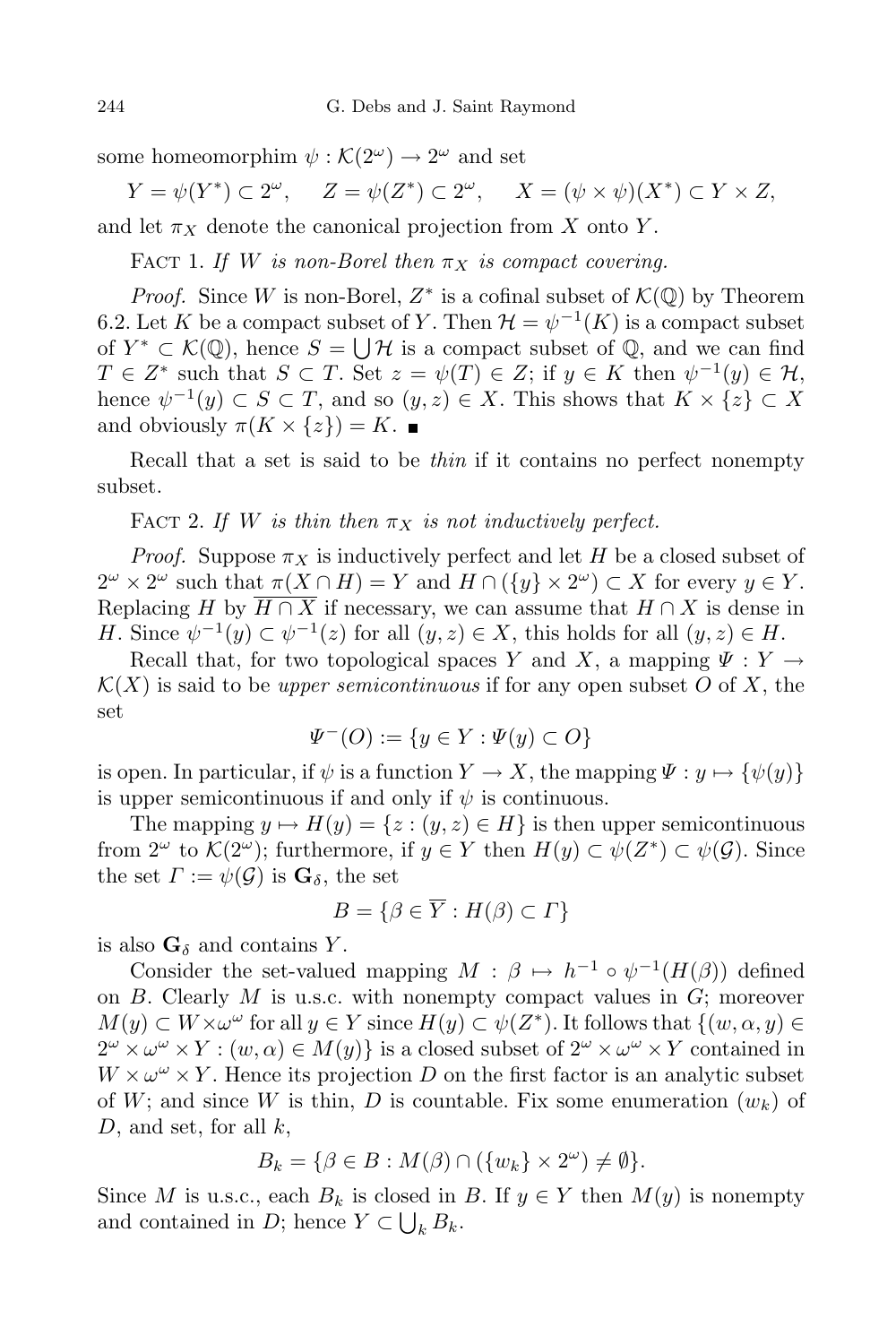Conversely, if  $\beta \in B \setminus Y$  then since  $Y^*$  is a closed subset of  $\mathcal{K}(\mathbb{Q})$ , we have  $\psi^{-1}(\beta) \in \overline{Y^*} \setminus Y^* \subset \mathcal{K}(2^\omega) \setminus \mathcal{K}(\mathbb{Q})$ . For each *z* such that  $(\beta, z) \in H$  we have  $\psi^{-1}(z) \supset \psi^{-1}(\beta)$ , thus  $\psi^{-1}(z) \not\subset \mathbb{Q}$ , and since  $W \times \omega^{\omega} = h^{-1}(\mathcal{K}(\mathbb{Q}))$ , it follows that  $(w, \alpha) = h^{-1} \circ \psi^{-1}(z) \notin W \times \omega^{\omega}$ . But  $(w, \alpha) \in 2^{\omega} \times \omega^{\omega}$ , hence  $w \notin W$  and  $w \notin D$ . We conclude that  $\beta \notin \bigcup B_k$  if  $\beta \in B \setminus Y$ .

This proves that  $Y = \bigcup_k B_k$  is  $\mathbf{F}_{\sigma}$  in the Polish space *B*, hence *Y* is  $\mathbf{P}_{\sigma}$ ; and this is impossible since *Y* is homeomorphic to  $Y^*$  which is not  $P_{\sigma}$ .

Thus if *W* is any  $\Pi_1^1$  non-Borel set, then by Fact 1,  $\pi_X$  is a compact covering mapping from the  $\Pi_1^1$  space *X* onto the  $\check{P}_\sigma$  space *Y*, hence by (v),  $\pi_X$  is inductively perfect, and from Fact 2 we derive that *W* is not thin. By Theorem 1.2 this proves (i), and finishes the proof of the theorem.  $\blacksquare$ 

**7.3.** Theorem. *The following are equivalent*:

(i) Det $(\mathbf{\Sigma}_1^1)$ .

(ii) *Any compact covering* mapping from a  $\Pi_1^1$  space onto a  $\Pi_1^1$  space is *inductively perfect.*

 $(iii)$  *In any*  $\mathbf{\Pi}^1_1$  *space X*, *any*  $\mathbf{\Pi}^1_1$  *cofinal subset of*  $\mathcal{K}(X)$  *is continuously cofinal.*

 $(iv)$  *Any*  $\Pi_1^1$  *cofinal subset of*  $K(\mathbb{Q})$  *admits a Borel domination function.* 

*Proof.* The implications (i)⇒(iii)⇒(ii) follow from the remarks in Section 7 of [3].

(ii) $\Rightarrow$ (iv). If *A* is a  $\Pi_1^1$  cofinal subset of  $K(\mathbb{Q})$  consider the set

$$
X^* = \{ (S, T) \in \mathcal{K}(\mathbb{Q}) \times \mathcal{A} : S \subset T \}.
$$

Then as in the proof of Fact 1 in Theorem 7.2 one easily checks that the canonical projection to the first factor from *X* onto  $\mathcal{K}(\mathbb{Q})$  is compact covering, hence by assumption (ii) its restriction to some relatively closed subset *P* of *X* is perfect and onto. Then by classical results *P* admits a first Baire class section, that is, a function  $f : \mathcal{K}(\mathbb{Q}) \to \mathcal{A}$  of the first Baire class whose graph lies in *P*, thus satisfying  $S \subset f(S)$  for all  $S \in \mathcal{K}(\mathbb{Q})$ , which shows that *f* is a domination function for *A*.

 $(iv) \Rightarrow (i)$ . Asuming (iv) we shall prove that any  $\Pi_1^1$  non-Borel set is  $\Pi_1^1$ complete by Borel reductions, which will prove (i) by Harrington's result quoted in Section 1 (see Theorem 1.3).

So fix a  $\Pi_1^1$  non-Borel subset *W* of  $2^{\omega}$  and let *h* be the homeomorphism given by Theorem 6.2. Since *W* is not Borel, the set  $A = h(W \times \omega^{\omega})$  is a  $\Pi_1^1$  cofinal subset of  $\mathcal{K}(\mathbb{Q})$ . Hence by (iv) there exists a Borel function *f* :  $K$ ( $\mathbb{Q}$ ) → *A* such that *S*  $\subset$  *f*(*S*) for all *S*  $\in$  *K*( $\mathbb{Q}$ ). Then *h*<sup>-1</sup> ∘ *f* defines a Borel mapping from  $K(\mathbb{Q})$  into  $W \times \omega^{\omega}$  which extends to a Borel mapping  $g: B \to 2^{\omega} \times \omega^{\omega}$  defined on a Borel subset *B* containing  $K(\mathbb{Q})$ .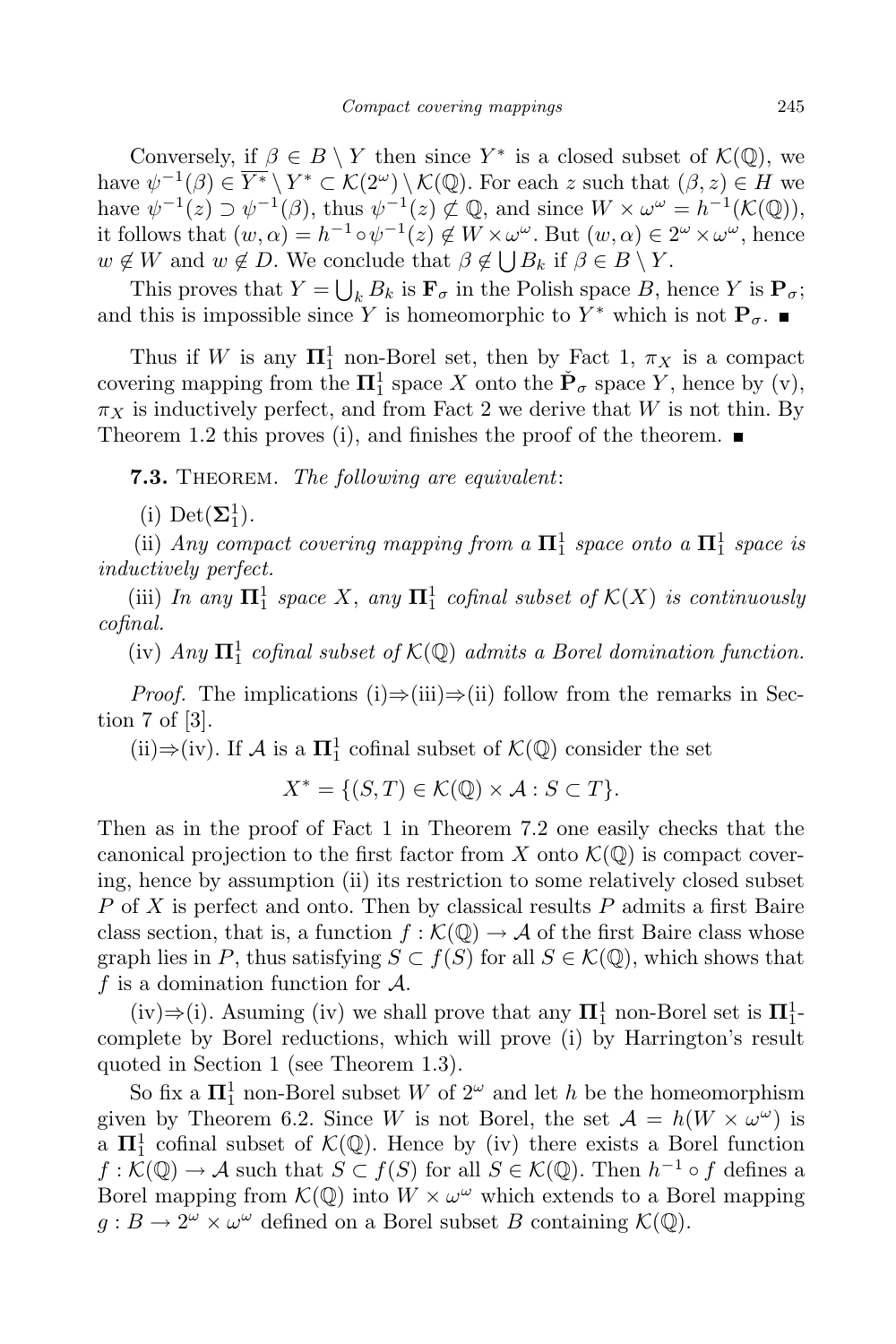Let  $g_0 : B \to 2^\omega$  denote the first coordinate function of *g*. Since  $S \subset$  $f(S) = h \circ q(S)$  for all  $S \in \mathcal{K}(\mathbb{Q})$ , the set  $B' = \{S \in B : S \subset h \circ q(S)\}\$ is Borel and contains  $K(\mathbb{Q})$ ; and for all  $S \in B'$ :

- *•* if *S* ⊂ **Q**, then  $g(S) \in W \times \omega^{\omega}$  and  $g_0(S) \in W$ ,
- *•* if *S*  $\notsubset$  **Q**, then *h*∘*g*(*S*) *⊃ S* and *h*<sup>○</sup>*g*(*S*)  $\notin$  *K*(**Q**), hence *g*(*S*)  $\notin$  *W* ×  $\omega^{\omega}$ and  $g_0(S) \notin W$ .

This proves that  $\mathcal{K}(\mathbb{Q}) = g_0^{-1}(W)$ , hence  $g_0$  is a Borel reduction of  $\mathcal{K}(\mathbb{Q})$  to *W*, and since  $\mathcal{K}(\mathbb{Q})$  is  $\Pi_1^1$  complete, this proves that *W* is  $\Pi_1^1$ -complete by Borel reductions.

We finish with some variations of the previous results. In the next two results  $\pi$  denotes the canonical projection from  $2^{\omega} \times 2^{\omega}$  onto the first factor; we also identify any mapping  $f : A \rightarrow B$  with its graph and write *f ⊂ A × B*.

**7.4.** THEOREM. Assume that  $\mathscr{A}(\alpha) \in \omega^{\omega}$ ,  $\omega_1^{L(\alpha)} < \omega_1$ ". Let  $X \subset 2^{\omega} \times 2^{\omega}$ *be a*  $\Pi_1^1$  *set such that*  $Y = \pi(X)$  *is*  $\Pi_3^0$ *. If for any compact set*  $K \subset Y$  *there exists a continuous* mapping  $f_K : K \to 2^\omega$  *such* that  $f_K \subset X$  then there *exists a continuous mapping*  $f: Y \to 2^{\omega}$  *such that*  $f \subset X$ *.* 

*Proof.* The argument is similar to the proof of (i)*⇒*(ii) in Theorem 7.2 and we sketch it briefly: apply Theorem 5.1 with *R* as in the proof of  $(i) \Rightarrow (ii)$ in Theorem 7.2 above and

$$
Z = \{ H \in \mathcal{K}(2^{\omega} \times 2^{\omega}) : H \subset X \text{ and } H \text{ is a graph} \}.
$$

Notice that the condition "*H* is a graph" is Borel (in fact  $\Pi_2^0$ ), hence *Z* is **Π**<sup>1</sup> 1 ; and one easily checks that hypothesis (b) of Theorem 5.1 holds. Then the conclusion of this theorem provides a continuous mapping  $F: Y \to Z$ with graph contained in *R*. Then the set  $H_0 := \{(y, z) : (y, z) \in F(y)\}\$ is the graph of some function  $f: 2^{\omega} \to 2^{\omega}$ , which is continuous since  $H_0$  is compact. Then  $f = f|_Y : Y \to 2^\omega$  is continuous and  $f \subset X$ .

By similar arguments one can prove:

**7.5.** THEOREM. *Assume* "Det( $\Sigma_1^1$ )". Let  $X \subset 2^{\omega} \times 2^{\omega}$  be a  $\Pi_1^1$  set *such that*  $Y = \pi(X)$  *is*  $\Pi_1^1$ *. If for any compact set*  $K \subset Y$  *there exists a continuous* mapping  $f_K : K \to 2^\omega$  *such that*  $f_K \subset X$  *then there exists* a *continuous mapping*  $f: Y \to 2^{\omega}$  *such that*  $f \subset X$ *.* 

**7.6.** *Extensions and remarks.* We now give some variations and extensions of the previous results. The proofs that we omit use essentially either the same arguments or some complementary ideas from [2] and [3].

1) All the results clearly have effective versions. Notice however that in Theorem 5.1 the function *f* of the conclusion is only continuous and not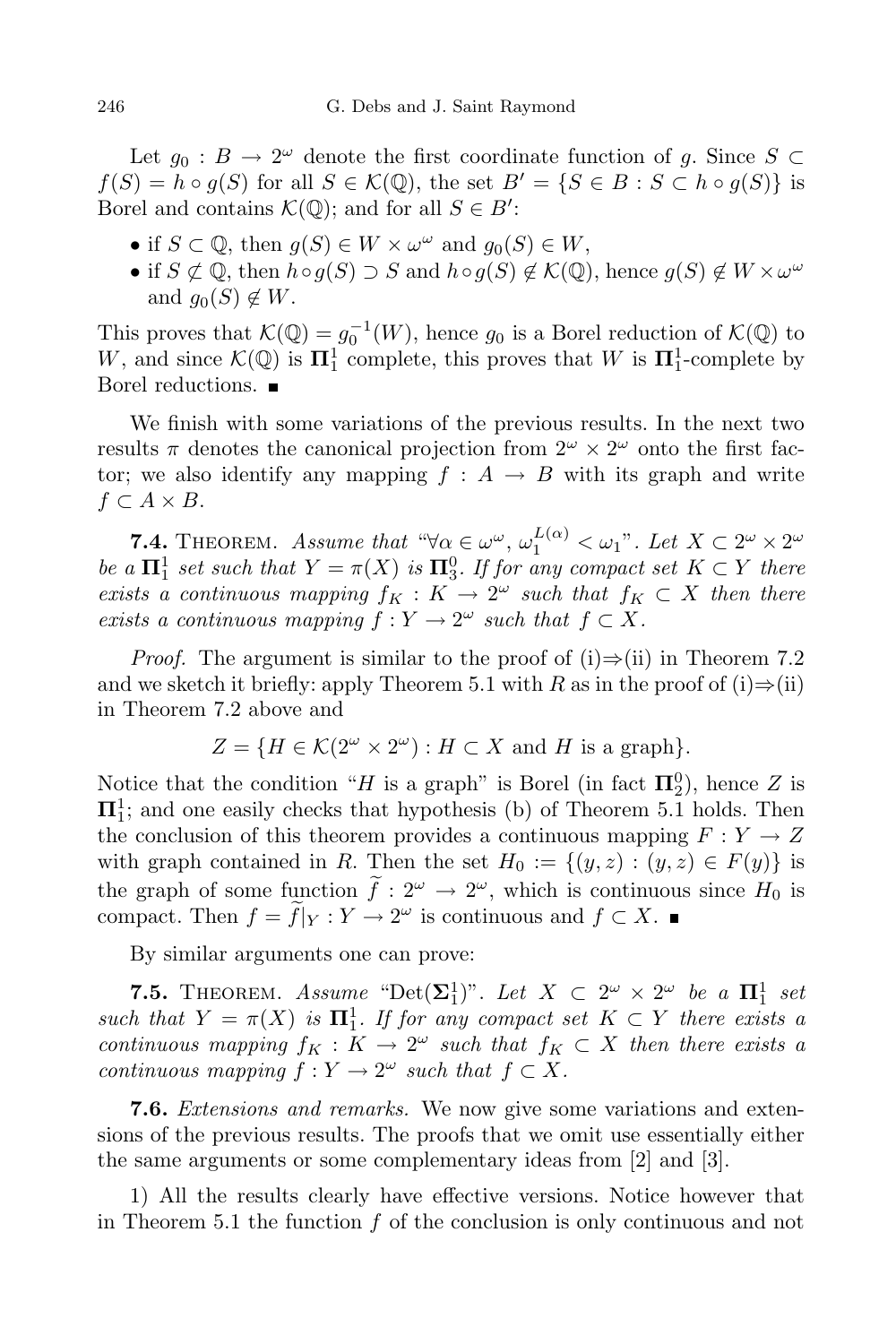recursive. Similarly the continuous or Borel domination functions considered in Theorem 7.3 are not effective.

2) Examining the arguments of Theorem 7.2 one easily sees that the converse of Theorem 7.4 holds, that is, one can derive the assumption <sup>*u*</sup>∀*α* ∈ *ω*<sup>ω</sup>,  $\omega_1^{L(\alpha)}$  < *ω*<sub>1</sub>" from the rest of the statement. This is also true for Theorem 7.5.

3) One can add to the list of equivalent propositions in Theorem 7.2 the following analog of statement (iv) of Theorem 7.1 and of statement (iii) of Theorem 7.3:

• *In any*  $\Pi_1^1$  *space X* (*or in*  $X = \mathbb{Q}$ ), *for any*  $\Pi_1^1$  *cofinal subset A of*  $K(X)$  *and any*  $\Pi_3^0$  *subset*  $B$  *of*  $K(X)$  *there exists a continuous mapping*  $f : \mathcal{B} \to \mathcal{A}$  *satisfying*  $f(S) \supset S$  *for all*  $S \in \mathcal{B}$ *.* 

But one cannot, as in the other theorems, replace here "continuous" by "Borel". Also one cannot replace the cofinality hypothesis on  $A$  by the more natural but weaker hypothesis " $\forall S \in \mathcal{B}, \exists T \in \mathcal{A}, S \subset T$ ".

4) For simplicity we focused on  $\Pi_1^1$  cofinal subsets of  $\mathcal{K}(X)$ . In fact all the previous results are still valid for  $\Sigma^1_2$  cofinal subsets. This can be seen either by slight modifications in the arguments, or by using the homeomorphic embedding  $\Phi : \mathcal{K}(X) \times 2^{\omega} \to \mathcal{K}(X)$  constructed in Lemma 6.6, which enables one to reduce the study of  $\Sigma^1_2$  cofinal subsets to the study of  $\Pi^1_1$  cofinal subsets (see the proof of Theorem 5.2 in [3]).

But in Theorems 7.4 and 7.5, one cannot replace the hypothesis " $X \prod_{1}^{1}$ " by " $X\Sigma_2^{1}$ ".

5) Most of the classes considered in this work are Wadge classes. We recall that  $Y$  is a Wadge class if there exists  $Y_0$  in  $Y$  such that any space  $Y$ in *Y* is of the form  $Y = \varphi^{-1}(Y_0)$  for some continuous mapping  $\varphi : 2^{\omega} \to 2^{\omega}$ ; but then the mapping  $\psi: Y \to Y_0$ , obtained by restricting the domain and the range of  $\varphi$ , is clearly perfect. For example one can take

$$
Y_0 = \omega^{\omega}, \ \mathbb{Q} \times \omega^{\omega}, \ (2^{\omega} \times 2^{\omega}) \setminus (\mathbb{Q} \times \omega^{\omega}), \ \mathbb{Q}^{\omega}, \ \mathcal{K}(\mathbb{Q})
$$

if

# $\mathcal{Y} = \Pi_2^0, \ \mathbf{P}_\sigma, \ \check{\mathbf{P}}_\sigma, \ \Pi_3^0, \ \Pi_1^1.$

If we now consider any mapping  $f : X \to Y$  it is straightforward to check the following properties:

- *• If f is compact covering then ψ ◦ f is compact covering.*
- *• If ψ ◦ f is inductively perfect then f is inductively perfect.*

It then follows that for a given space *X*:

*• If any compact covering mapping from X onto Y*<sup>0</sup> *is inductively perfect then the same holds for any mapping from X onto any space in Y.*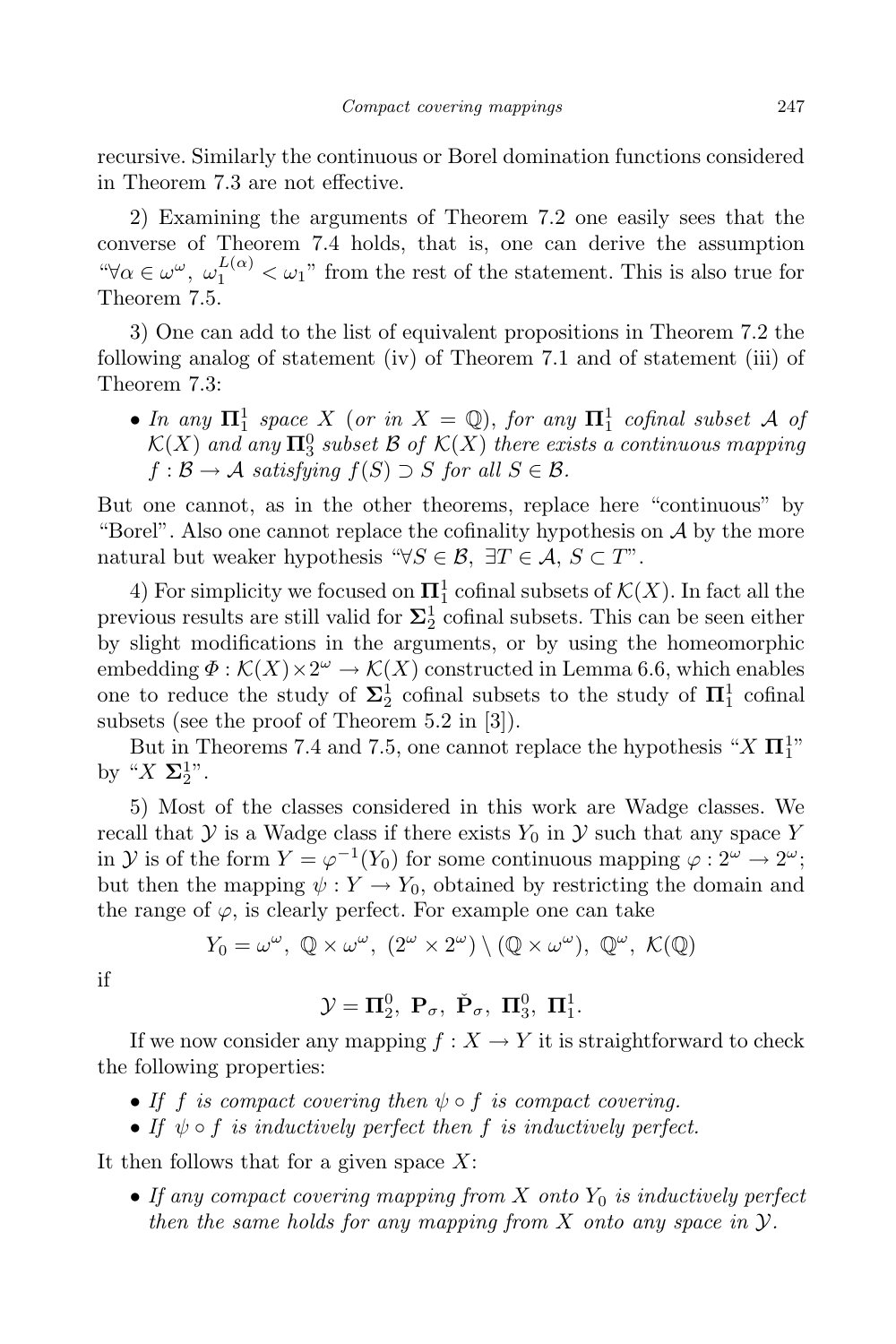Applying this observation to the particular classes considered in Theorems 7.1–7.3, one obtains new equivalent statements in these theorems.

6) It is interesting to compare the following statements:

(a) *Any compact covering* mapping  $f : X \to Y$  *with X Borel* and  $Y \Sigma_2^0$ *is inductively perfect.*

 $(A)$  *Any compact covering mapping*  $f: X \rightarrow Y$  *with X Borel and*  $Y$   $\Pi_2^0$ *is inductively perfect.*

(b) *Any compact covering mapping*  $f: X \to Y$  *with*  $X \Pi_2^0$  *is inductively perfect.*

 $(E)$  *Any compact covering mapping*  $f: X \to Y$  *with*  $X \Pi_3^0$  *is inductively perfect.*

As mentioned in the introduction, (a) and (b) are theorems in ZFC; whereas by Theorem 7.1, (A) is equivalent to " $\forall \alpha \in \omega^{\omega}, \omega^{\omega} \cap L$  is  $\leq^*$ bounded"; and by Theorem 7.2, (B) is equivalent to " $\forall \alpha \in \omega^{\omega}, \omega^{\omega} \cap L$  is countable".

7) The results of this paper give strong evidence for the following

CONJECTURE. Assume that " $\forall \alpha \in \omega^{\omega}, \omega_1^{L(\alpha)} < \omega_1$ ". Then any com*pact covering mapping*  $f: X \to Y$  *between two Borel spaces X and Y is inductively perfect.*

Proving this would solve Problem 1 completely, since by statements (ii) and (iii) of Theorem 7.2 the assumption " $\forall \alpha \in \omega^\omega$ ,  $\omega_1^{L(\alpha)} \leq \omega_1$ " is necessary even if one restricts the conjecture to mappings between  $\Pi^0_3$  spaces.

Notice that, as in the proof of Theorem 7.2, one obtains an equivalent form of this conjecture if the hypothesis "*X* and *Y* are Borel" is replaced by one of the following alternative hypotheses:

- "*X* is  $\Pi_1^1$  and *Y* is Borel",
- *•* "*X* is Borel" (with no assumption on *Y* ).

Other equivalent forms can be obtained in terms of  $\Pi_1^1$  cofinal subsets of  $\mathcal{K}(X)$  as in Remark 3 above, where  $\mathcal{B}$  would now be any Borel (or even analytic) subset of  $\mathcal{K}(X)$ .

8) Finally we recall that inductively perfect mappings preserve Borel (additive or multiplicative) classes (see [2]); and as mentioned in the proof of Theorem 7.2 this property extends to compact covering mappings if one assumes that " $\forall \alpha \in \omega^{\omega}, \omega_1^{L(\alpha)} < \omega_1$ ".

But the following problem, raised by Ostrovskii<sup>[8]</sup>, is still open in ZFC:

PROBLEM. Is the *image* of a Borel space under a compact covering map*ping also Borel?*